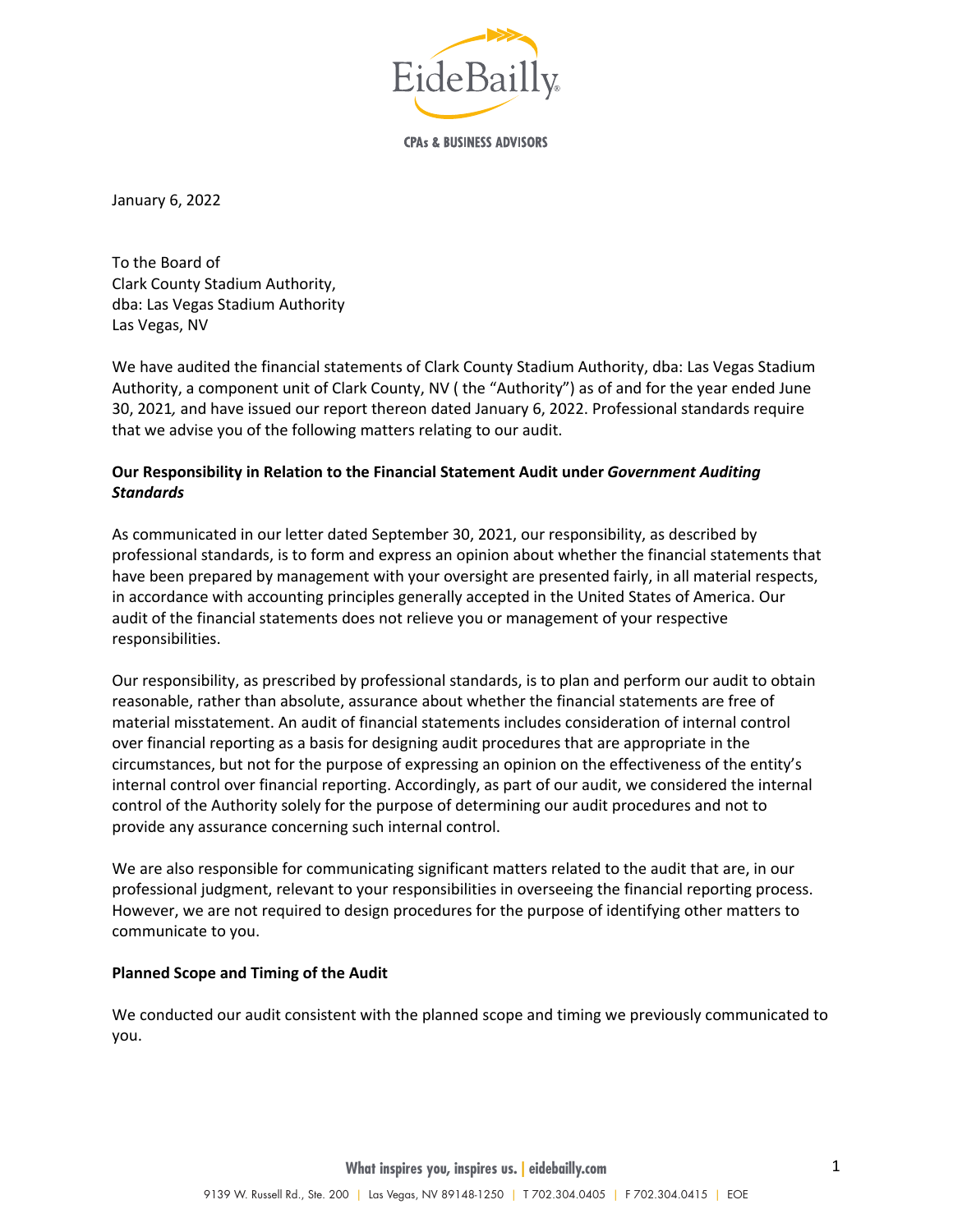## **Compliance with All Ethics Requirements Regarding Independence**

The engagement team, others in our firm, as appropriate, our firm, and other firms utilized in the engagement, if applicable, have complied with all relevant ethical requirements regarding independence.

## **Qualitative Aspects of the Entity's Significant Accounting Practices**

# *Significant Accounting Policies*

Management has the responsibility to select and use appropriate accounting policies. A summary of the significant accounting policies adopted by the Authority is included in Note 1 to the financial statements. There have been no initial selection of accounting policies and no changes in significant accounting policies or their application during the year ended June 30, 2021. No matters have come to our attention that would require us, under professional standards, to inform you about (1) the methods used to account for significant unusual transactions and (2) the effect of significant accounting policies in controversial or emerging areas for which there is a lack of authoritative guidance or consensus.

# *Significant Accounting Estimates*

Accounting estimates are an integral part of the financial statements prepared by management and are based on management's current judgments. Those judgments are normally based on knowledge and experience about past and current events and assumptions about future events. Certain accounting estimates are particularly sensitive because of their significance to the financial statements and because of the possibility that future events affecting them may differ markedly from management's current judgments.

The most sensitive accounting estimates affecting the financial statements are the useful lives of depreciable assets*.*

Management's estimate of the useful lives of depreciable assets are based on the expected benefit to be received from the asset. We evaluated the key factors and assumptions used to develop the estimate and determined that it is reasonable in relation to the basic financial statements taken as a whole.

## *Financial Statement Disclosures*

Certain financial statement disclosures involve significant judgment and are particularly sensitive because of their significance to financial statement users. The financial statement disclosures are neutral, consistent, and clear.

## **Significant Difficulties Encountered during the Audit**

We encountered no significant difficulties in dealing with management relating to the performance of the audit.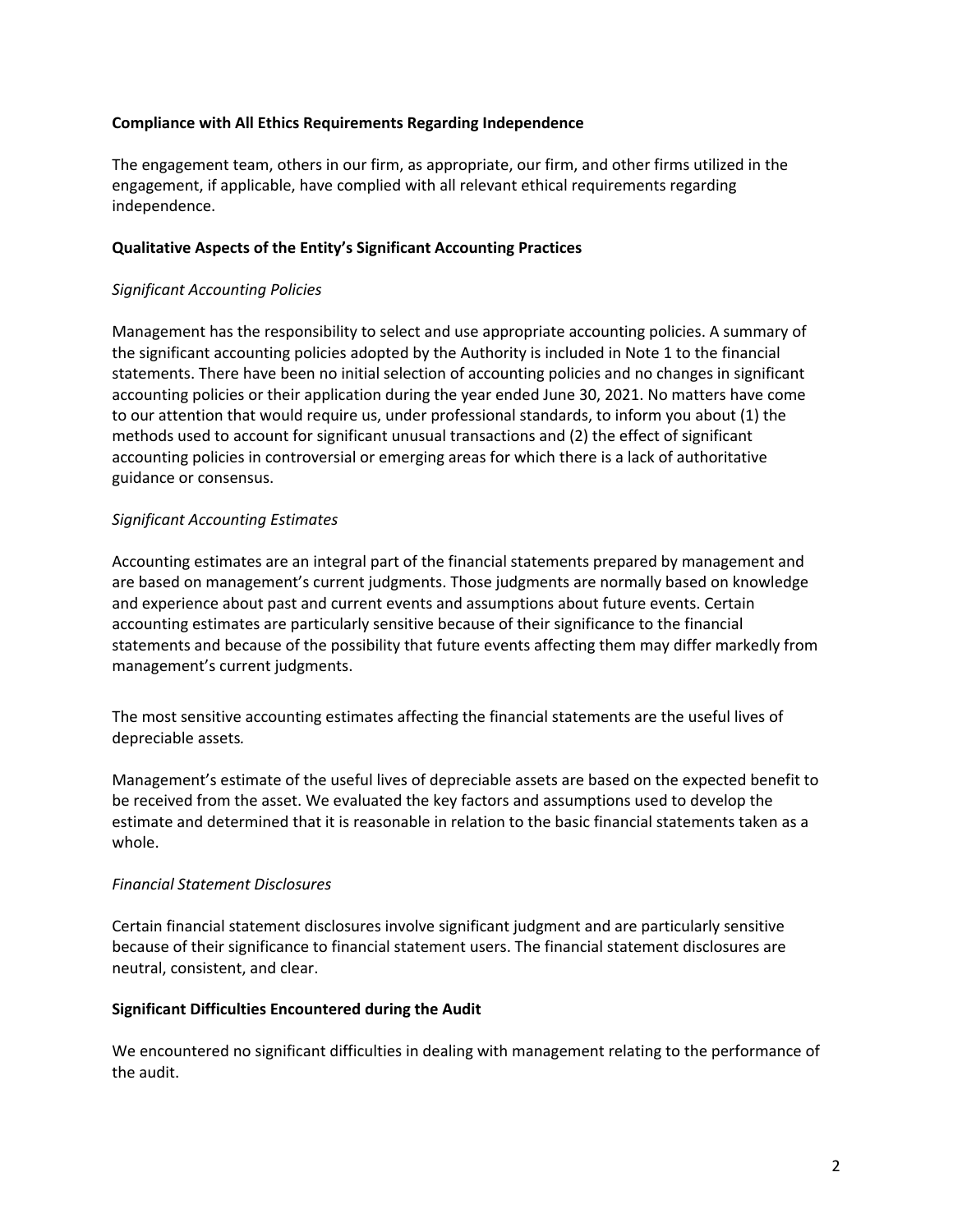#### **Uncorrected and Corrected Misstatements**

For purposes of this communication, professional standards require us to accumulate all known and likely misstatements identified during the audit, other than those that we believe are trivial, and communicate them to the appropriate level of management. Further, professional standards require us to also communicate the effect of uncorrected misstatements related to prior periods on the relevant classes of transactions, account balances or disclosures, and the financial statements as a whole and each applicable opinion unit. There were no uncorrected or corrected missstatements identified as a result of our audit procedures.

#### **Disagreements with Management**

For purposes of this letter, professional standards define a disagreement with management as a matter, whether or not resolved to our satisfaction, concerning a financial accounting, reporting, or auditing matter, which could be significant to the Authority's financial statements or the auditor's report. No such disagreements arose during the course of the audit.

#### **Management's Consultations with Other Accountants**

In some cases, management may decide to consult with other accountants about auditing and accounting matters. Management informed us that, and to our knowledge, there were no consultations with other accountants regarding auditing and accounting matters.

#### **Other Significant Matters, Findings, or Issues**

In the normal course of our professional association with the Authority, we generally discuss a variety of matters, including the application of accounting principles and auditing standards, operating and regulatory conditions affecting the entity, and operational plans and strategies that may affect the risks of material misstatement. None of the matters discussed resulted in a condition to our retention as the Authority's auditors.

This report is intended solely for the information and use of the Board of Directors, and management of the Authority and is not intended to be and should not be used by anyone other than these specified parties.

Gide Sailly LLP

Las Vegas, Nevada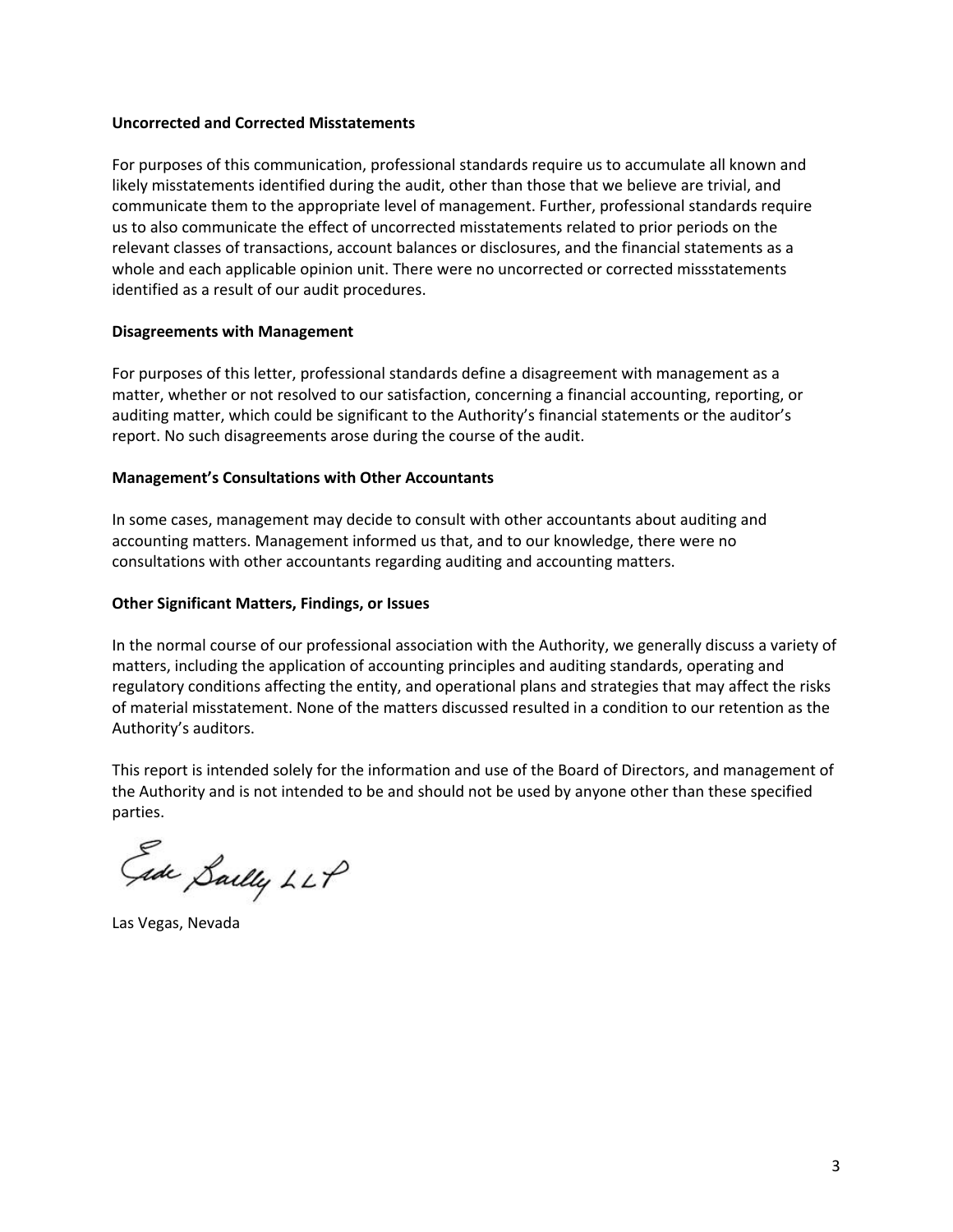Financial Statements June 30, 2021 Clark County Stadium Authority, dba: Las Vegas Stadium Authority Clark County, Nevada

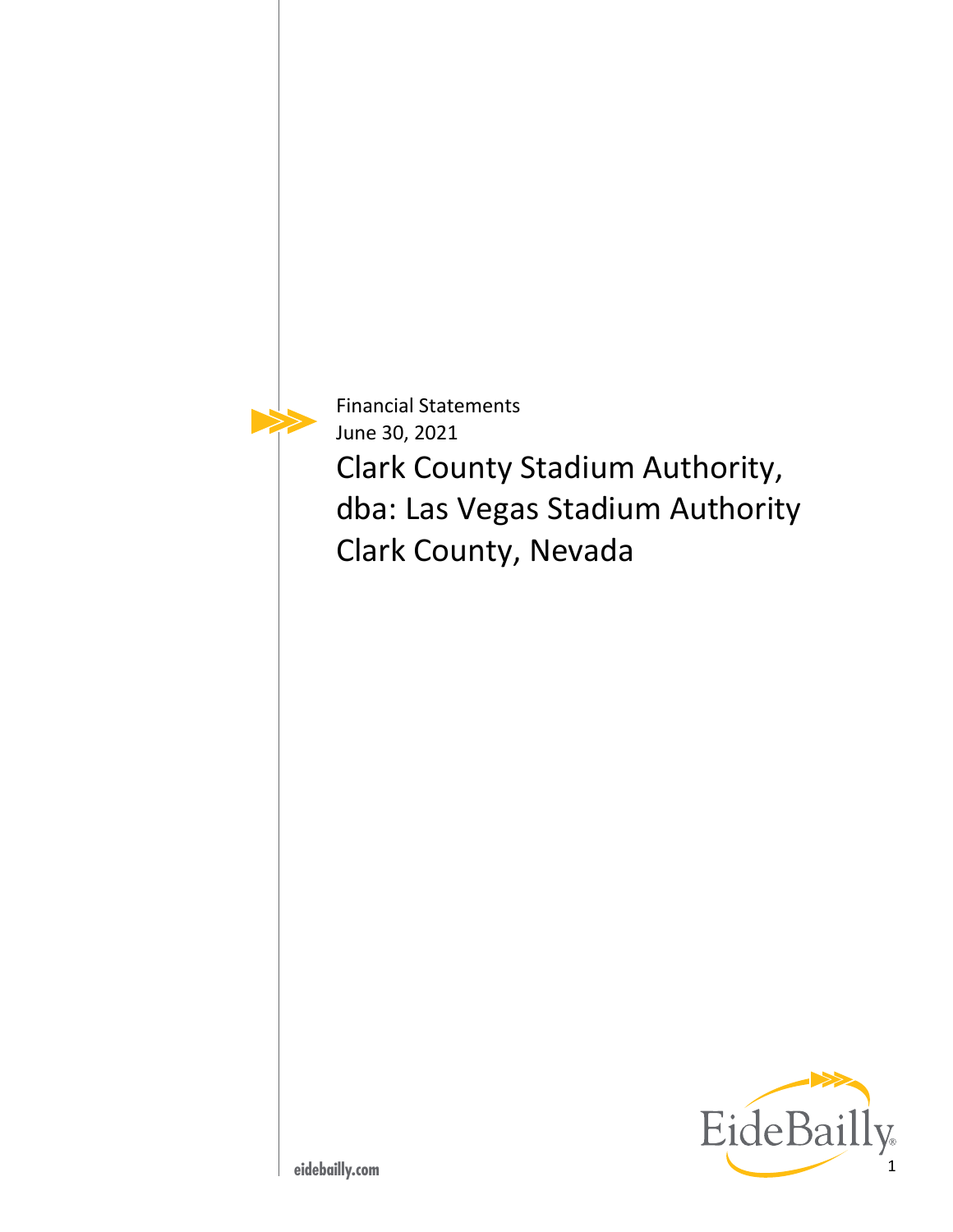| <b>Financial Section</b>                                                                                                                                                                                                                                                                                                                                                                                                    |  |
|-----------------------------------------------------------------------------------------------------------------------------------------------------------------------------------------------------------------------------------------------------------------------------------------------------------------------------------------------------------------------------------------------------------------------------|--|
|                                                                                                                                                                                                                                                                                                                                                                                                                             |  |
|                                                                                                                                                                                                                                                                                                                                                                                                                             |  |
| <b>Basic Financial Statements</b>                                                                                                                                                                                                                                                                                                                                                                                           |  |
| Statement of Revenues, Expenditures and Changes in Fund Balances Governmental Funds 16<br>Reconciliation of the Statement of Revenues, Expenditures and                                                                                                                                                                                                                                                                     |  |
|                                                                                                                                                                                                                                                                                                                                                                                                                             |  |
| Required Supplementary Information                                                                                                                                                                                                                                                                                                                                                                                          |  |
| <b>General Fund (Stadium Authority Fund)</b><br>Schedule of Revenues, Expenditures and Changes in Fund Balances - Budget and Actual30<br><b>General Fund (Stadium Authority Fund)</b>                                                                                                                                                                                                                                       |  |
| Supplementary Information                                                                                                                                                                                                                                                                                                                                                                                                   |  |
| Waterfall Reserve Fund (Stadium Authority Fund)<br>Schedule of Revenues, Expenditures and Changes in Fund Balances - Budget and Actual33<br>Debt Services Fund (Stadium Authority Fund)<br>Schedule of Revenues, Expenditures and Changes in Fund Balances - Budget and Actual34<br>Capital Projects Fund (Stadium Authority Fund)<br>Schedule of Revenues, Expenditures and Changes in Fund Balances - Budget and Actual35 |  |
| <b>Comments of Independent Auditors</b>                                                                                                                                                                                                                                                                                                                                                                                     |  |
| Independent Auditor's Report on Internal Control Over Financial Reporting and on Compliance and Other<br>Matters Based on an Audit of Financial Statements Performed in Accordance with                                                                                                                                                                                                                                     |  |
|                                                                                                                                                                                                                                                                                                                                                                                                                             |  |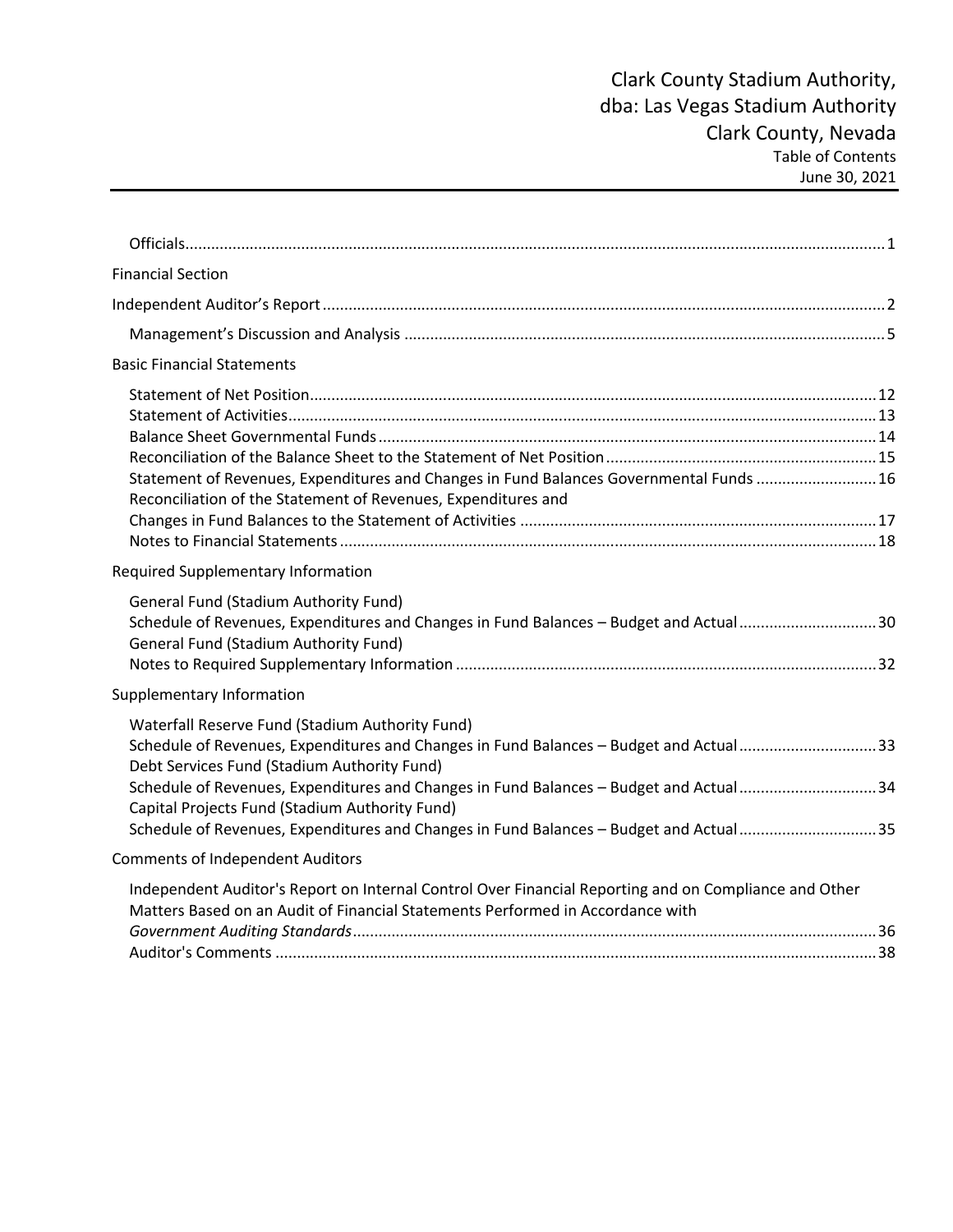Clark County Stadium Authority, dba: Las Vegas Stadium Authority Clark County, Nevada Officials June 30, 2021

Stadium Authority Board of Directors

| Ike Lawrence Epstein, Vice-Chairman<br>Geoconda Argüello-Kline<br>Jan Jones Blackhurst<br>Ken Evans<br>Mike Newcomb<br>J. Tito Tiberti<br>Tommy White<br><b>Bill Hornbuckle</b><br>Laura Fitzpatrick | Steve Hill, Chairman | CEO/President, Las Vegas Convention and Visitors Authority                    |
|------------------------------------------------------------------------------------------------------------------------------------------------------------------------------------------------------|----------------------|-------------------------------------------------------------------------------|
|                                                                                                                                                                                                      |                      | Sr. Executive Vice President/COO, UFC                                         |
|                                                                                                                                                                                                      |                      | Secretary-Treasurer for the Culinary Workers Union, Local 226                 |
|                                                                                                                                                                                                      |                      | Board of Directors Member, Caesars Entertainment                              |
|                                                                                                                                                                                                      |                      | President, Urban Chamber of Commerce                                          |
|                                                                                                                                                                                                      |                      | Executive Director, Thomas & Mack Center                                      |
|                                                                                                                                                                                                      |                      | Former President, J.A. Tiberti Construction                                   |
|                                                                                                                                                                                                      |                      | Business Manager-Secretary Treasurer, Laborers International Union, Local 872 |
|                                                                                                                                                                                                      |                      | CEO/President, MGM Resorts International                                      |
|                                                                                                                                                                                                      |                      | Treasurer, Clark County                                                       |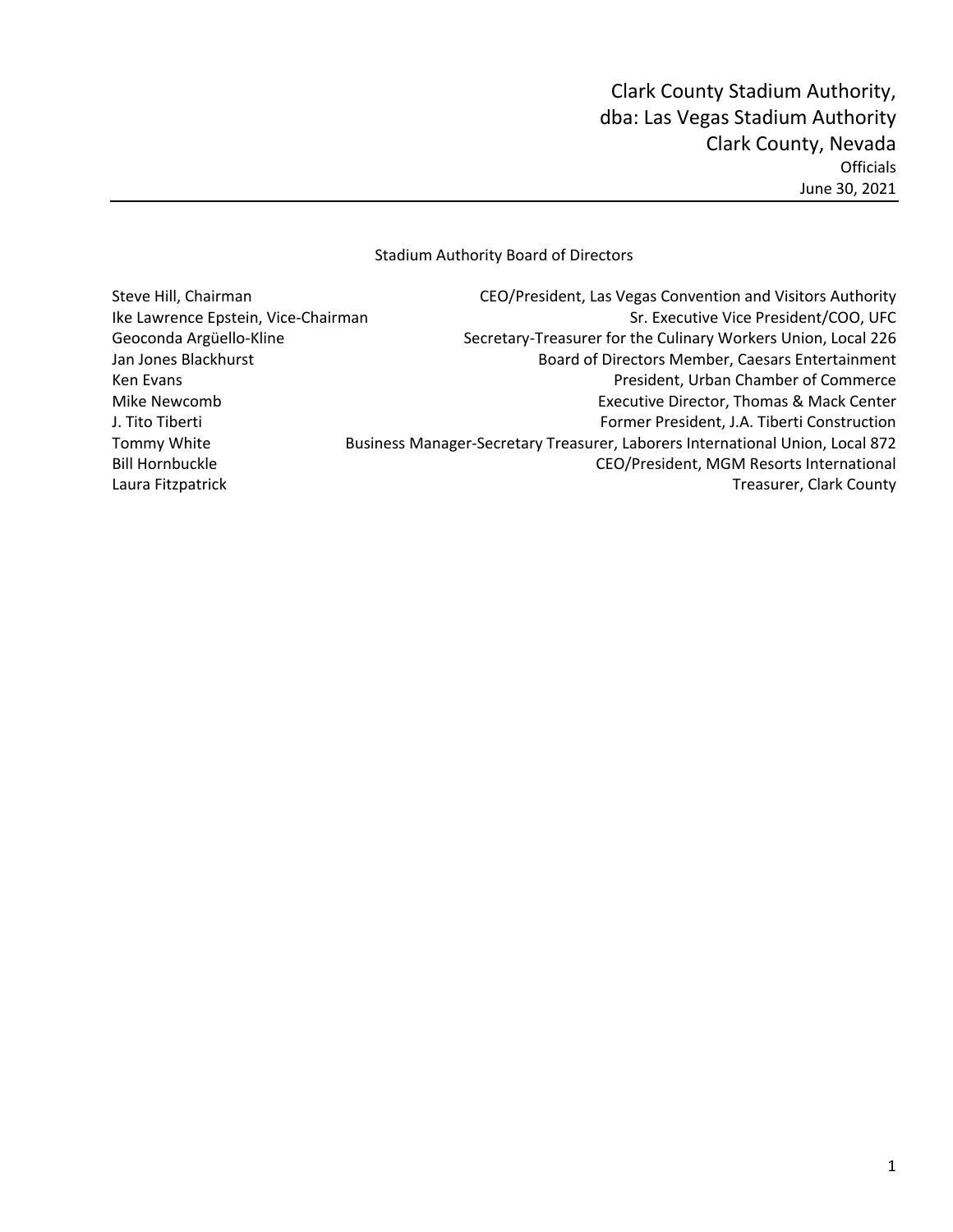Financial Section June 30, 2021 Clark County Stadium Authority, dba: Las Vegas Stadium Authority Clark County, Nevada

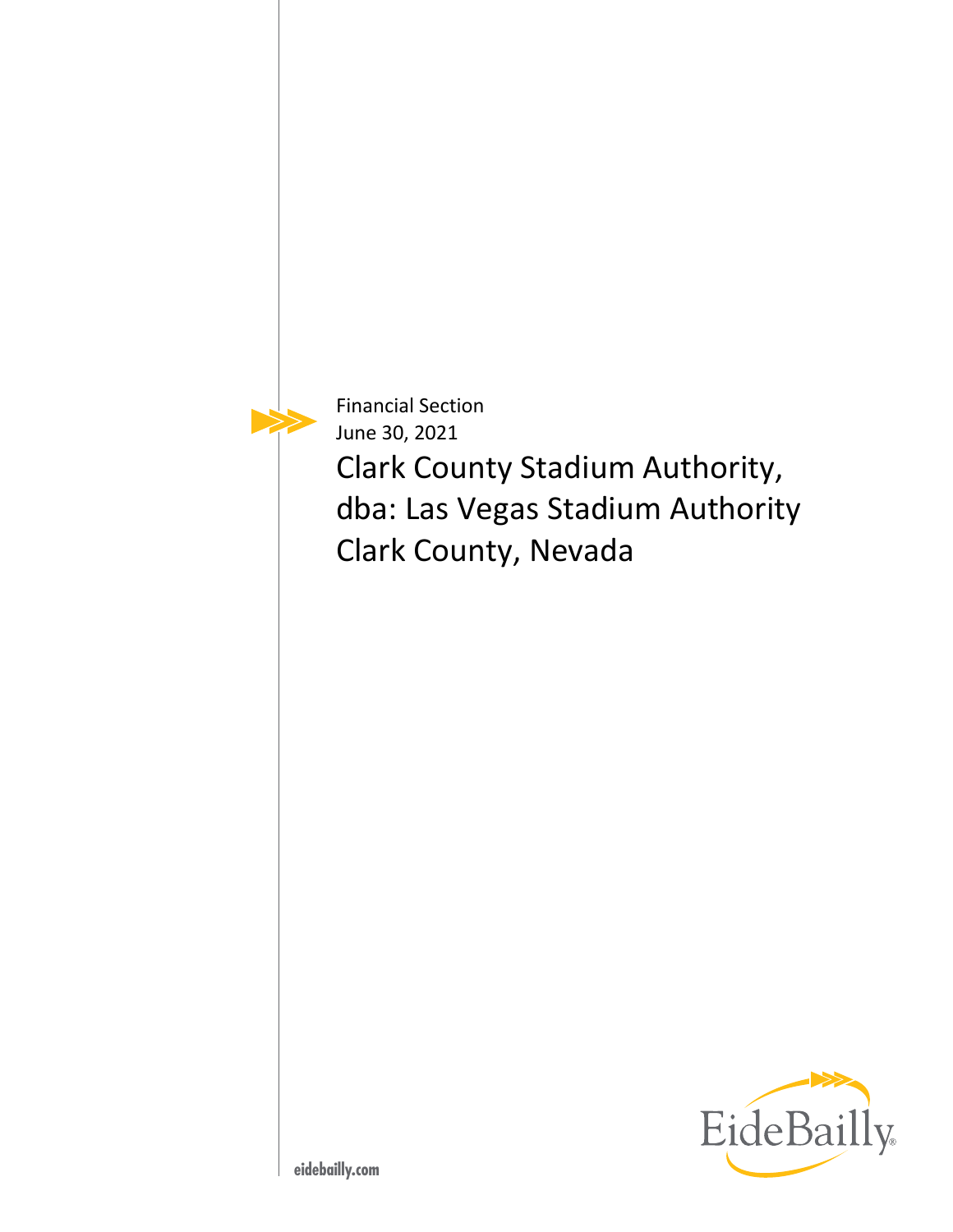

**CPAs & BUSINESS ADVISORS** 

#### **Independent Auditor's Report**

To the Honorable Clark County Stadium Authority, dba: Las Vegas Stadium Authority Board of Directors Clark County, Nevada

#### **Report on the Financial Statements**

We have audited the accompanying financial statements of the governmental activities and each major fund of the Clark County Stadium Authority, dba: Las Vegas Stadium Authority, Clark County, Nevada (the "Authority"), a component unit of Clark County, Nevada (the "County"), as of and for the year ended June 30, 2021, and the related notes to the financial statements, which collectively comprise the Authority's basic financial statements as listed in the table of contents.

#### **Management's Responsibility for the Financial Statements**

Management is responsible for the preparation and fair presentation of these financial statements in accordance with accounting principles generally accepted in the United States of America; this includes the design, implementation, and maintenance of internal control relevant to the preparation and fair presentation of financial statements that are free from material misstatement, whether due to fraud or error.

#### **Auditor's Responsibility**

Our responsibility is to express opinions on these financial statements based on our audit. We conducted our audit in accordance with auditing standards generally accepted in the United States of America and the standards applicable to financial audits contained in *Government Auditing Standards*, issued by the Comptroller General of the United States. Those standards require that we plan and perform the audit to obtain reasonable assurance about whether the financial statements are free from material misstatement.

An audit involves performing procedures to obtain audit evidence about the amounts and disclosures in the financial statements. The procedures selected depend on the auditor's judgment, including the assessment of the risks of material misstatement of the financial statements, whether due to fraud or error. In making those risk assessments, the auditor considers internal control relevant to the entity's preparation and fair presentation of the financial statements in order to design audit procedures that are appropriate in the circumstances, but not for the purpose of expressing an opinion on the effectiveness of the entity's internal control. Accordingly, we express no such opinion. An audit also includes evaluating the appropriateness of accounting policies used and the reasonableness of significant accounting estimates made by management, as well as evaluating the overall presentation of the financial statements.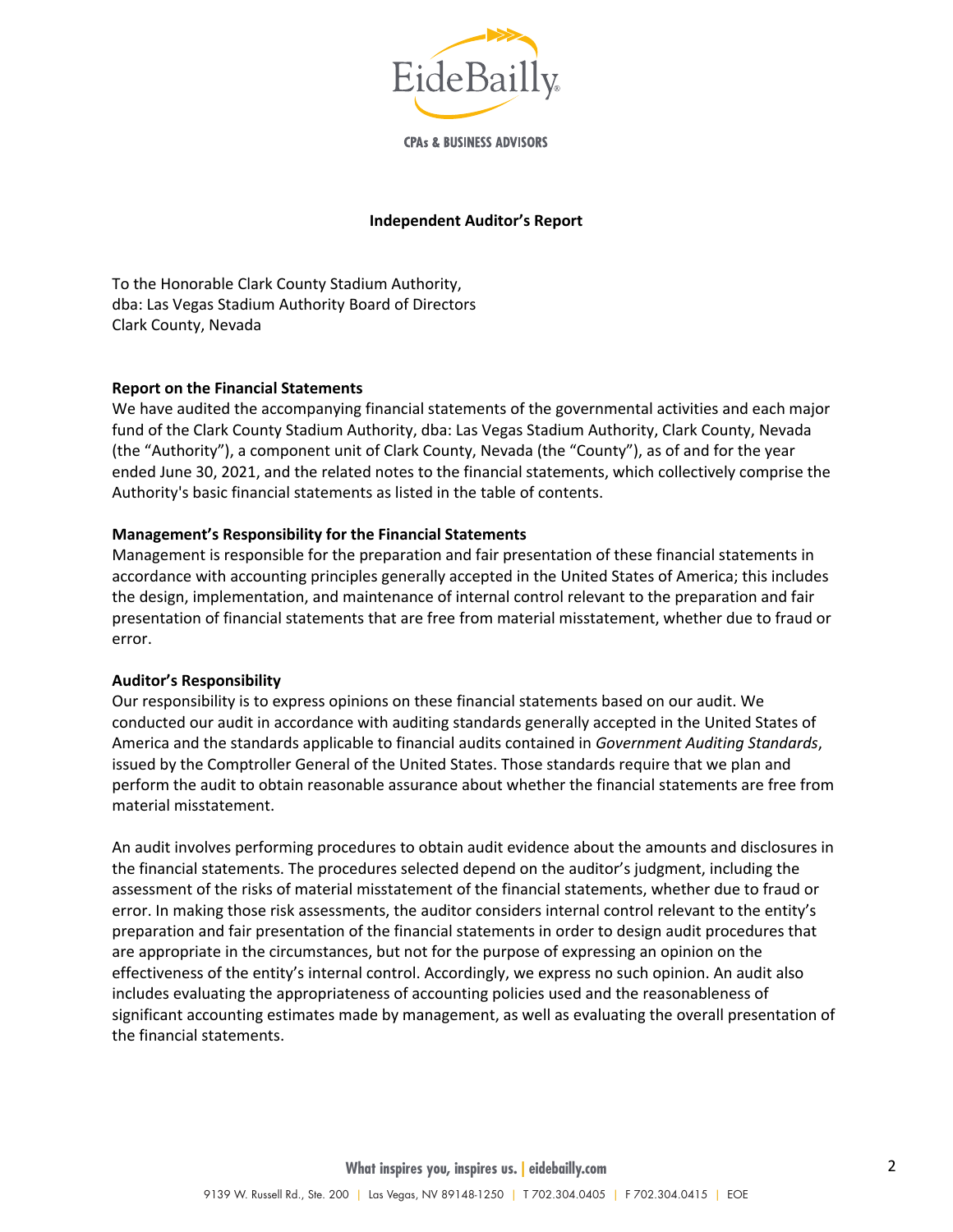We believe that the audit evidence we have obtained is sufficient and appropriate to provide a basis for our audit opinions.

# **Opinions**

In our opinion, the financial statements referred to above present fairly, in all material respects, the respective financial position of the governmental activities and each major fund of the Authority as of June 30, 2021, and the respective changes in financial position thereof for the year then ended in accordance with accounting principles generally accepted in the United States of America.

# **Other Matters**

# Required Supplementary Information

Accounting principles generally accepted in the United States of America require that the management's discussion and analysis (MD&A) on pages 5 through 11 and the budgetary comparison information on pages 30 through 32 be presented to supplement the basic financial statements. Such information, although not a part of the basic financial statements, is required by the Governmental Accounting Standards Board, who considers it to be an essential part of financial reporting for placing the basic financial statements in an appropriate operational, economic, or historical context. We have applied certain limited procedures to the management's discussion and analysis, in accordance with auditing standards generally accepted in the United States of America, which consisted of inquiries of management about the methods of preparing the information and comparing the information for consistency with management's responses to our inquiries, the basic financial statements, and other knowledge we obtained during our audit of the basic financial statements. We do not express an opinion or provide any assurance on the information because the limited procedures do not provide us with sufficient evidence to express an opinion or provide any assurance.

The budgetary comparison information is the responsibility of management and was derived from and relates directly to the underlying accounting and other records used to prepare the financial statements. Such information has been subjected to the auditing procedures applied in the audit of the basic financial statements and certain additional procedures, including comparing and reconciling such information directly to the underlying accounting and other records used to prepare the financial statements or to the financial statements themselves, and other additional procedures in accordance with auditing standards generally accepted in the United States of America. In our opinion the budgetary comparison information is fairly stated in all material respects in relation to the basic financial statements as a whole.

# *Other Information*

Our audit was conducted for the purpose of forming opinions on the financial statements that collectively comprise the Authority's basic financial statements as a whole. The individual fund schedules, as listed in the supplementary information section of the table of contents, is presented for purposes of additional analysis and is not a required part of the basic financial statements.

The individual fund schedules are the responsibility of management and were derived from and relate directly to the underlying accounting and other records used to prepare the financial statements. Such information has been subjected to the auditing procedures applied in the audit of the basic financial statements and certain additional procedures, including comparing and reconciling such information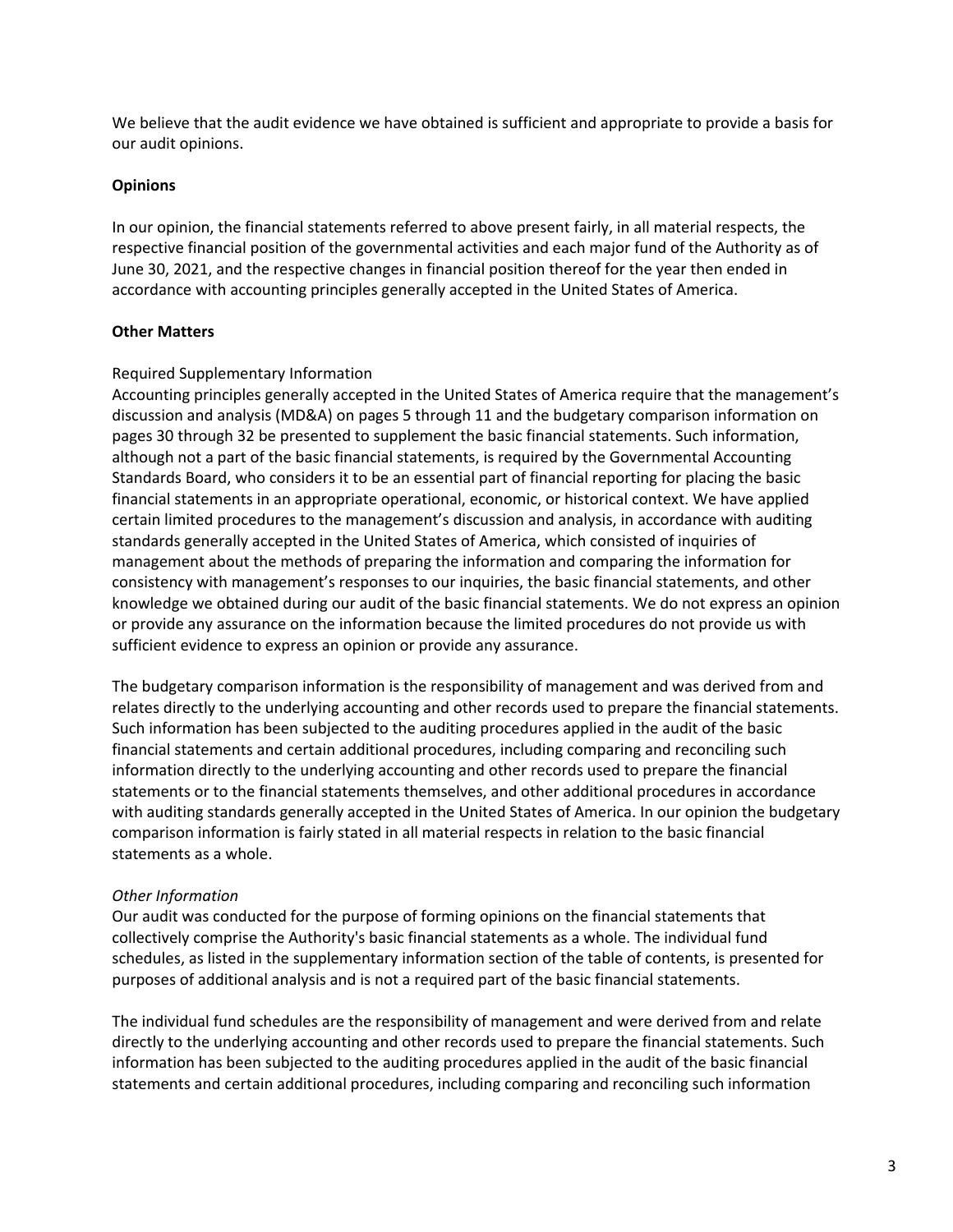directly to the underlying accounting and other records used to prepare the basic financial statements or to the basic financial statements themselves, and other additional procedures in accordance with auditing standards generally accepted in the United States of America. In our opinion, the individual fund schedules are fairly stated in all material respects in relation to the basic financial statements taken as a whole.

# **Other Reporting Required by Government Auditing Standards**

In accordance with *Government Auditing Standards*, we have also issued our report dated January 6, 2022 on our consideration of the Authority's internal control over financial reporting and on our tests of its compliance with certain provisions of laws, regulations, contracts, and grant agreements and other matters. The purpose of that report is to describe the scope of our testing of internal control over financial reporting and compliance and the results of that testing, and not to provide an opinion on internal control over financial reporting or on compliance. That report is an integral part of an audit performed in accordance with *Government Auditing Standards* in considering the Authority's internal control over financial reporting and compliance.

Ede Sailly LLP

Las Vegas, Nevada January 6, 2022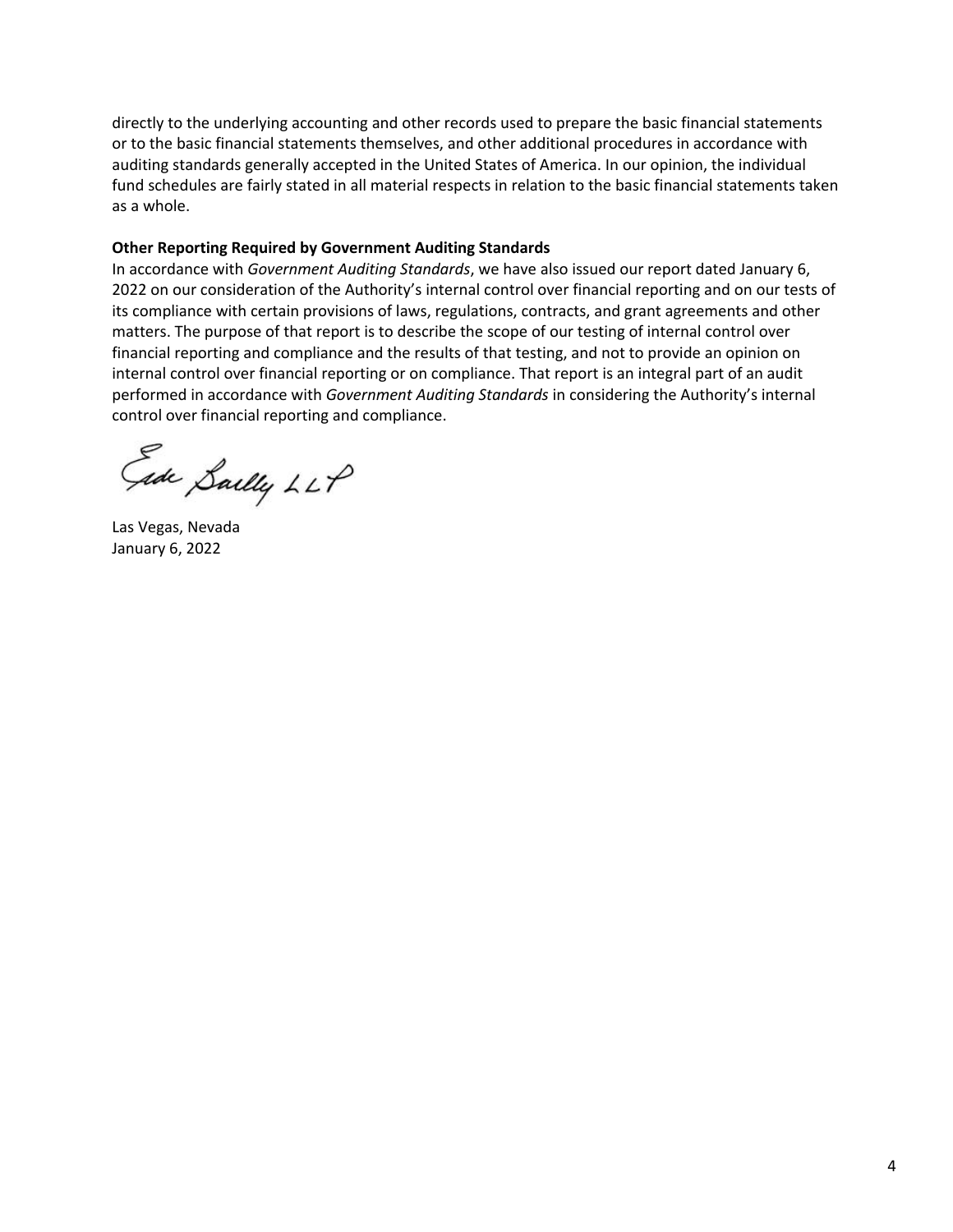Management of the Clark County Stadium Authority dba Las Vegas Stadium Authority (the "Authority") offers the following discussion and analysis as a narrative introduction to the basic financial statements and an analytical overview of the Authority's financial activities for the fiscal year ended June 30, 2021. This narrative is intended as a supplement and should be read in conjunction with the financial statements.

# Financial Highlights

- The independent auditor's report offers an unmodified opinion that the Authority's financial statements are presented fairly in all material respects.
- The Authority's net position increased by \$530,580,476, from \$637,665,505 as of June 30, 2020, to \$1,168,245,981 as of June 30, 2021. Unrestricted net position was \$395,502, an increase of \$534,635,025 from the prior year.
- Net capital assets were \$1,816,018,616, an increase from the prior year. Construction of the stadium was completed and placed in service in fiscal year 2021.
- At year end, bonds payable totaled \$728,101,180, a decrease from the prior year resulting from principal payments and amortization of bond premiums.
- Deferred inflows related to the sale of personal seat license revenue decreased by \$550,535,713 from the prior year as all revenue related to the sale of personal seat licenses was recognized in fiscal year 2021.
- Room tax revenues decreased by \$15,828,761 due to the COVID-19 pandemic. The decrease in room tax revenues combined with the decrease in room tax revenues in fiscal year 2020 resulted in two unscheduled draws from the debt service reserve for the payment of principal and interest due on outstanding bonds. On November 25, 2020, an unscheduled draw in the amount of \$11,553,389 was made on the debt service reserve fund for payment of interest due on December 1, 2020. On May 25, 2021, an unscheduled draw in the amount of \$11,734,117 was made on the debt service reserve fund for payment of principal and interest due on June 1, 2021.
- Expenses increased by \$68,429,047 due to depreciation expense as the stadium was placed in service during fiscal year 2021.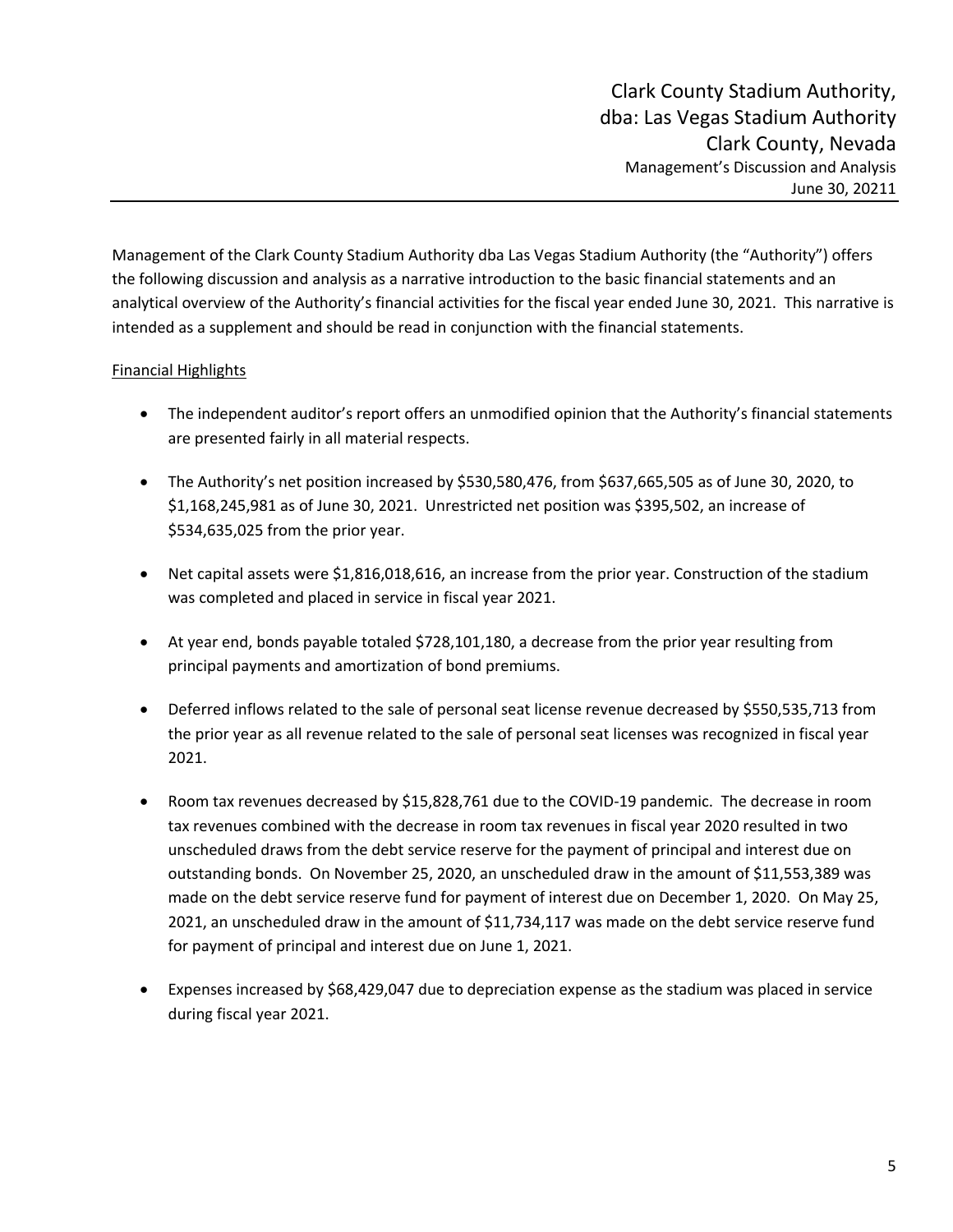## Overview of the Financial Statements

The Authority's financial statements include the following components:

- Government-Wide Financial Statements
	- Statement of Net Position This statement presents information on the Authority's assets and liabilities. The difference between assets and liabilities is reported as net position. Over time, increases or decreases in net position may serve as a useful indicator of whether the financial position of the Authority is improving or deteriorating.
	- Statement of Activities This statement presents information showing how the Authority's net position changed during the fiscal year. All changes in net position are reported as soon as the underlying event giving rise to the change occurs, regardless of the timing of cash flows. Thus, revenues and expenses are reported in this statement for some items that will result in cash flows in future fiscal periods (e.g. uncollected tax revenue and accounts payable).
- Governmental Funds Financial Statements
	- Governmental funds are used to account for essentially the same functions reported as governmental activities in the government-wide financial statements. However, unlike the government-wide financial statements, governmental fund financial statements focus on near-term inflows and outflows of spendable resources, as well as on balances of spendable resources available at the end of the fiscal year. Such information may be useful in evaluating the Authority's near-term financial requirements.
	- Because the focus of governmental funds is narrower than that of the government-wide financial statements, it is useful to compare the information presented for governmental funds with the same information presented for governmental activities in the government-wide financial statements. By doing so, readers may better understand the long-term impact of the Authority's near-term financing decisions. To facilitate this comparison, both the governmental funds balance sheet and the statement of governmental fund revenues, expenditures and changes in fund balances include an adjustments column that show reconciling items, if any, between governmental funds and governmental activities.
	- The Authority maintains three governmental funds. The Authority adopts an annual appropriated budget for these three governmental funds. A budgetary comparison statement is provided for each of the Authority's governmental funds to demonstrate compliance with the budget.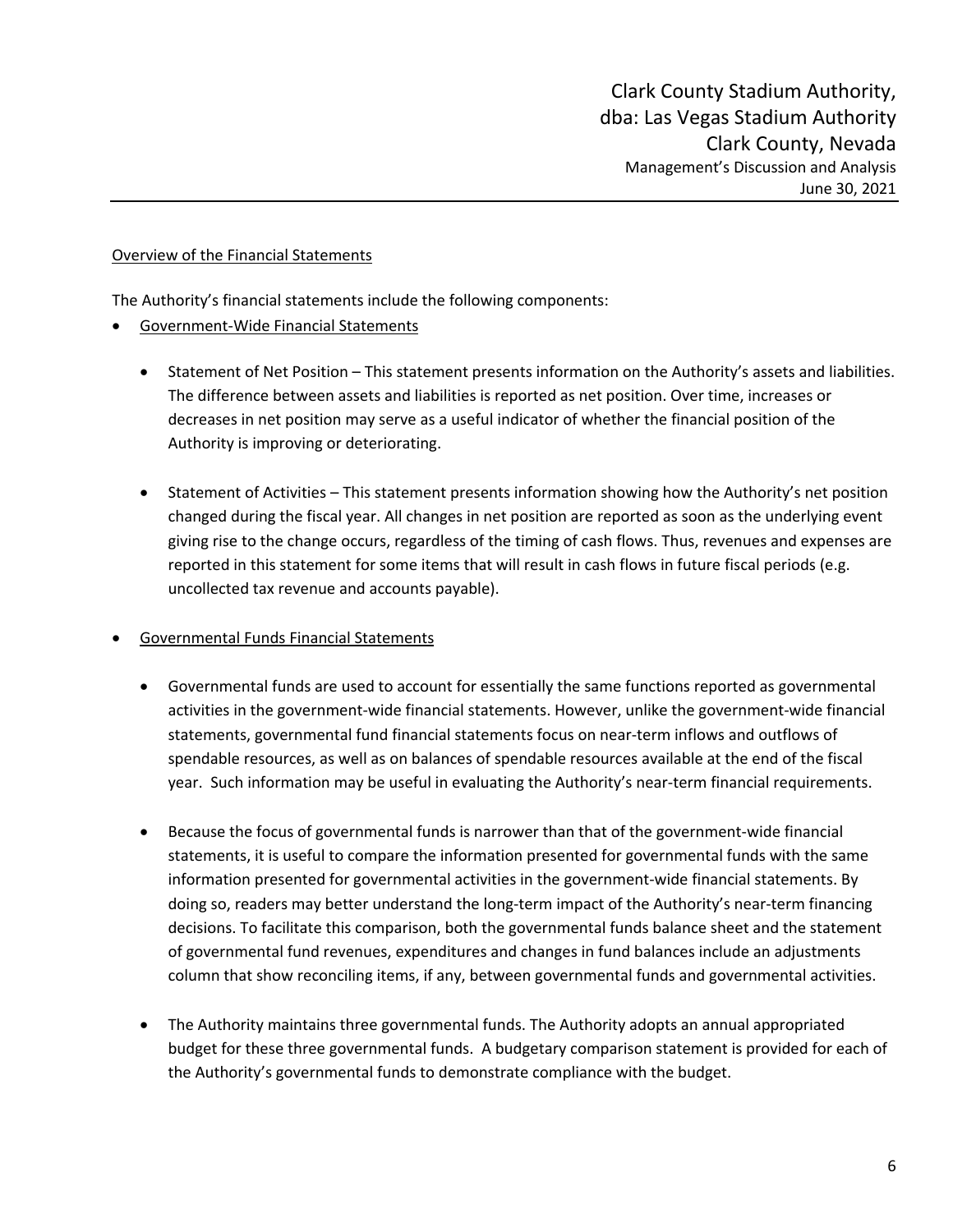# Notes to Financial Statements

 The Notes to Financial Statements are an integral part of the financial statements and provide additional information that is necessary in order to gain a comprehensive understanding of data reported in the financial statements.

#### Government-Wide Financial Analysis

Comparative summary financial statements of the Authority are presented as follows:

|                           | 2021                |     | 2020          |
|---------------------------|---------------------|-----|---------------|
| Assets                    |                     |     |               |
| Current and other assets  | \$<br>102,222,433   | \$. | 152,296,258   |
| Net capital assets        | 1,816,018,616       |     | 1,801,183,098 |
| <b>Total Assets</b>       | 1,918,241,049       |     | 1,953,479,356 |
|                           |                     |     |               |
| Liabilities               |                     |     |               |
| Long-term liabilities     | 728,101,180         |     | 733,938,584   |
| <b>Other liabilities</b>  | 21,893,888          |     | 30,773,319    |
| <b>Total Liabilities</b>  | 749,995,068         |     | 764,711,903   |
|                           |                     |     |               |
| Deferred inflows          |                     |     | 551,101,948   |
| <b>Net Position</b>       |                     |     |               |
|                           |                     |     |               |
| Net investment in capital |                     |     |               |
| assets                    | 1,110,144,981       |     | 1,108,628,053 |
| Restricted                | 57,705,498          |     | 63,276,975    |
| Unrestricted              | 395,502             |     | (534,239,523) |
| Total net position        | \$<br>1,168,245,981 | \$  | 637,665,505   |

Net Position June 30, 2021 and 2020

 As noted earlier, net position may serve over time as a useful indicator of the Authority's financial position. Assets exceeded liabilities and deferred inflows by \$1,168,245,981 as of June 30, 2021, and by \$637,665,505 as of June 30, 2020, a net increase of \$530,580,476.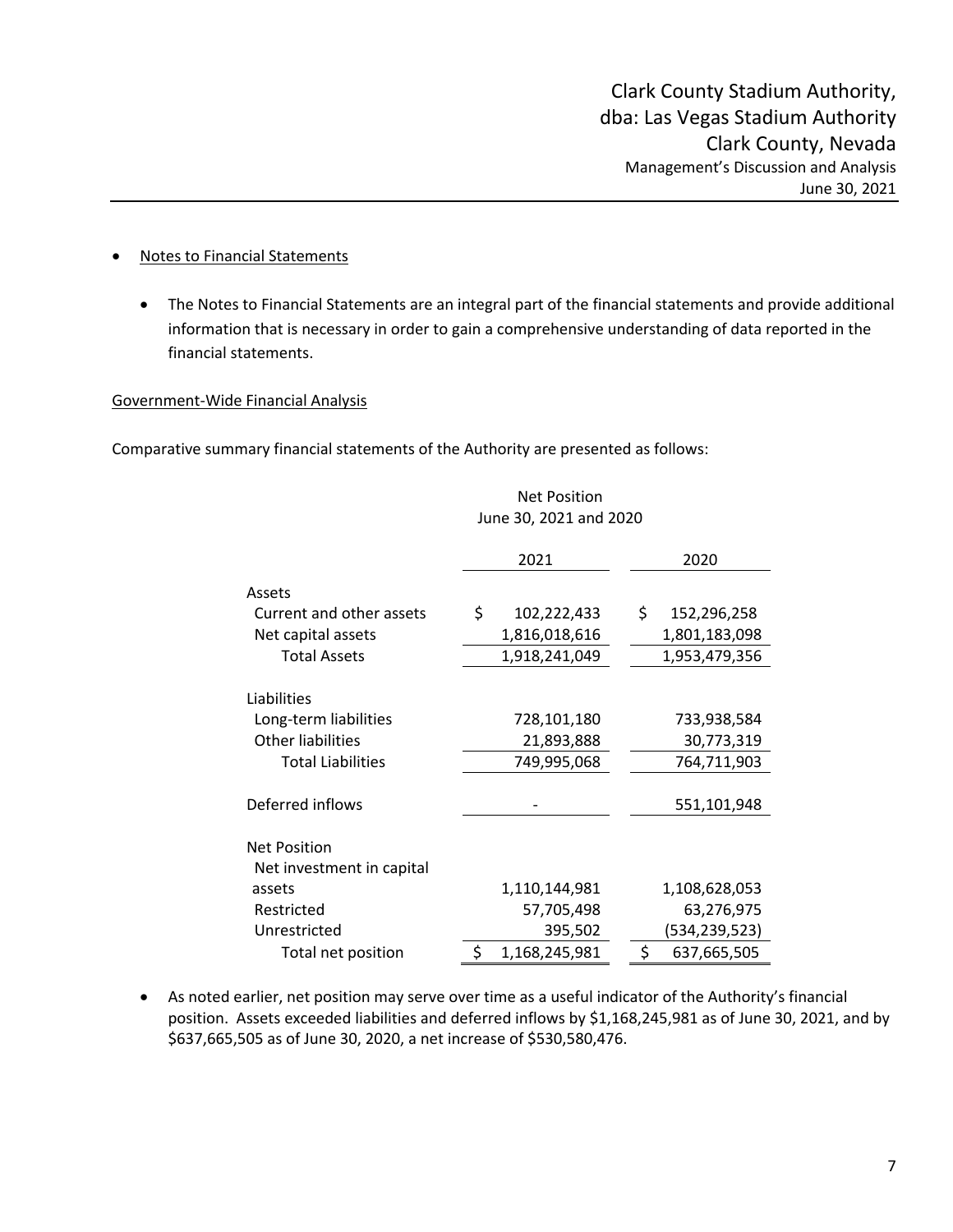- The largest portion of the Authority's net position at June 30, 2021, reflects its investment in capital; less any related debt outstanding used to acquire those assets. These assets are comprised of land, land improvements, a football stadium, and related furniture, fixtures, and equipment. Accordingly, these assets are not available for future spending. Although the Authority's investments in its capital assets are reported net of related debt, it should be noted that the resources needed to repay the debt must be provided from other sources since capital assets themselves cannot be used to liquidate the debt.
- 5% of the Authority's net position is restricted due to resources that are subject to external restriction on how they may be used. The restricted net position is for repayment of long-term debt and capital projects.
- The remaining portion of the Authority's net position is unrestricted at \$395,502.

|                         | 2021 |                 |    | 2020        |
|-------------------------|------|-----------------|----|-------------|
| Revenues                |      |                 |    |             |
| Program revenues        |      |                 |    |             |
| Charges for services    | \$   | 550,535,713     | \$ |             |
| Capital contributions   |      | 56,969,644      |    | 250,506,650 |
| <b>General Revenues</b> |      |                 |    |             |
| Room tax revenues       |      | 21,044,062      |    | 36,872,823  |
| Investment earnings     |      | 94,537          |    | 7,288,958   |
| <b>Total Revenues</b>   |      | 628,643,956     |    | 294,668,431 |
|                         |      |                 |    |             |
| Expenses                |      |                 |    |             |
| General government      |      | 69,251,314      |    | 730,362     |
| Interest expense        |      | 28,812,166      |    | 28,904,071  |
| <b>Total Expenses</b>   |      | 98,063,480      |    | 29,634,433  |
|                         |      |                 |    |             |
| Change in Net Position  |      | 530,580,476     |    | 265,033,998 |
| <b>Net Position</b>     |      |                 |    |             |
|                         |      | 637,665,505     |    |             |
| Beginning of year       |      |                 |    | 372,631,507 |
| End of year             |      | \$1,168,245,981 | Ś  | 637,665,505 |

# Changes in Net Position Years ended June 30, 2021 and 2020

 Program revenues increased by \$356,998,707 due to the revenue recognition of personal seat licenses sales offset by a decrease in donated capital for the construction of the football stadium during the fiscal year.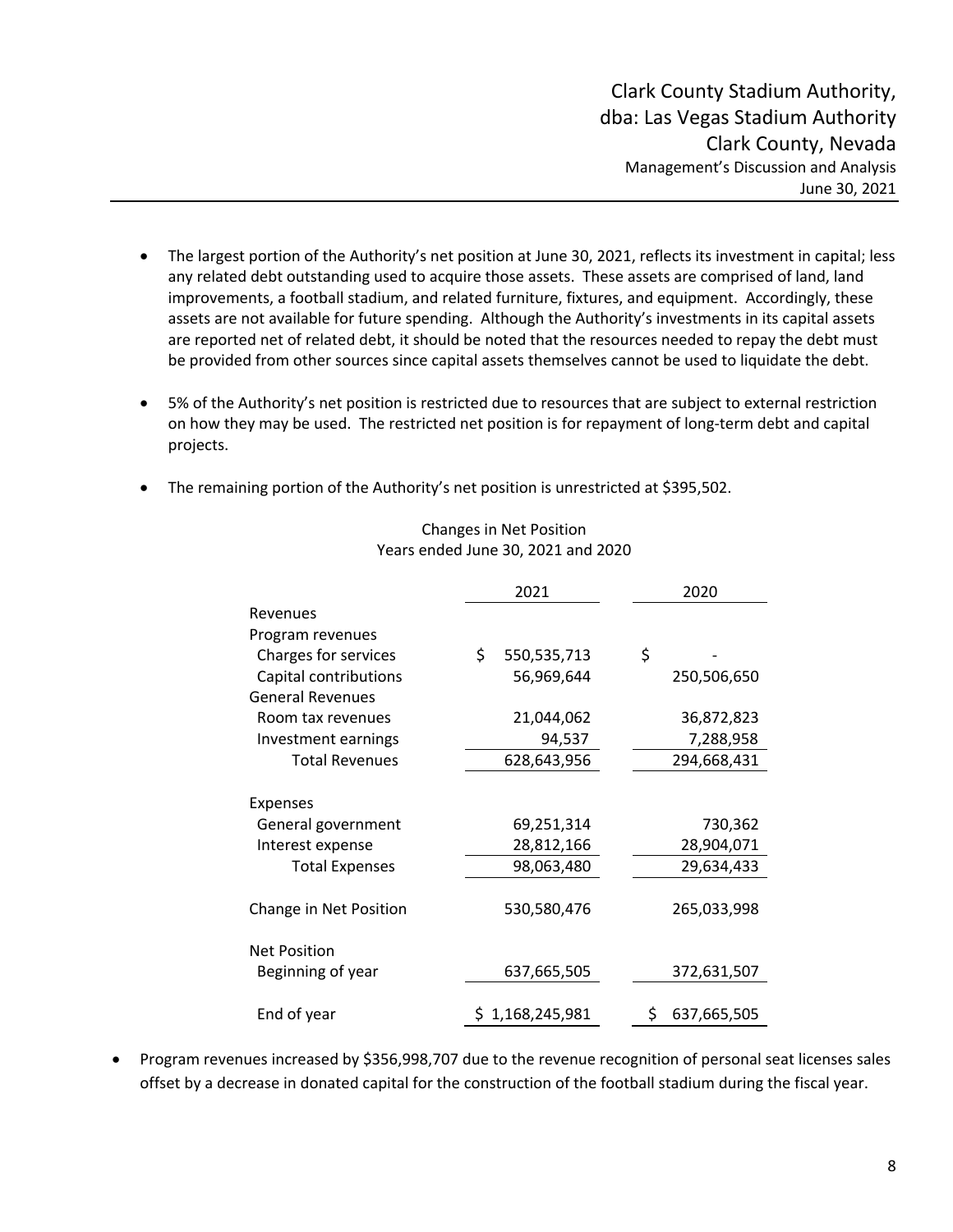- Room tax revenues decreased by \$15,828,761 due to the COVID-19 pandemic.
- Investment earnings decreased by \$7,194,421 due to the spending of bond proceeds during the fiscal year and unscheduled draws from the debt service reserve fund.

## Financial Analysis of the Authority's Funds

- At June 30, 2021, the Authority's governmental funds reported a combined ending fund balance of \$82,950,492, an increase of \$509,897,123.
- Fund balance components have been classified as nonspendable, restricted, and unassigned based on the extent to which the Authority is bound to observe constraints imposed on the use of fund resources.
- Nonspendable fund balance was \$18,215 and consists of prepaid expenses.
- \$82,554,992 of fund balance is restricted. Spending of these resources is constrained either by externally imposed (statutory, bond covenant, or grantors) limitations on their use or imposed by law through constitutional provisions or enabling legislation. Restricted fund balances include \$7,726,729 for capital projects and \$74,828,261 for debt service.
- Unassigned fund balance was \$377,285.
- The General Fund (Stadium Authority Fund) is the main operating fund of the Authority. The fund balance decreased by \$7,433,533 from \$17,339,176 to \$9,905,643.
- The fund balance of the Debt Service Fund decreased by \$6,537,556 mainly due to debt service payments exceeding transfers of room taxes from the general fund for debt service and debt service reserves.
- The fund balance of the Capital Projects Fund increased by \$523,868,212 due to the recognition of revenue related to the sale of personal seat licenses.

## Budgetary Highlights

- The Stadium Authority Fund's actual total revenue was higher than the final budget by \$2,171,875 primarily due to higher room tax revenue than expected for the fiscal year.
- The Stadium Authority Fund's actual total expenditures and other financing uses were \$7,037 less than the final budget, primarily due to lower service and supplies expense than expected for the fiscal year.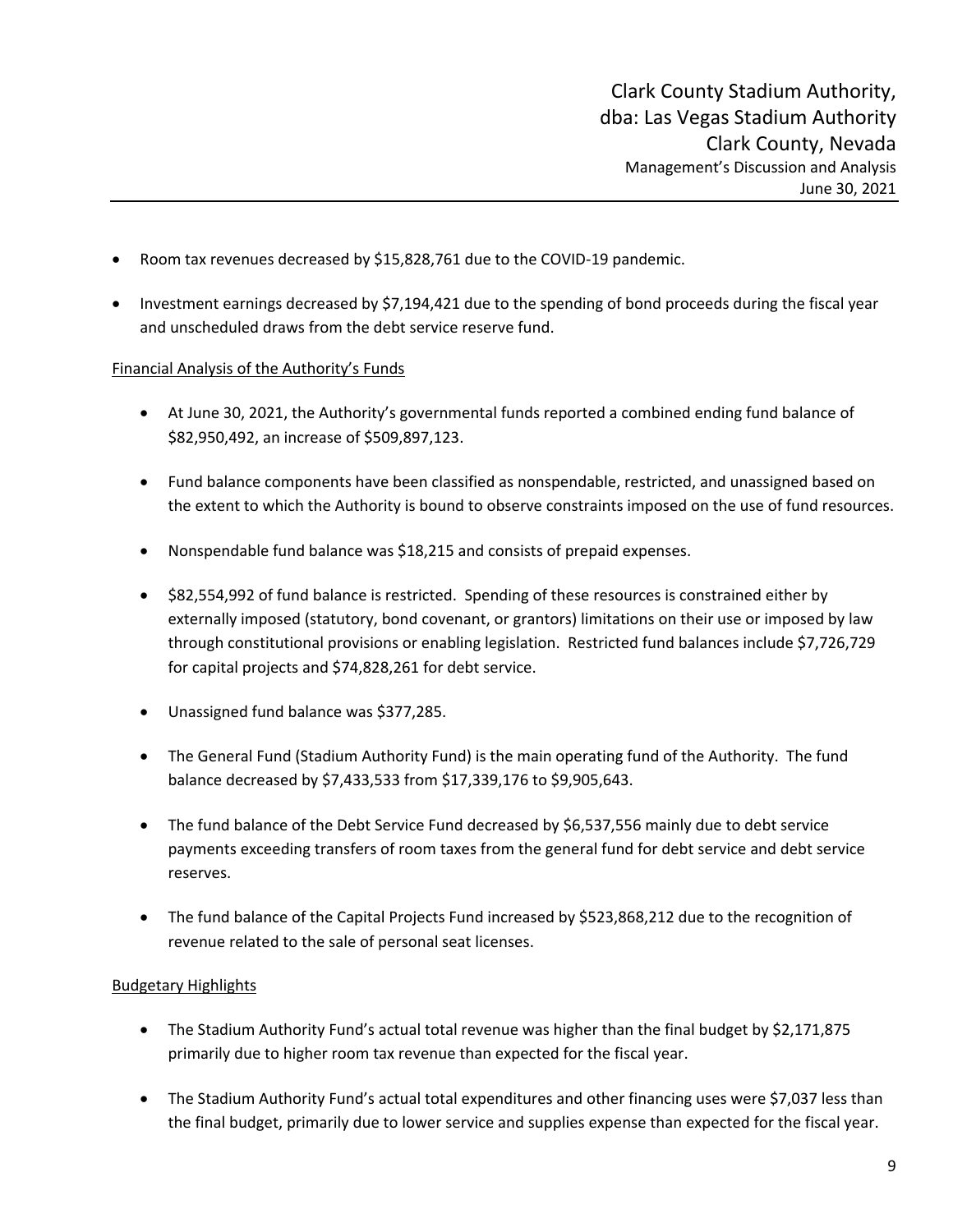# Capital Assets

The Authority's investment in capital assets, net of accumulated depreciation at June 30, 2021, was \$1,816,018,616. Major additions during the fiscal year were for the completion of stadium construction. Detail by type of assets is summarized in the table below.

|                                 | <b>Capital Assets</b><br>June 30, 2021 and 2020 |               |   |               |  |  |  |
|---------------------------------|-------------------------------------------------|---------------|---|---------------|--|--|--|
|                                 | 2021<br>2020                                    |               |   |               |  |  |  |
|                                 |                                                 |               |   |               |  |  |  |
| Land and improvements           | \$                                              | 98,453,367    | S | 77,780,128    |  |  |  |
| Allegiant Stadium               |                                                 | 1,563,058,112 |   |               |  |  |  |
| Stadium scoreboard              |                                                 | 28,508,911    |   |               |  |  |  |
| Stadium Wi-Fi                   |                                                 | 15,195,889    |   |               |  |  |  |
| Stadium FF&E                    |                                                 | 110,802,337   |   |               |  |  |  |
| <b>Construction in Progress</b> |                                                 |               |   | 1,723,402,970 |  |  |  |
| <b>Total Assets</b>             |                                                 | 1,816,018,616 |   | 1,801,183,098 |  |  |  |

For additional information on the Authority's capital assets see note 4 in the accompanying financial statements.

## Long-Term Debt

On May 1, 2018, on behalf of the Authority, Clark County, Nevada issued Clark County, Nevada General Obligation (Limited Tax) Stadium Improvement Bonds (Additionally Secured with Pledged Revenues) Series 2018A. The proceeds are being used to (i) acquire, construct, lease, improve or equip or any combination thereof, within the boundaries of the stadium district a football stadium capable of hosting the home games of the National Football League team; (ii) fund a debt service reserve fund for the Bonds; (iii) fund a capitalized interest fund; and (iv) pay the costs of issuing the Bonds. Interest payments are paid semiannually beginning December 1, 2018, with an interest rate ranging from 4.0% to 5.0%. Principal will be paid annually beginning June 1, 2019. The bonds mature on May 1, 2048.

# Outstanding Debt June 30, 2021 and 2020

|                                            | 2021        |  | 2020        |  |
|--------------------------------------------|-------------|--|-------------|--|
| Revenue backed general<br>obligation bonds | 728,101,180 |  | 733,938,584 |  |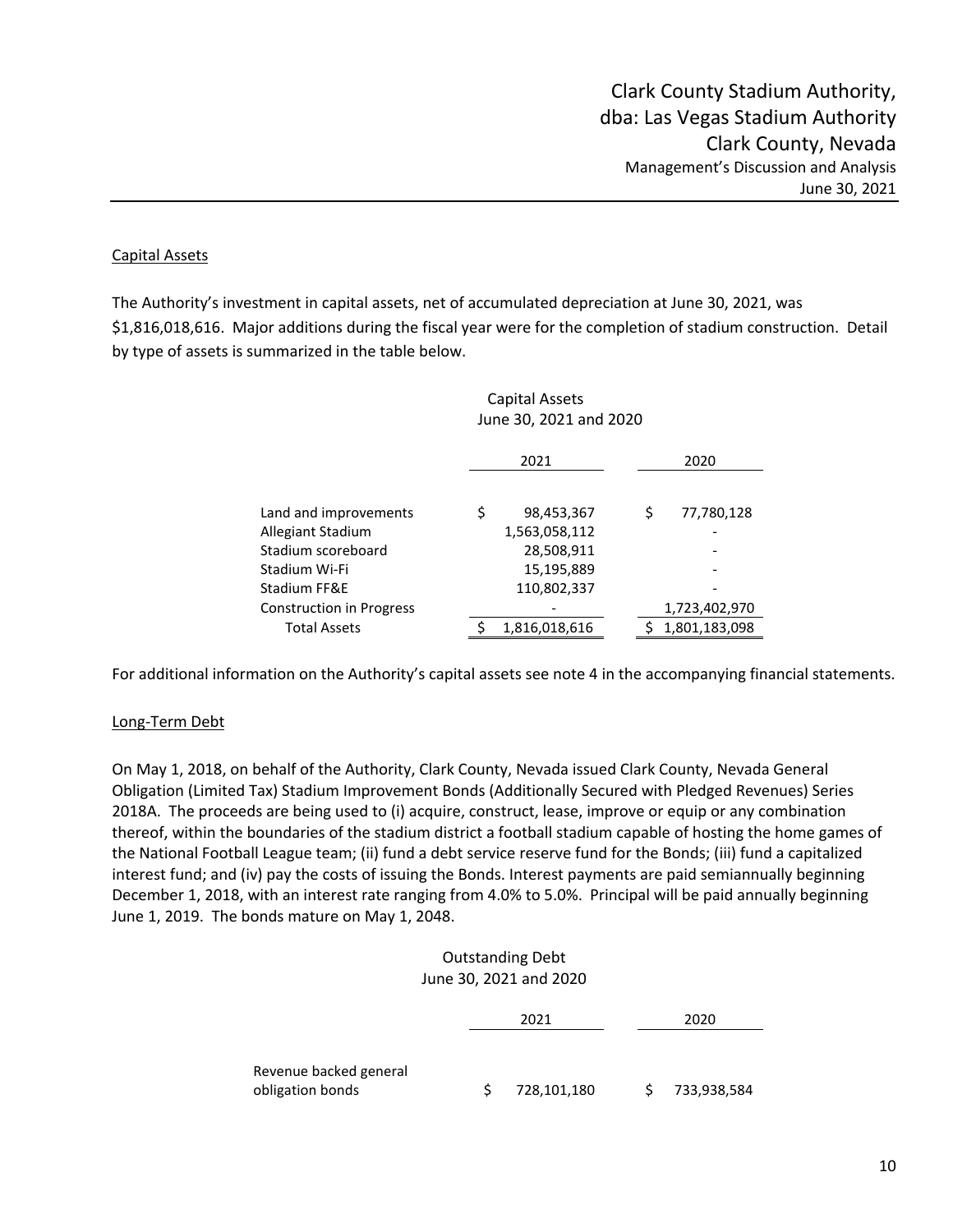## Economic Factors

The effects of the COVID-19 pandemic and related response on the Southern Nevada economy continued into Fiscal Year 2021. The pandemic significantly disrupted the global, national and regional economies through much of 2020 and into 2021 as the world grappled with new virus variants and cycles of infection. The successful development and deployment of effective vaccines in early 2021 was a key turning point in the trajectory of the pandemic and put Southern Nevada on the path for sustained economic recovery.

The regional economy's recovery has been closely related to the rebound of its core tourism industry, which accounts for approximately a third of regional economic activity. The pandemic and related response reduced travel and tourism demand around the globe, and the Southern Nevada tourism industry was not immune from the effects of that reduction. Following the initial pandemic-related hotel closures in the spring of 2020, most resort properties had reopened by the end of the year. In an environment of travel restrictions, operational capacity limits in casinos, restaurants and other public-facing businesses, and the cancellation or relocation of conventions and other large special events, visitor volume increased during that period but remained well below pre-pandemic levels as 2021 arrived.

The new year brought the vaccines, which, combined with pent-up demand and stockpiled household savings, pushed visitor volumes to pandemic-era highs through the spring and summer months. The rebound in tourism demand was directly tied to rising room tax collections, the Authority's primary revenue source. The amount of room tax revenue collected is a factor of the number of hotel and motel rooms available, occupancy rate and the average daily room rate (ADR), all of which reported rising trends in the second half of fiscal year 2021. The recovery brought total room tax revenue collections to \$21.0 million for the fiscal year, 17.6 percent higher than budgeted.

Those tourism recovery trends from the first half of 2021 extended through the year. While the ongoing recovery is somewhat dependent on the overall public health situation, Southern Nevada's tourism industry is well positioned as calendar year 2022 begins. The past 12 months saw a number of notable project completions and openings, including the Las Vegas Convention Center expansion and Resorts World Las Vegas. Additionally, Allegiant Stadium opened to full capacity for the first time in mid-2021 and has since hosted numerous sold-out concerts and sporting events. These new facilities join the fabric of Southern Nevada's tourism infrastructure that should drive the continued recovery and growth in the regional economy through 2022 and beyond.

# Requests for Information

Questions concerning the information provided in this report or requests for additional financial information should be addressed to Las Vegas Stadium Authority c/o Applied Analysis at 6385 S. Rainbow Blvd., Suite 105, Las Vegas, NV 89118.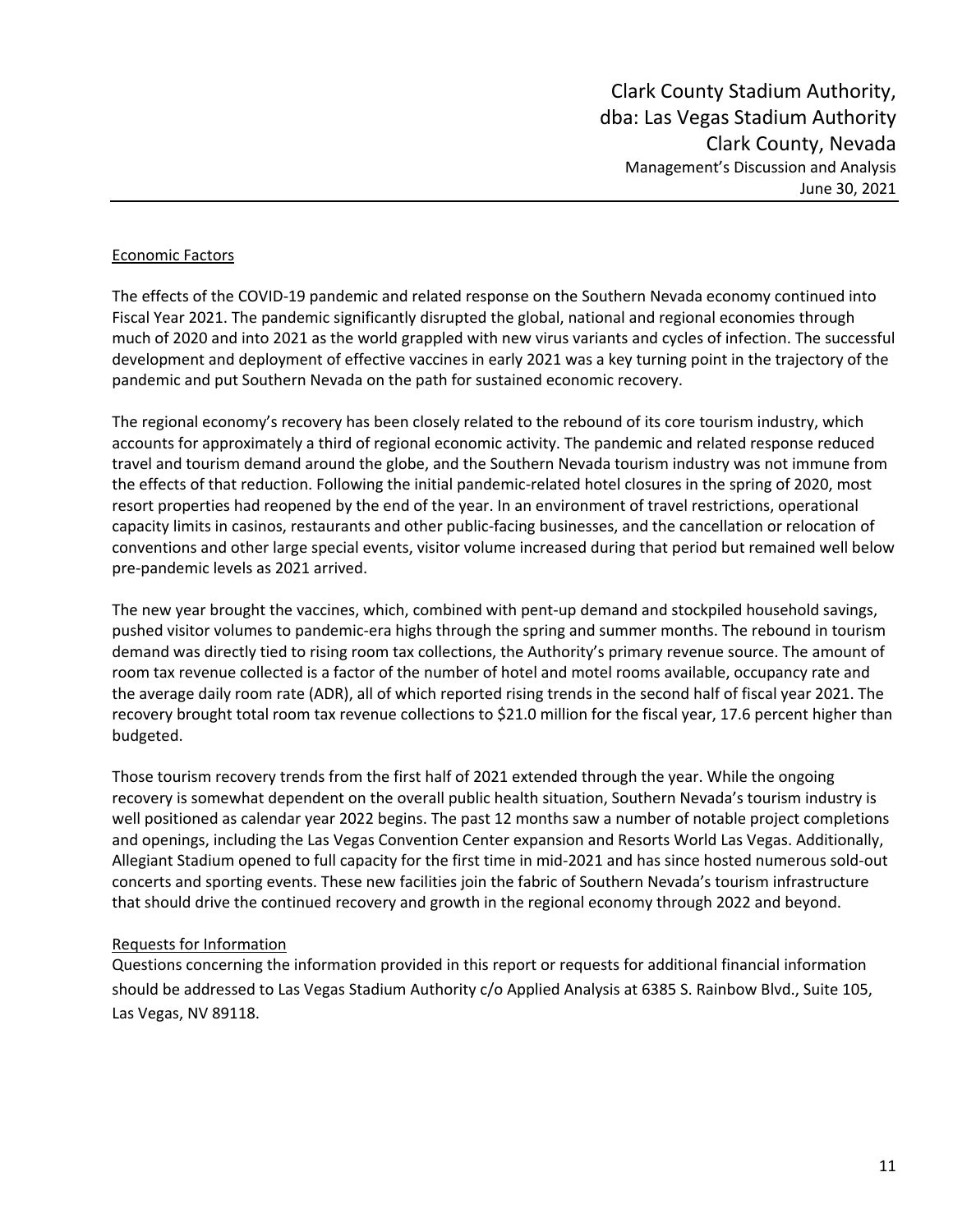Basic Financial Statements June 30, 2021 Clark County Stadium Authority, dba: Las Vegas Stadium Authority Clark County, Nevada

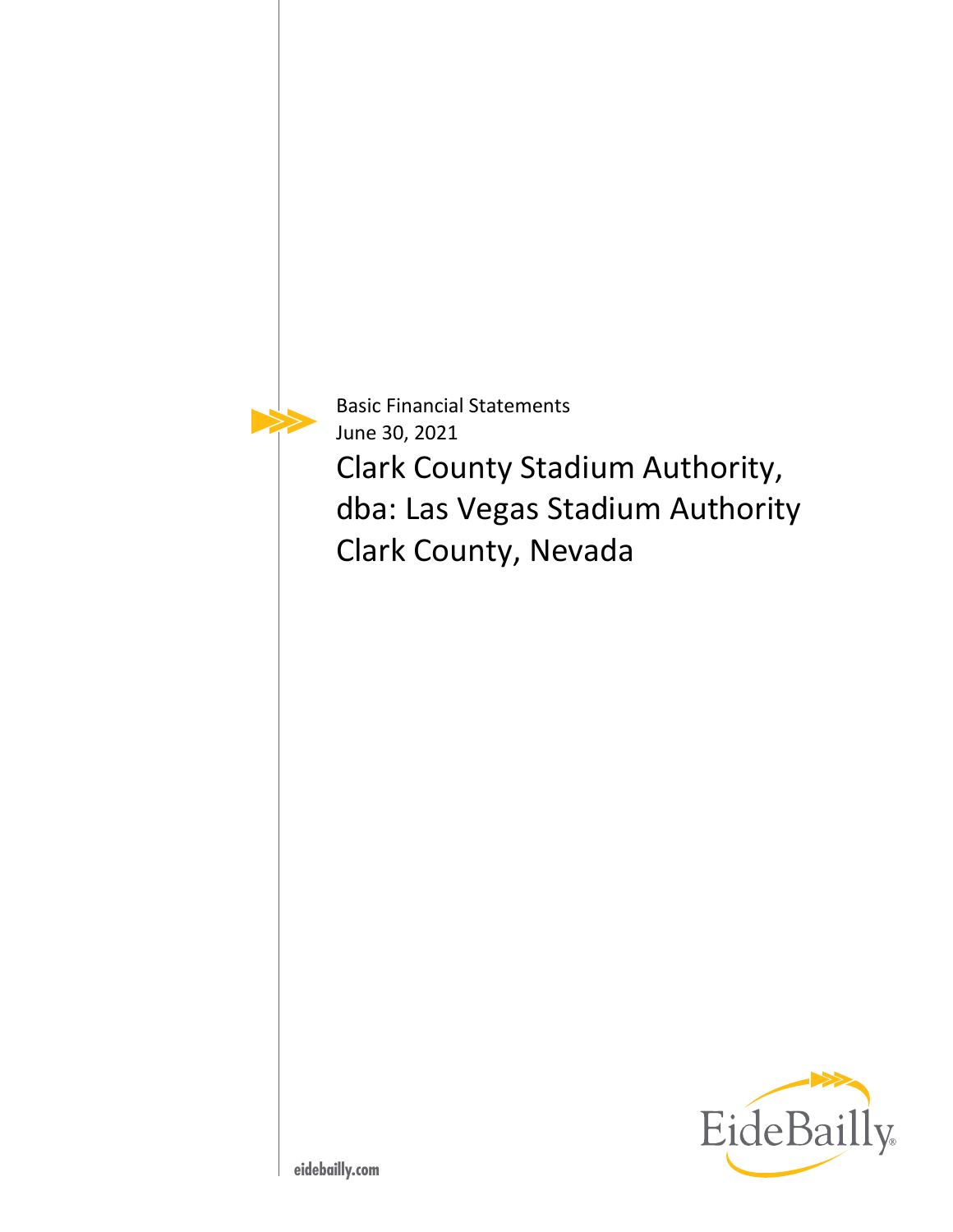|                                      | Governmental<br><b>Activities</b> |                 |
|--------------------------------------|-----------------------------------|-----------------|
| Assets                               |                                   |                 |
| Cash and investments                 |                                   |                 |
| In custody of the County Treasurer   | \$                                | 14,962,872      |
| In custody of other officials        |                                   | 150,000         |
| With fiscal agent                    |                                   | 83,406,263      |
| Interest receivable                  |                                   | 47,483          |
| Room taxes receivable                |                                   | 3,637,600       |
| Prepaid expenses                     |                                   | 18,215          |
| Capital assets not being depreciated |                                   | 77,780,128      |
| Capital assets being depreciated,    |                                   |                 |
| net of accumulated depreciation      |                                   | 1,738,238,488   |
| <b>Total assets</b>                  |                                   | 1,918,241,049   |
| Liabilities                          |                                   |                 |
| Accounts payable                     |                                   | 19,235,941      |
| Accounts payable - Clark County      |                                   | 36,000          |
| <b>Accrued interest</b>              |                                   | 2,621,947       |
| Long-term liabilities                |                                   |                 |
| Bonds payable, due within one year   |                                   | 3,365,000       |
| Bonds payable, due after one year    |                                   | 724,736,180     |
| <b>Total liabilities</b>             |                                   | 749,995,068     |
| <b>Net Position</b>                  |                                   |                 |
| Net investment in capital assets     |                                   | 1,110,144,981   |
| Restricted                           |                                   |                 |
| Capital projects                     |                                   | 7,726,729       |
| Debt service                         |                                   | 49,978,769      |
| Unrestricted                         |                                   | 395,502         |
| Total net position                   |                                   | \$1,168,245,981 |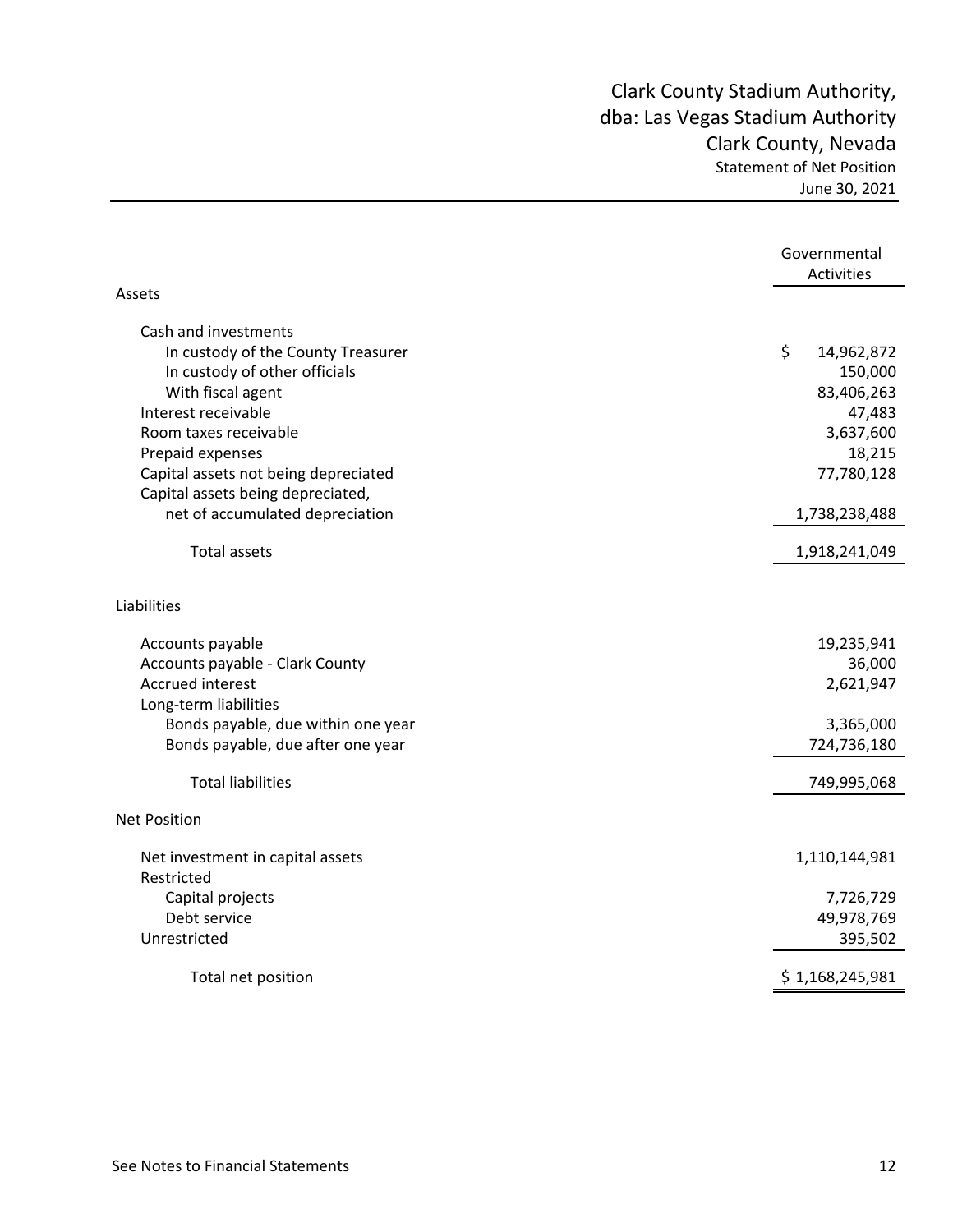|                                        |            |                          |                         |                  |                                     |                  |                                | Net (Expenses) Revenues and<br>Changes in Net Position |
|----------------------------------------|------------|--------------------------|-------------------------|------------------|-------------------------------------|------------------|--------------------------------|--------------------------------------------------------|
|                                        |            |                          |                         | Program Revenues |                                     | Program Revenues |                                | <b>Primary Government</b>                              |
|                                        | Expenses   |                          | Charges for<br>Services |                  | Capital Grants<br>and Contributions |                  | <b>Governmental Activities</b> |                                                        |
| Governmental activities:               |            |                          |                         |                  |                                     |                  |                                |                                                        |
| General government<br>Interest expense | \$         | 69,251,314<br>28,812,166 | Ś.                      | 550,535,713      | \$                                  | 56,969,644       | \$                             | 538,254,043<br>(28, 812, 166)                          |
|                                        |            |                          |                         |                  |                                     |                  |                                |                                                        |
| Total governmental activities          |            | 98,063,480               |                         | 550,535,713      |                                     | 56,969,644       |                                | 509,441,877                                            |
|                                        |            | <b>General Revenues</b>  |                         |                  |                                     |                  |                                |                                                        |
|                                        | Room taxes |                          |                         |                  |                                     |                  |                                | 21,044,062                                             |
|                                        |            | Investment earnings      |                         |                  |                                     |                  |                                | 94,537                                                 |
|                                        |            | Total general revenues   |                         |                  |                                     |                  |                                | 21,138,599                                             |
|                                        |            | Change in net position   |                         |                  |                                     |                  |                                | 530,580,476                                            |
|                                        |            | Net position, beginning  |                         |                  |                                     |                  |                                | 637,665,505                                            |
|                                        |            | Net position, ending     |                         |                  |                                     |                  |                                | 1,168,245,981                                          |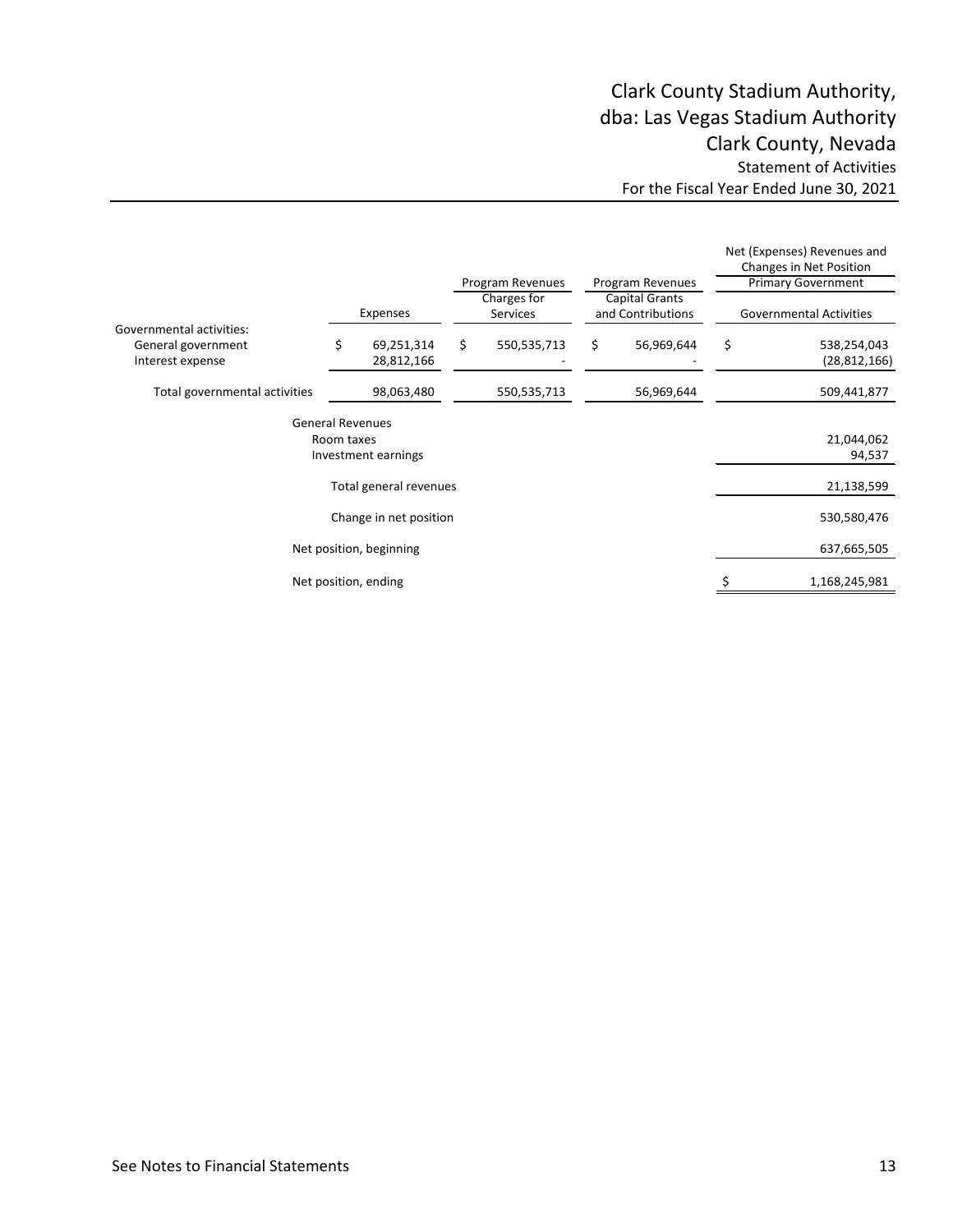# Clark County Stadium Authority, dba: Las Vegas Stadium Authority Clark County, Nevada Balance Sheet Governmental Funds

June 30, 2021

|                                    | Debt<br><b>General Fund</b><br>Service Fund |            |    | Capital Projects | Total<br>Governmental |    |             |
|------------------------------------|---------------------------------------------|------------|----|------------------|-----------------------|----|-------------|
|                                    |                                             |            |    |                  |                       |    | Fund        |
|                                    |                                             |            |    |                  |                       |    |             |
| Assets                             |                                             |            |    |                  |                       |    |             |
| Cash and investments               |                                             |            |    |                  |                       |    |             |
| In custody of the County Treasurer | \$                                          | 12,703,669 | \$ | 2,229,493        | \$<br>29,710          | \$ | 14,962,872  |
| On hand                            |                                             |            |    |                  | 150,000               |    | 150,000     |
| With fiscal agent                  |                                             |            |    | 54,560,138       | 28,846,125            |    | 83,406,263  |
| Interest receivable                |                                             | 25,465     |    | 21,803           | 215                   |    | 47,483      |
| Due from other funds               |                                             |            |    | 6,391,046        |                       |    | 6,391,046   |
| Room taxes receivable              |                                             | 3,637,600  |    |                  |                       |    | 3,637,600   |
| Prepaid expenses                   |                                             | 18,215     |    |                  |                       |    | 18,215      |
| <b>Total assets</b>                |                                             | 16,384,949 | \$ | 63,202,480       | \$<br>29,026,050      | \$ | 108,613,479 |
| Liabilities                        |                                             |            |    |                  |                       |    |             |
| Accounts payable                   | \$                                          | 52,458     | \$ |                  | \$<br>19,183,483      | \$ | 19,235,941  |
| Due to other funds                 |                                             | 6,390,848  |    |                  | 198                   |    | 6,391,046   |
| Accounts payable - Clark County    |                                             | 36,000     |    |                  |                       |    | 36,000      |
| <b>Total liabilities</b>           |                                             | 6,479,306  |    |                  | 19,183,681            |    | 25,662,987  |
| <b>Fund balances</b>               |                                             |            |    |                  |                       |    |             |
| Nonspendable                       |                                             | 18,215     |    |                  |                       |    | 18,215      |
| Restricted                         |                                             | 9,510,143  |    | 63,202,480       | 9,842,369             |    | 82,554,992  |
| Unassigned                         |                                             | 377,285    |    |                  |                       |    | 377,285     |
| <b>Total fund balances</b>         |                                             | 9,905,643  |    | 63,202,480       | 9,842,369             |    | 82,950,492  |
| Total liabilities and fund         |                                             |            |    |                  |                       |    |             |
| balances                           | S                                           | 16,384,949 | \$ | 63,202,480       | \$<br>29,026,050      | \$ | 108,613,479 |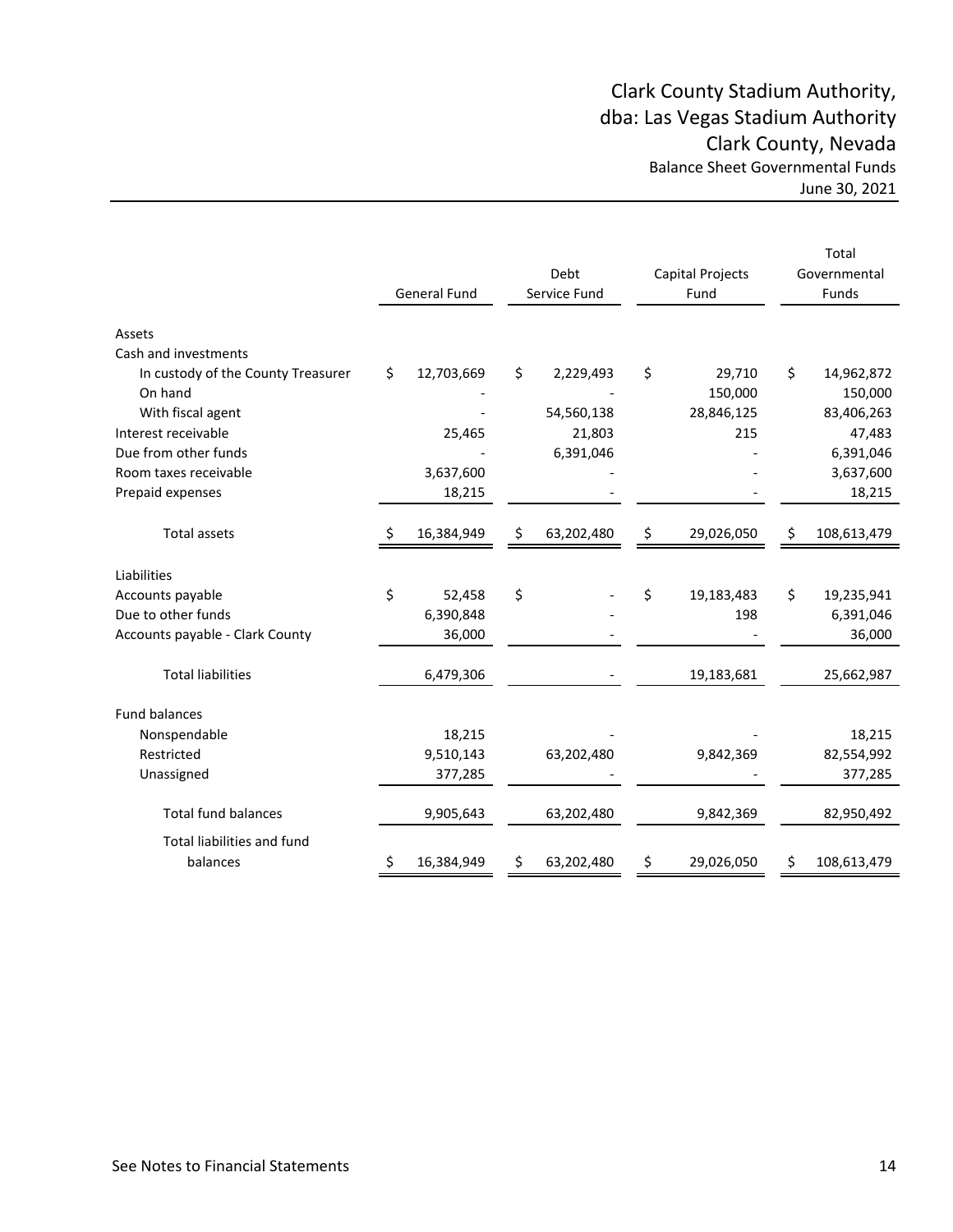# Clark County Stadium Authority, dba: Las Vegas Stadium Authority Clark County, Nevada Reconciliation of the Balance Sheet to the Statement of Net Position June 30, 2021

| Total fund balance - governmental funds                                                                                                                                                                                                                                                                                                               |                 | \$<br>82,950,492 |
|-------------------------------------------------------------------------------------------------------------------------------------------------------------------------------------------------------------------------------------------------------------------------------------------------------------------------------------------------------|-----------------|------------------|
| Amounts reported for governmental activities in the statement of net<br>position are different because:                                                                                                                                                                                                                                               |                 |                  |
| Capital assets used in governmental activities are not current<br>financial resources and, therefore, are not reported in the fund<br>financial statements, but are reported in the governmental activities<br>on the statement of net position.                                                                                                      |                 |                  |
| Capital assets not being depreciated                                                                                                                                                                                                                                                                                                                  | 77,780,128      |                  |
| Capital assets being depreciated,<br>net of accumulated depreciation                                                                                                                                                                                                                                                                                  | 1,738,238,488   |                  |
|                                                                                                                                                                                                                                                                                                                                                       |                 | 1,816,018,616    |
| Long-term liabilities and deferred outflows and inflows of resources, such as<br>general obligation bonds and loans payable and compensated<br>absences, are not due and payable in the current period and are not<br>included in the fund financial statements, but are included in the<br>governmental activities on the statement of net position. |                 |                  |
| Bonds payable                                                                                                                                                                                                                                                                                                                                         | (728, 101, 180) |                  |
|                                                                                                                                                                                                                                                                                                                                                       |                 | (728, 101, 180)  |
| Accrued interest payable                                                                                                                                                                                                                                                                                                                              |                 | (2,621,947)      |
| Total net position - governmental activities                                                                                                                                                                                                                                                                                                          |                 | \$1,168,245,981  |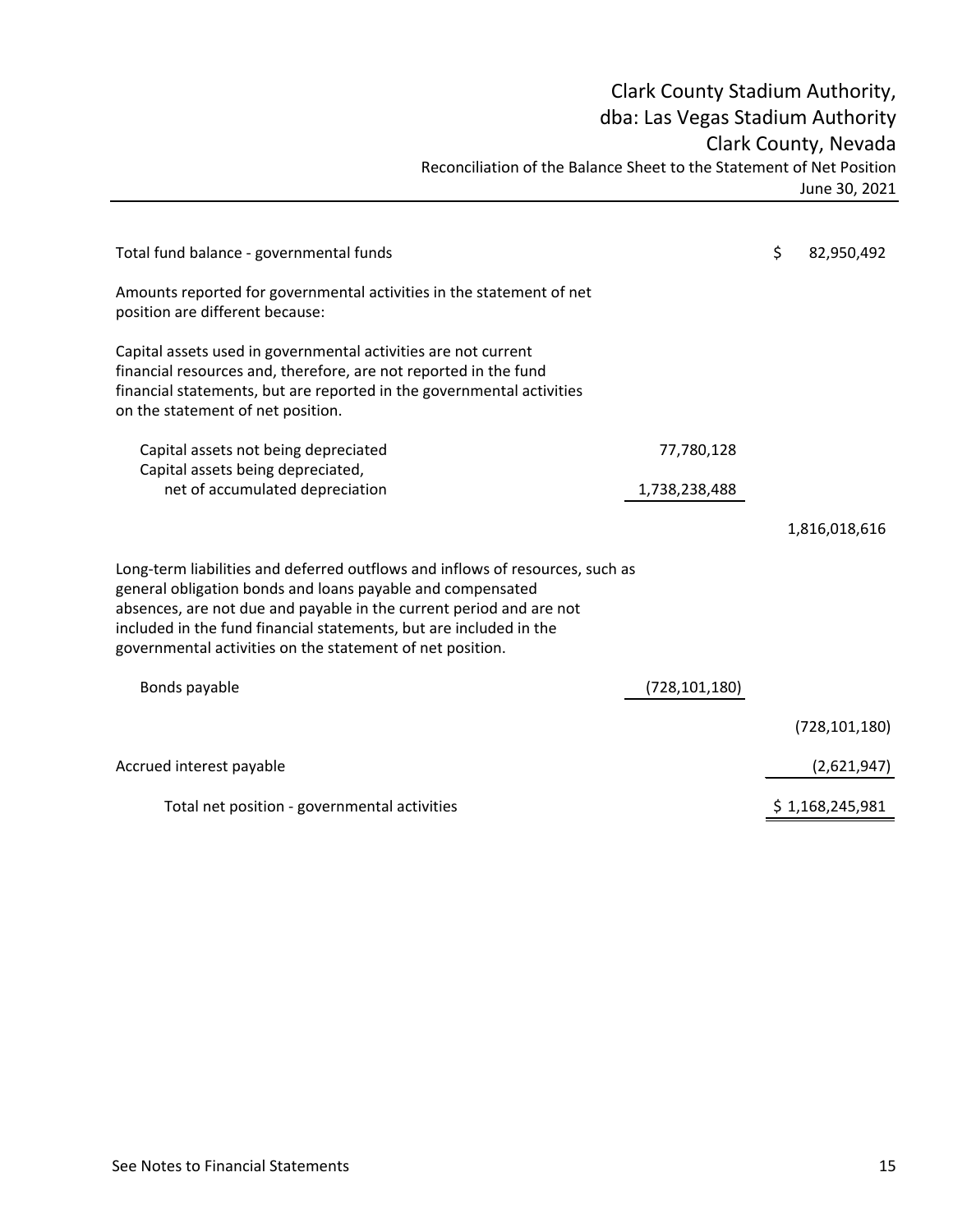# Clark County Stadium Authority, dba: Las Vegas Stadium Authority Clark County, Nevada Statement of Revenues, Expenditures and Changes in Fund Balances Governmental Funds For the Fiscal Year Ended June 30, 2021

|                                                              | <b>General Fund</b>            | Debt<br>Service Fund    | <b>Capital Projects</b><br>Fund | Total<br>Governmental<br>Funds           |
|--------------------------------------------------------------|--------------------------------|-------------------------|---------------------------------|------------------------------------------|
| Revenues                                                     |                                |                         |                                 |                                          |
| Room taxes<br>Personal seat license<br>Investment earnings   | \$<br>21,044,062<br>(112, 571) | \$<br>196,277           | \$<br>550,535,713<br>10,831     | 21,044,062<br>Ś<br>550,535,713<br>94,537 |
| Total revenues                                               | 20,931,491                     | 196,277                 | 550,546,544                     | 571,674,312                              |
| Expenditures                                                 |                                |                         |                                 |                                          |
| General government<br>Capital outlay<br>Debt service         | 592,268                        | 250                     | 26,524,671                      | 592,518<br>26,524,671                    |
| Principal<br>Interest                                        |                                | 2,545,000<br>32,115,000 |                                 | 2,545,000<br>32,115,000                  |
| Total expenditures                                           | 592,268                        | 34,660,250              | 26,524,671                      | 61,777,189                               |
| Excess (deficiency) of revenues over<br>(under) expenditures | 20,339,223                     | (34, 463, 973)          | 524,021,873                     | 509,897,123                              |
| Other financing sources (uses)                               |                                |                         |                                 |                                          |
| Transfers from other funds<br>Transfers to other funds       | (27, 772, 756)                 | 27,926,417              | (153, 661)                      | 27,926,417<br>(27, 926, 417)             |
| Total other financing<br>sources and uses                    | (27, 772, 756)                 | 27,926,417              | (153, 661)                      |                                          |
| Net change in fund balances                                  | (7, 433, 533)                  | (6,537,556)             | 523,868,212                     | 509,897,123                              |
| Fund balances-beginning                                      | 17,339,176                     | 69,740,036              | (514, 025, 843)                 | (426, 946, 631)                          |
| Fund balances-ending                                         | \$<br>9,905,643                | 63,202,480<br>\$        | \$<br>9,842,369                 | \$<br>82,950,492                         |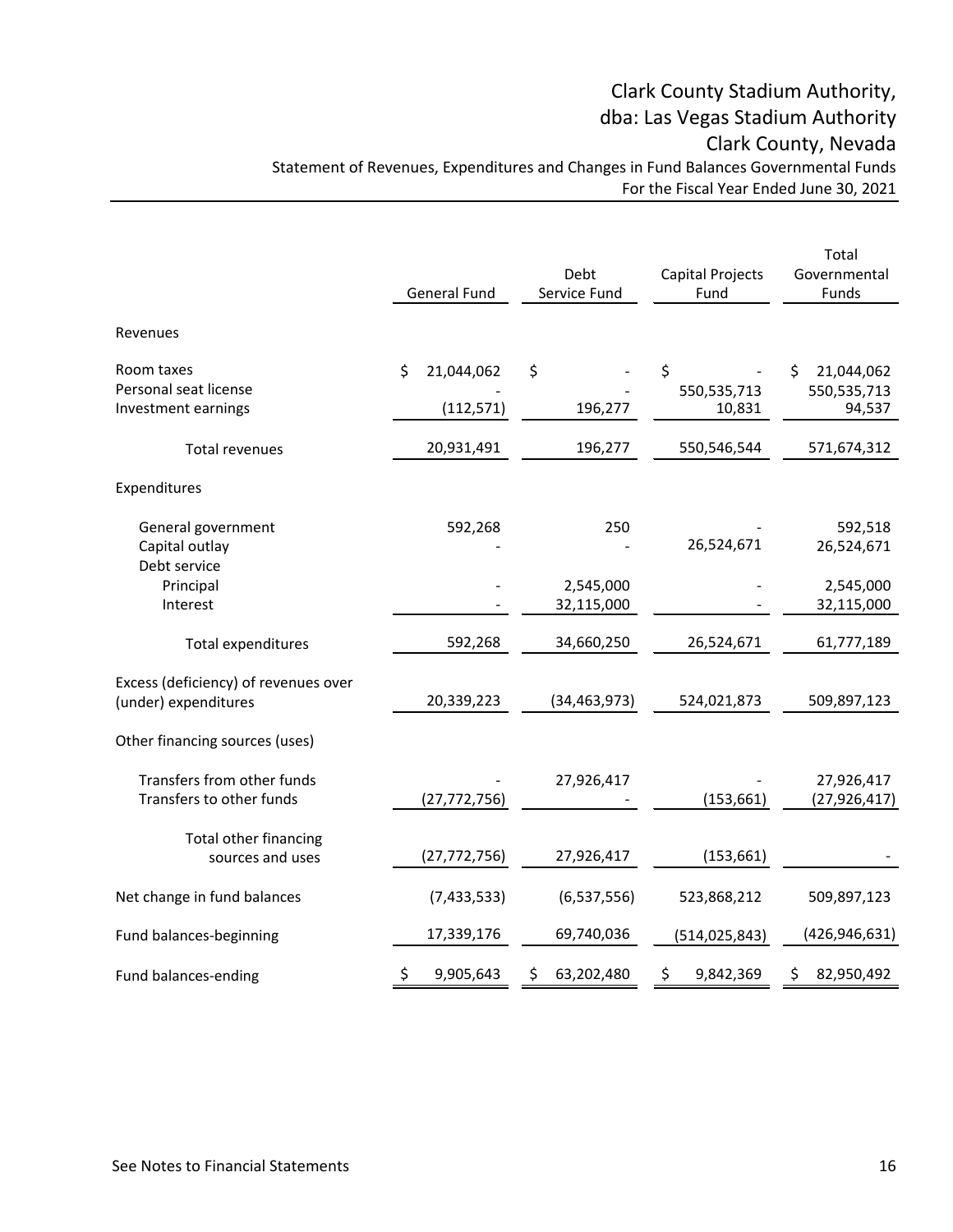| \$<br>509,897,123 |
|-------------------|
|                   |
|                   |
|                   |
|                   |
| 14,835,519        |
|                   |
|                   |
| 2,545,000         |
|                   |
|                   |
| 3,302,834         |
| \$<br>530,580,476 |
|                   |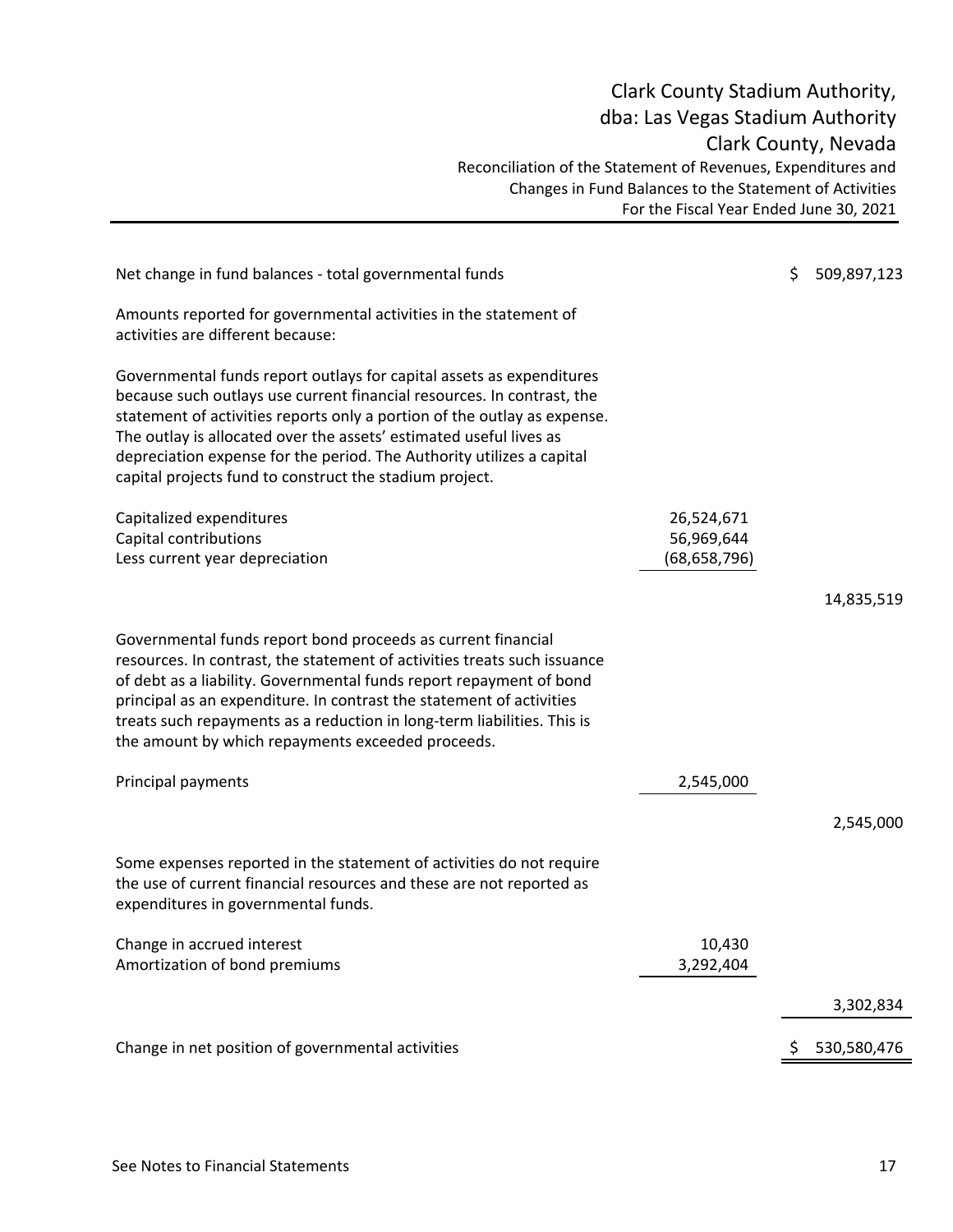# **Note 1 - Summary of Significant Accounting Policies**

## **The Reporting Entity**

The Clark County Stadium Authority, dba: Las Vegas Stadium Authority (the "Authority") was created on October 17, 2016, by Senate Bill 1 during the 30th Special Session of the Nevada State Legislature in 2016 to provide a pathway for the construction, development and operation of an NFL stadium in Clark County, Nevada.

The organization and funding of the Authority are governed by Senate Bill 1. The governing board (the "Board") includes three representatives appointed by the Nevada Governor's Office, three representatives appointed by the Clark County Commission, two representatives appointed by the Stadium Authority Board of Directors and one representative appointed by the University of Nevada, Las Vegas. The Authority is funded by a 0.88 percent tax on rooms rented on the Strip and some adjacent areas to the west and south, and a 0.5 percent tax on rooms within the remainder of the Authority district as defined in Senate Bill 1.

The Authority is an integral part of the Clark County, Nevada financial reporting entity and as such, the Authority is considered a component unit of the County. The accounting policies of the Authority conform to accounting principles generally accepted in the United States of America as applicable to governmental entities.

## **Government-Wide and Fund Financial Statements**

The government-wide financial statements (i.e., the statement of net position and the statement of activities) report information on all of the activities of the Authority. The effect of interfund activity has been removed from these statements.

The statement of activities demonstrates the degree to which the direct expenses of a given function are offset by program revenues. Direct expenses are those that are clearly identifiable with a specific function or segment. Program revenues include 1) charges to customers or applicants who purchase, use, or directly benefit from goods, services, or privileges provided by a given function or segment and 2) grants and contributions that are restricted to meeting the operational or capital requirements of a particular function or segment. Taxes and other items not properly included among program revenues are reported instead as general revenues.

Separate financial statements are provided for governmental funds. All governmental funds are considered to be major funds and they are reported as separate columns in the fund financial statements.

## **Measurement Focus, Basis of Accounting, and Financial Statement Presentation**

#### **Government-Wide Financial Statements**

The government-wide financial statements are reported using the economic resources measurement focus and the accrual basis of accounting. Revenues are recorded when earned and expenses are recorded when a liability is incurred, regardless of the timing of related cash flows. Grants and similar items are recognized as revenue as soon as all eligibility requirements imposed by the provider have been met.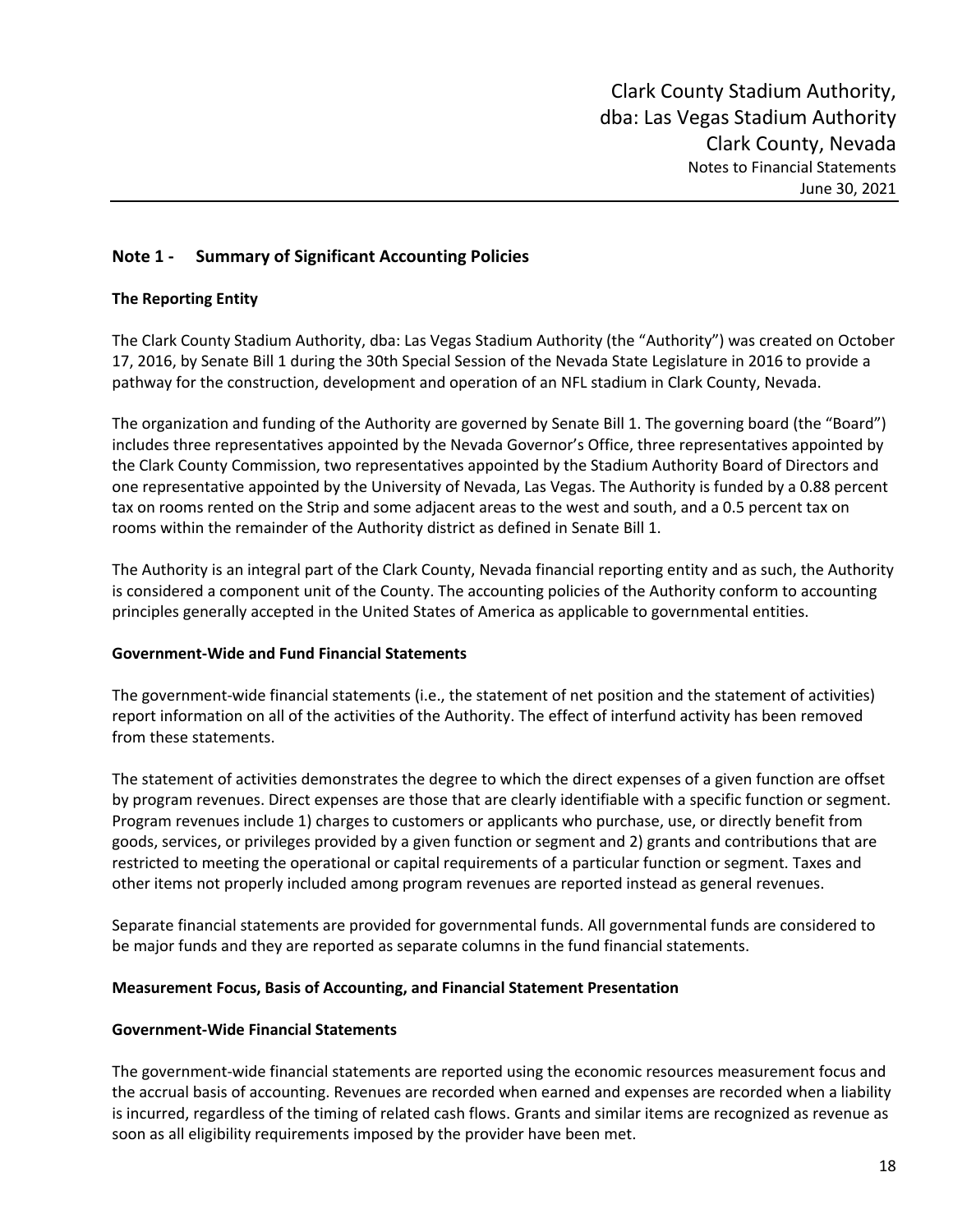Amounts reported as program revenues include charges to customers or applicants for goods, services, or privileges provided. Internally dedicated resources are reported as general revenues rather than as program revenues. Likewise, general revenues include all taxes.

# **Governmental Fund Financial Statements**

Governmental fund financial statements are reported using the current financial resources measurement focus and the modified accrual basis of accounting. Revenues are recognized as soon as they are both measurable and available. Revenues are considered to be available when they are collectible within the current year or within 90 days after year-end. Expenditures generally are recorded when a liability is incurred, as under accrual accounting. However, debt service expenditures are recorded only when payment is due.

Room taxes and interest revenue associated with the current fiscal year are considered to be susceptible to accrual and have been recognized as revenues in the current year.

The Authority reports the following major governmental funds:

*Stadium Authority General Fund* – this is the general operating fund of the Authority. The general operating fund is used to account for all resources and cost of operations traditionally associated with governments, which are not accounted for and reported in other funds.

*Stadium Debt Service Fund* - this fund is used to account for the payment of principal and interest, and the cost of operations associated with the debt service for the Authority's general obligation debt.

*Stadium Capital Projects Fund* - this fund is used to account for the costs of constructing the stadium paid from bond proceeds, room tax revenues, and interest earnings.

## **Assets, Liabilities, and Net Position or Equity**

## **Cash and Investments**

The majority of all cash and investment transactions of the Authority are held with a fiscal agent. These investments are invested by third-party trustees in various securities. The remaining cash and investment transactions of the Authority are handled by the Clark County Treasurer's office. Cash balances are combined and invested as permitted by law in combination with Clark County funds. Investments are reported at fair value on the balance sheet and statement of net position. Changes in the fair value of investments are included in investment income of the individual funds.

Fair value is the amount at which a financial instrument could be exchanged in a current transaction between willing parties other than in a forced or liquidation sale. Changes in the fair value of Authority investments are part of interest earnings of the individual fund.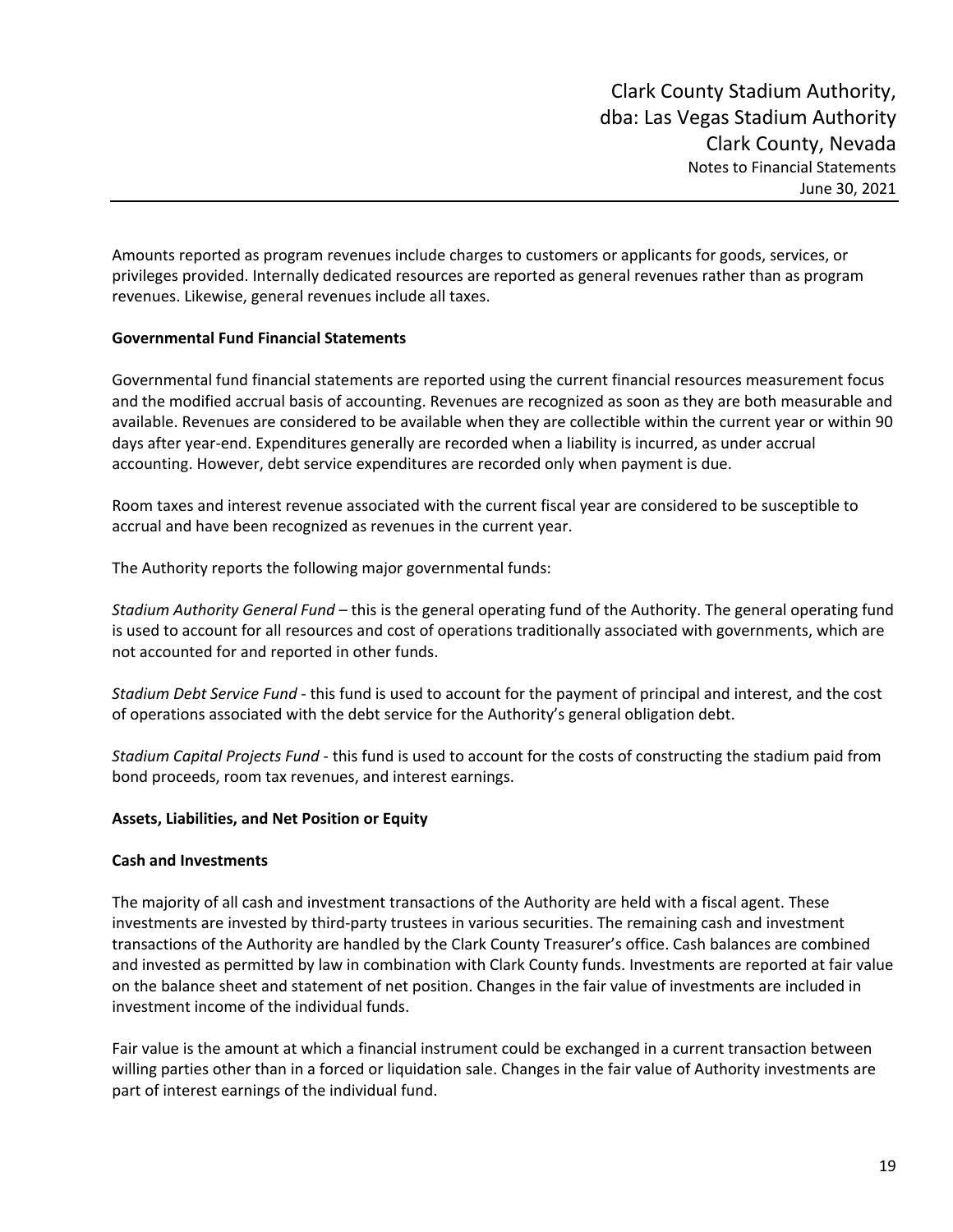#### **Accounts Receivable**

The accounts receivable are shown net of any provision for doubtful accounts. Room tax revenues are due from various jurisdictions throughout Southern Nevada are paid approximately two months in arrears.

The authority does not have an allowance for doubtful accounts.

#### **Capital Assets**

Capital assets are recorded at cost or the acquisition value on the date of donation. Expenditures for renewals and improvements that significantly add to the productive capacity or extend the useful life of an asset are capitalized. Expenditures for maintenance and repairs are charged to expense. When equipment is retired or sold, the cost and related accumulated depreciation are eliminated from the accounts and the resultant gain or loss is reflected in the statement of revenues, expenses, and changes in net position.

Depreciation is provided using the straight-line method, based on useful lives of the assets which range from three to thirty years.

The Authority reviews its property and equipment whenever events indicate that the carrying amount of the asset may not be recoverable. An impairment loss is recorded when the sum of the future cash flows is materially less than the carrying amount of the asset. An impairment loss is measured as the amount by which the carrying amount of the asset exceeds its fair value. No impairments occurred in fiscal year 2021.

#### **Long-Term Obligations**

In the government-wide financial statements, long-term debt and other long-term obligations are reported as liabilities. Bond premiums and discounts, as well as prepaid bond insurance and deferred losses, are deferred and amortized over the life of the bonds using the straight-line method. Bonds payable are reported net of the applicable bond premium or discount.

In the fund financial statements, governmental fund types recognize bond premiums and discounts, as well as bond issuance costs, during the current period. The face amount of debt issued is reported as other financing sources. Premiums received on debt issuances are reported as other financing sources whereas discounts on debt issuances are reported as other financing uses. Issuance costs, whether or not withheld from the actual debt proceeds received, are reported as debt service expenditures.

#### **Net Position or Equity**

In the government-wide statements, equity is classified as net position and displayed in three components:

 Net investment in capital assets – Capital assets, net of accumulated depreciation and reduced by the outstanding balances of any bonds, notes, or other borrowings that are attributable to the acquisition, construction, or improvement of those assets net of unspent financing proceeds.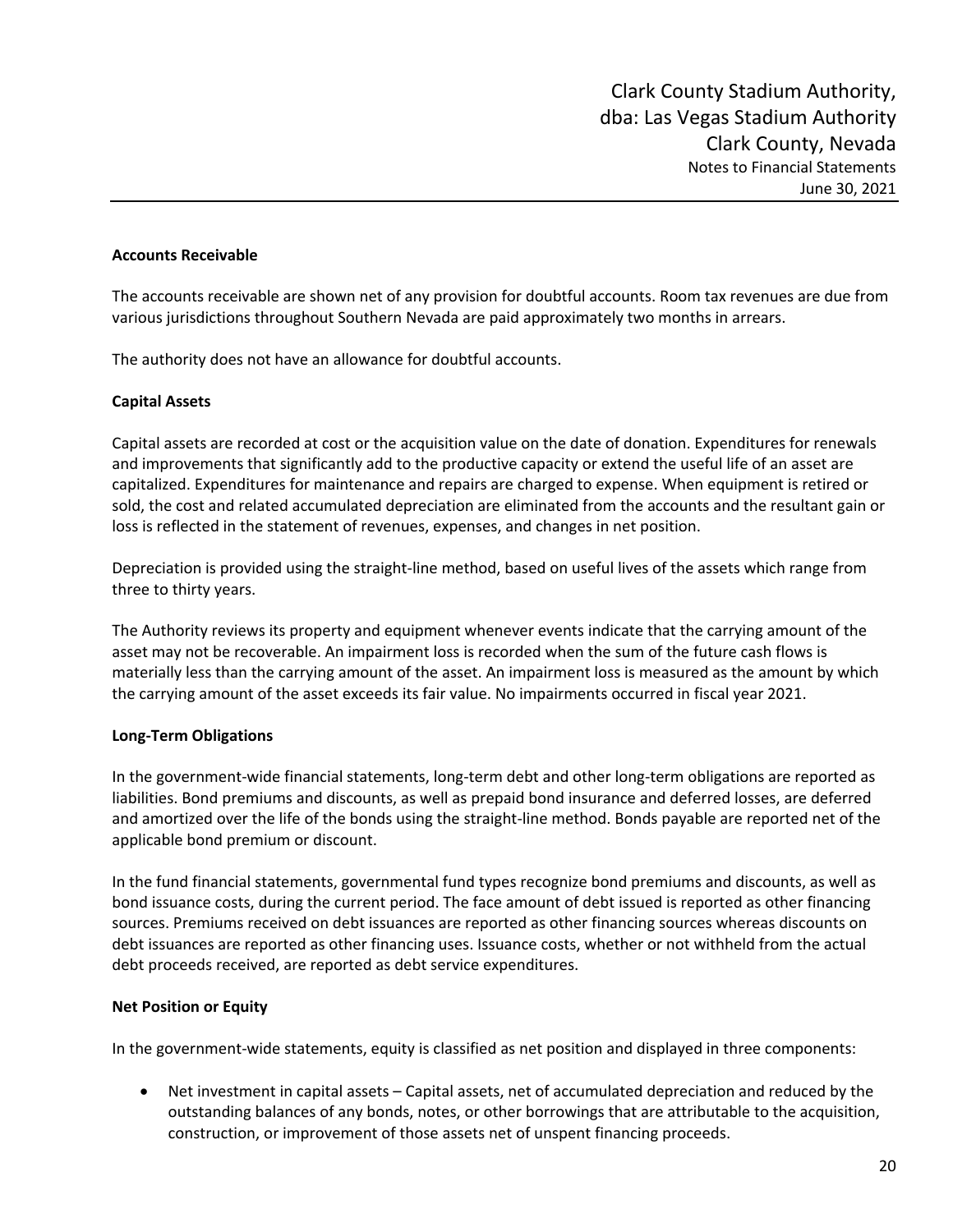- Restricted net position Net position with constraints placed on their use that are either (a) externally imposed by creditors, grantors, contributors, or laws or regulations of other governments; or (b) imposed by law through constitutional provisions or enabling legislation.
- Unrestricted net position All other net position that does not meet the definition of "restricted" or "net investment in capital assets."

In the fund financial statements, the classifications of fund balance represent amounts that are not subject to appropriation or are legally segregated for a specific purpose. The following classifications have been implemented by the Authority:

- Nonspendable amounts that are not in spendable form (such as inventory and prepaids) or are legally or contractually required to be maintained intact.
- Restricted amounts constrained to specific purposes by external providers (such as grantors, bondholders, and higher levels of government), through constitutional provisions, or by enabling legislation.
- Committed amounts constrained to specific purposes by the Authority itself, using its highest level of decision-making authority, the Stadium Authority Board of Directors (the Board). To be reported as committed, the Board must take formal action, via entering into interlocal agreements or professional service contracts, prior to the end of the reporting period. Amounts cannot be used for any other purpose unless the Board takes the same formal action to remove or change the constraint.
- Assigned amounts the Authority intends to use for a specific purpose. These assignments, however, are not legally binding and are meant to reflect intended future uses of the Authority's ending fund balance. The Board has authority to assign amounts of ending fund balance.
- Unassigned amounts that are available for any purpose. Positive amounts are reported only in the general fund.

When an expenditure is incurred for purposes for which both restricted and unrestricted fund balance is available, the Authority considers restricted funds to have been spent first. When an expenditure is incurred for which committed, assigned, or unassigned fund balances are available, the Authority considers amounts to have been spent first out of committed funds, then assigned funds, and finally unassigned funds, as needed.

# **Subsequent Events**

The Authority has evaluated subsequent events through January 6, 2022, the date which the financial statements were available to be issued.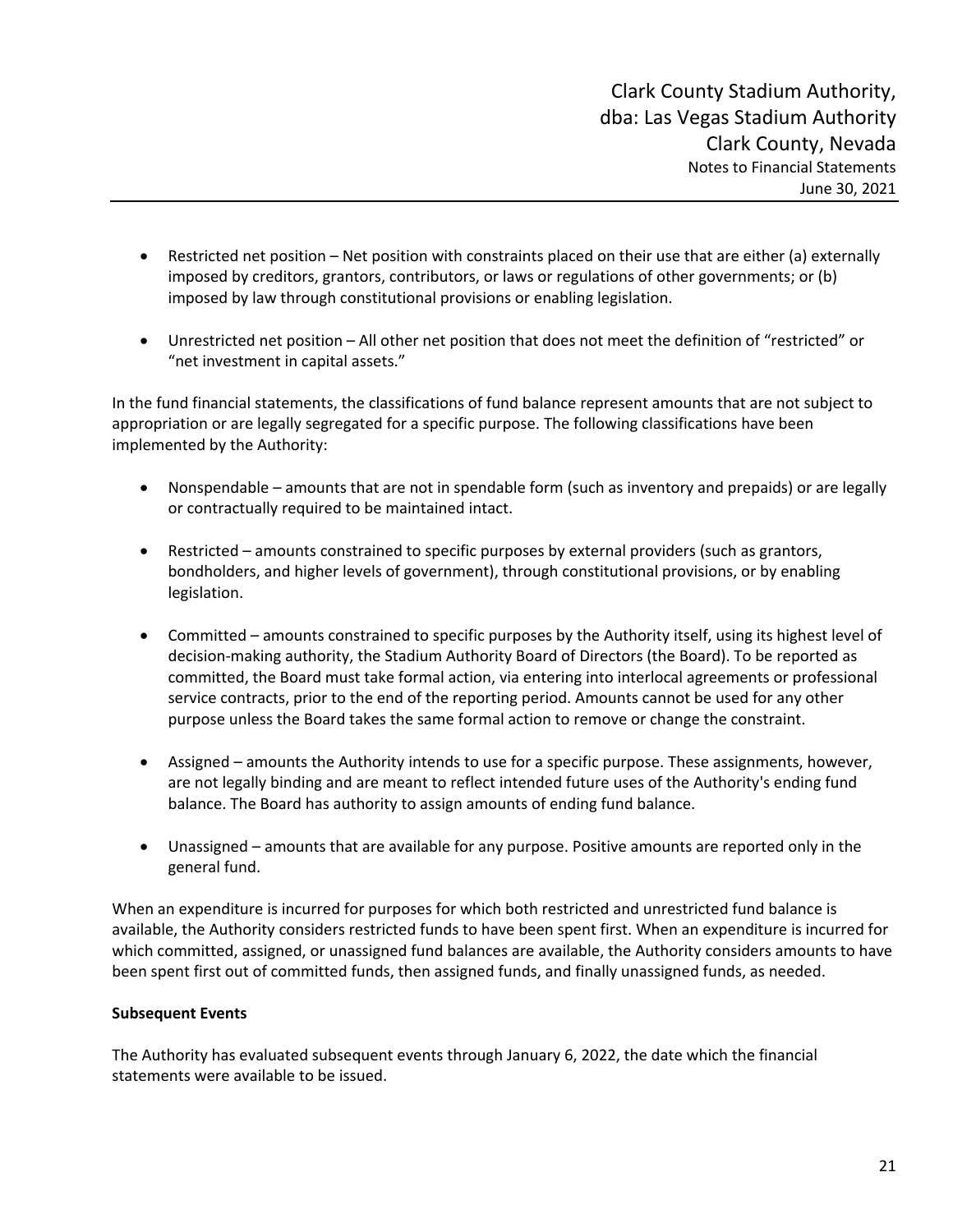# **Note 2 - Stewardship, Compliance and Accountability**

#### **Compliance with Nevada Revised Statutes**

Per NRS 354.626, no governmental agency may expend or contract to expend funds in excess of amounts appropriated for that function. The Authority is required to report and explain expenditures or contracts to expend that exceeded budgeted appropriations for the General Fund, Special Revenue, and Capital Project Funds. As of June 30, 2021, the Authority had no exceptions to report.

## **Note 3 - Cash and Investments**

The majority of all cash and investments of the Authority are included in the investment pool of the Clark County Treasurer (the "Treasurer") and the Authority's trustees, the Bank of New York Mellon and U.S. Bank. As of June 30, 2021, these amounts are distributed as follows:

| Cash and investments held in Clark County Investment Pool<br>In custody of other officials<br>Cash with fiscal agents | 14,962,872<br>150.000<br>83,406,263 |
|-----------------------------------------------------------------------------------------------------------------------|-------------------------------------|
| Grand total                                                                                                           | 98,519,135                          |

Clark County Investment Pool

The Treasurer invests monies held both by individual funds and through a pooling of monies. The pooled monies, referred to as the investment pool, are invested as a whole and not as a combination of monies from each fund belonging to the pool. In this manner, the Treasurer is able to invest the monies at a higher interest rate for a longer period of time. Interest is apportioned monthly to each fund in the pool based on the average daily cash balance of the fund for the month in which the investments mature.

According to state statutes, County monies must be deposited with federally insured banks and savings and loan associations within the County. The Treasurer is authorized to use demand accounts, time accounts, and certificates of deposit.

State statutes do not specifically require collateral for demand deposits, but do specify that collateral for time deposits may be of the same type as those described for permissible state investments. Permissible state investments are similar to allowable County investments described below except that some state investments are longer term and include securities issued by municipalities outside the state of Nevada.

Due to the nature of the investment pool, it is not possible to separately identify any specific investment as being that of the Authority. Instead, the Authority owns a proportionate share of each investment, based on the Authority's participation percentage in the investment pool.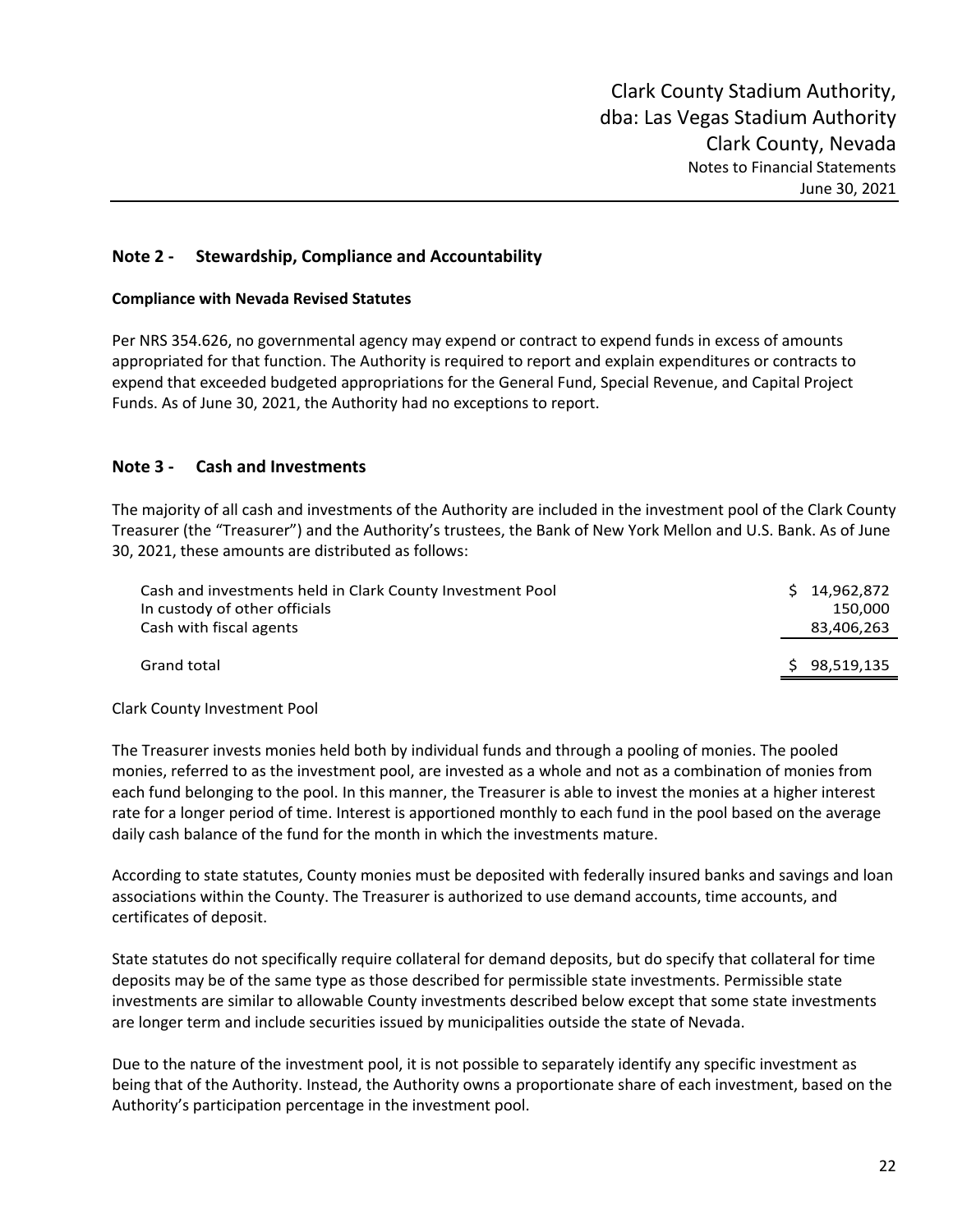## Interest Rate Risk

Through its investment policy, the County manages its exposure to fair value losses arising from increasing interest rates by limiting the duration of its investment portfolio to less than 2.5 years. The County's investment policy limits investment portfolio maturities for certain investment instruments as follows: U.S. Treasury and U.S. agencies to less than ten years; bankers' acceptances to 180 days maturity; commercial paper to 270 days maturity; certificates of deposit to 1 year maturity; corporate notes and bonds to 5 years maturity; and repurchase agreements to 90 days maturity.

#### Interest Rate Sensitivity

At June 30, 2021, the County invested in the following types of securities that have a higher sensitivity to interest rates:

*Callable Securities* are directly affected by the movement of interest rates. Callable securities allow the issuer to redeem or call a security before maturity, one time or generally on coupon dates.

*Asset Backed Securities* are financial securities backed by a loan, lease, or receivable against assets other than real estate and mortgage backed securities. These securities are subject to interest rate risk in that the value of the assets fluctuates inversely with changes in the general levels of interest rates.

## Credit Risk

The County's investment policy applies the prudent-person rule: "In investing the County's monies, there shall be exercised the judgment and care under the circumstances then prevailing which persons of prudence, discretion, and intelligence exercise in the management of their own affairs, not for speculation, but for investment, considering the probable safety of their capital as well as the probable income to be derived."

## Concentrations of Credit Risk

Concentration of credit risk is defined as the risk of loss attributed to the magnitude of a government's investment in a single issuer. The County's investment policy limits the amount that may be invested in obligations of any one issuer, except direct obligations of the U.S. government or federal agencies, to no more than five percent of the Clark County investment pool.

#### GASB 31

GASB Statement No. 31 requires the County to adjust the carrying amount of its investment portfolio to reflect the change in fair or market values. Interest revenue is increased or decreased in relation to this adjustment of unrealized gain or loss. Net interest income in the funds reflects this positive or negative market value adjustment.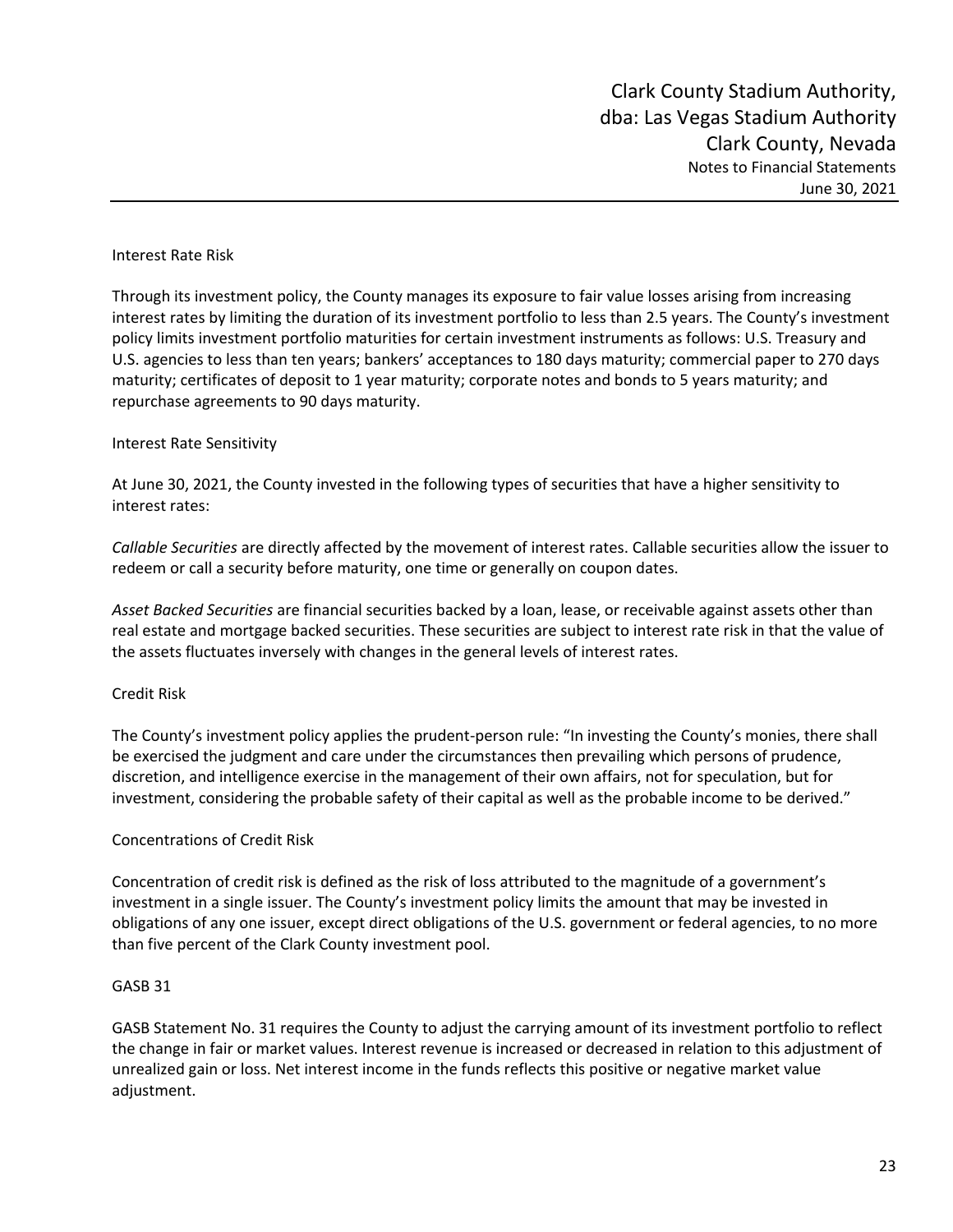# Trustee Cash

The Authority utilizes two Trustee's to service their debt and capital outlay, Bank of New York Mellon and U.S. Bank, respectively.

As of June 30, 2021, the \$83,406,263 held by the Trustees were invested in short-term investments with entities as indicated in the tables below:

|                                                                                                                                                 | Investment Maturities (in Years) |                                               |             |    |                                               |
|-------------------------------------------------------------------------------------------------------------------------------------------------|----------------------------------|-----------------------------------------------|-------------|----|-----------------------------------------------|
| Investment Type                                                                                                                                 |                                  | Fair Value<br>June 30, 2020                   | Less Than 1 |    |                                               |
| United States Agencies<br><b>United States Treasury Bills</b><br><b>First American Treasury Obligation</b><br>Morgan Stanley Money Market Funds | \$                               | 10,060,300<br>73,180,578<br>46,125<br>119,260 |             | \$ | 10,060,300<br>73,180,578<br>46,125<br>119,260 |
|                                                                                                                                                 |                                  | 83,406,263                                    |             | Ś. | 83,406,263                                    |
| <b>Investment Ratings</b>                                                                                                                       |                                  | Moody's                                       |             |    | S&P                                           |
| <b>United States Agencies</b><br><b>United States Treasury Bills</b><br>First American Treasury Obligation<br>Morgan Stanley Money Market Funds |                                  | Aaa<br>Aaa<br>Aaa<br>N/A                      |             |    | AA+<br>AA+<br>AA+<br>N/A                      |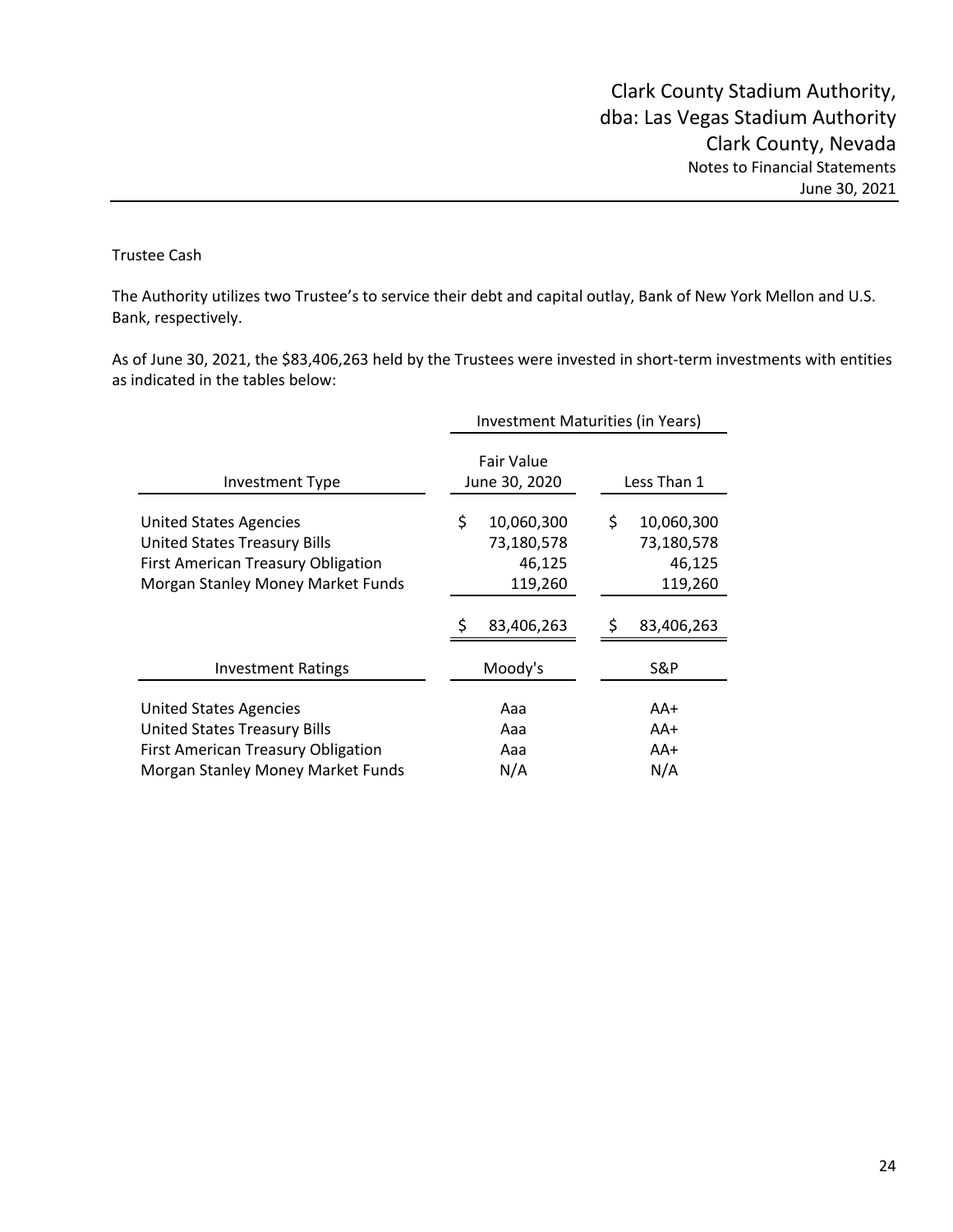# **Note 4 - Capital Assets**

The Stadium construction was completed during the current year and the assets were placed in service on August 1, 2020. Capital asset activity for the year ended June 30, 2021 was as follows:

|                                            | <b>Balance</b>   |                 |                 | <b>Balance</b>   |
|--------------------------------------------|------------------|-----------------|-----------------|------------------|
|                                            | June 30, 2020    | Increases       | Decreases       | June 30, 2021    |
| Capital assets not being depreciated:      |                  |                 |                 |                  |
| Land                                       | \$<br>77,780,128 | \$              | \$              | \$<br>77,780,128 |
| Construction in progress                   | 1,723,402,970    | 83,494,314      | 1,806,897,284   |                  |
| Total capital assets not being depreciated | 1,801,183,098    | 83,494,314      | 1,806,897,284   | 77,780,128       |
| Capital assets being depreciated:          |                  |                 |                 |                  |
| Allegiant Stadium                          |                  | 1,612,323,554   |                 | 1,612,323,554    |
| Land improvements                          |                  | 21,324,831      |                 | 21,324,831       |
| Stadium scoreboard                         |                  | 31,385,957      |                 | 31,385,957       |
| Stadium Wi-Fi                              |                  | 16,729,419      |                 | 16,729,419       |
| Stadium FF&E                               |                  | 125,133,523     |                 | 125,133,523      |
| Total capital assets being depreciated     |                  | 1,806,897,284   |                 | 1,806,897,284    |
| Less accumulated depreciation for:         |                  |                 |                 |                  |
| Allegiant Stadium                          |                  | 49,265,442      |                 | 49,265,442       |
| Land improvements                          |                  | 651,592         |                 | 651,592          |
| Stadium scoreboard                         |                  | 2,877,046       |                 | 2,877,046        |
| Stadium Wi-Fi                              |                  | 1,533,530       |                 | 1,533,530        |
| Stadium FF&E                               |                  | 14,331,186      |                 | 14,331,186       |
| Total accumulated depreciation             |                  | 68,658,796      |                 | 68,658,796       |
| Total capital assets being                 |                  |                 |                 |                  |
| depreciated, net                           |                  | 1,738,238,488   |                 | 1,738,238,488    |
| Governmental activities capital            |                  |                 |                 |                  |
| assets, net                                | \$1,801,183,098  | \$1,821,732,802 | \$1,806,897,284 | \$1,816,018,616  |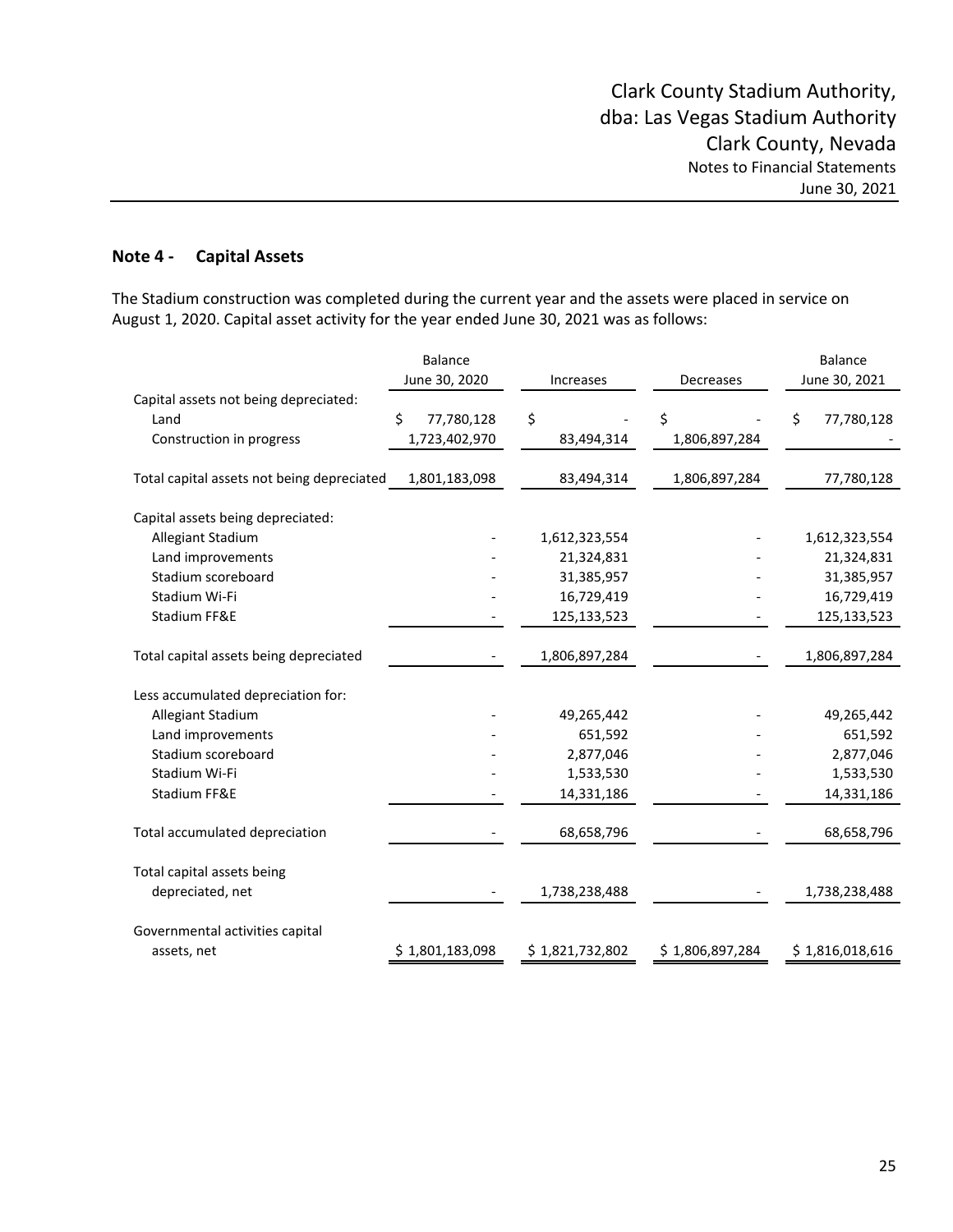# **Note 5 - Interfund Balances and Transfers**

The composition of interfund balances at June 30, 2021 is as follows:

| Receivable Fund   | Payable Fund                          | Amount             |  |
|-------------------|---------------------------------------|--------------------|--|
| Debt Service Fund | General Fund<br>Capital Projects Fund | \$6,390,848<br>198 |  |
|                   |                                       | \$6,391,046        |  |

These balances result from the time lag between the dates that (1) interfund goods and services are provided or reimbursable expenditures occur, (2) transactions are recorded in the accounting system and (3) payments between funds are made.

Interfund transfers for the year ended June 30, 2021, consisted of the following:

|                   | Transfers Out: |                          |            |  |  |  |  |
|-------------------|----------------|--------------------------|------------|--|--|--|--|
| Transfers In:     | General Fund   | Capital<br>Projects Fund | Total      |  |  |  |  |
| Debt service fund | \$27,772,756   | 153,661                  | 27,926,417 |  |  |  |  |

Transfers are used to (1) move revenues from the fund that statute or budget requires to collect them to the fund that statute or budget requires to expend them, (2) move receipts restricted to debt service from the funds collecting the receipts to the debt service fund as debt service payments become due, and (3) use unrestricted revenues collected in the general fund to finance various programs accounted for in other funds in accordance with budgetary authorization.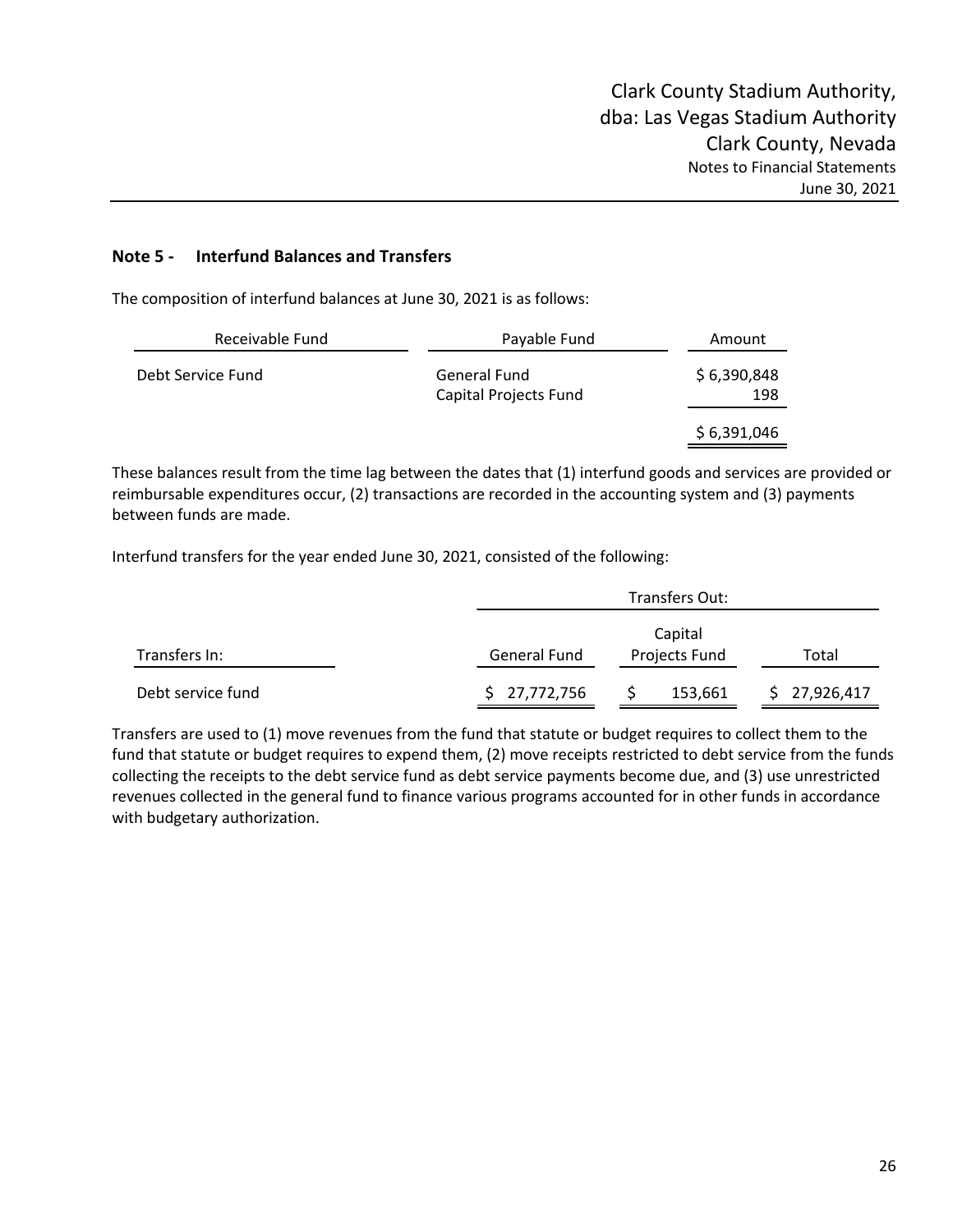# **Note 6 - Long-Term Liabilities**

Bonds payable at June 30, 2021, are comprised of the following bonds:

| Series | Purpose                        | Date<br><b>Issued</b> | Date of<br>Final<br>Maturity | Interest<br>Rate | Original<br>Amount |             | <b>Balance</b><br>June 30, 2021 |             |  |
|--------|--------------------------------|-----------------------|------------------------------|------------------|--------------------|-------------|---------------------------------|-------------|--|
| 2018A  | Construction                   | 05/01/18              | 05/01/48                     | 4.00-5.00%       |                    | 645,145,000 |                                 | 639,755,000 |  |
|        | Total general obligation bonds |                       |                              |                  |                    | 645,145,000 |                                 | 639,755,000 |  |

Summary of Debt Service – The annual debt service requirements to maturity are as follows:

| Year ending June 30, | <b>Total Principal</b> |  | <b>Total Interest</b> |             | Total |                 |
|----------------------|------------------------|--|-----------------------|-------------|-------|-----------------|
|                      |                        |  |                       |             |       |                 |
| 2022                 | \$<br>3,365,000        |  | \$                    | 31,987,750  | \$    | 35,352,750      |
| 2023                 | 4,240,000              |  |                       | 31,819,500  |       | 36,059,500      |
| 2024                 | 5,175,000              |  |                       | 31,607,500  |       | 36,782,500      |
| 2025                 | 6,170,000              |  |                       | 31,348,750  |       | 37,518,750      |
| 2026                 | 7,230,000              |  |                       | 31,040,250  |       | 38,270,250      |
| 2027 - 2031          | 54,540,000             |  |                       | 148,597,500 |       | 203,137,500     |
| 2032 - 2036          | 92,925,000             |  |                       | 131,351,750 |       | 224,276,750     |
| 2037 - 2041          | 144,340,000            |  |                       | 103,275,000 |       | 247,615,000     |
| 2042 - 2046          | 212,650,000            |  |                       | 60,741,500  |       | 273,391,500     |
| 2047 - 2048          | 109,120,000            |  |                       | 8,048,792   |       | 117,168,792     |
|                      |                        |  |                       |             |       |                 |
|                      | \$<br>639,755,000      |  | ς                     | 609,818,292 |       | \$1,249,573,292 |

There are a number of limitations and restrictions contained in the bond indentures. The Authority is in compliance with all significant limitations and restrictions.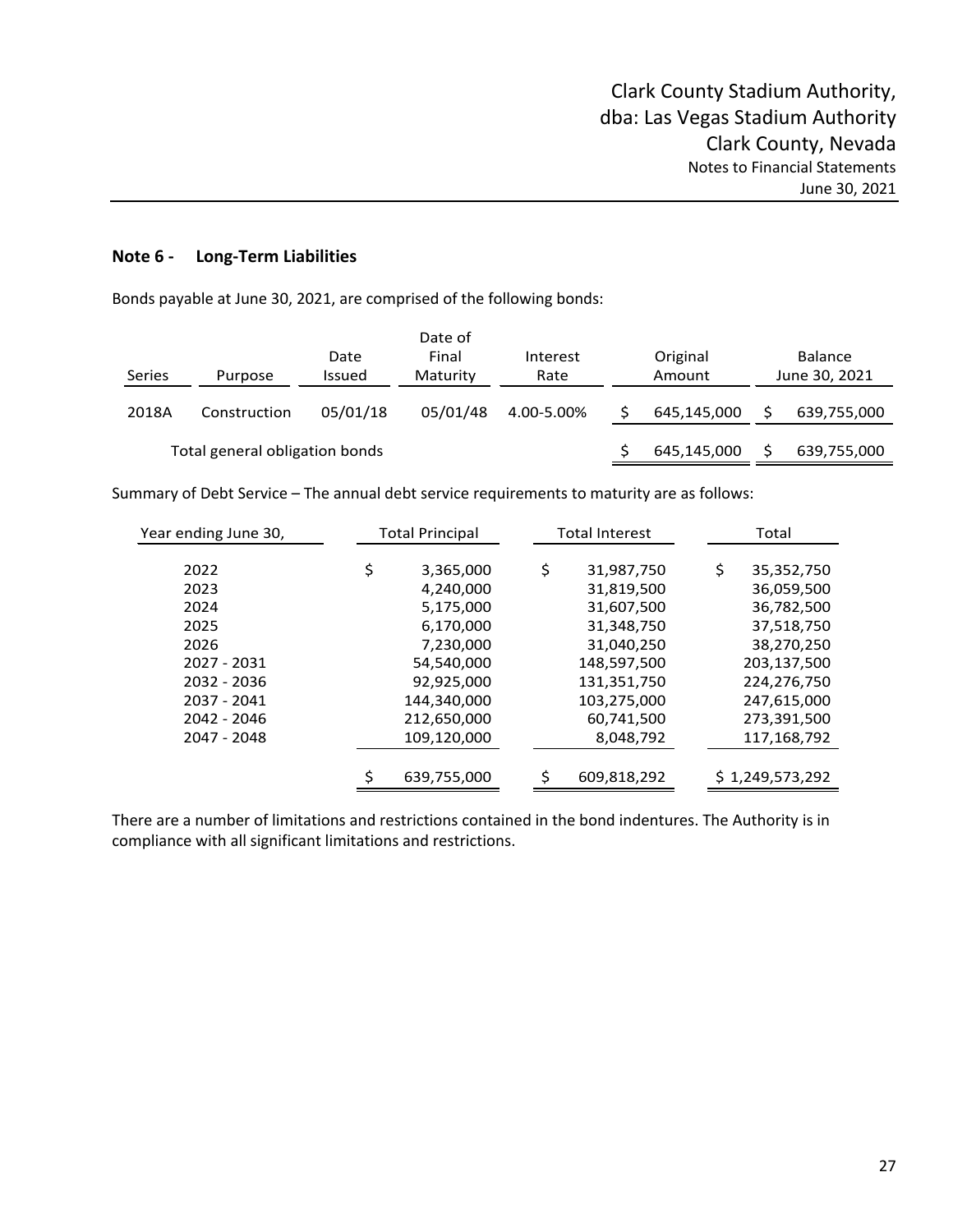Pledged Revenues

The Authority has pledged future receipts from the levy of the room taxes imposed pursuant to Section 33 of the Act and the Room Tax Ordinance. The total principal and interest remaining to be paid on the bonds is \$1,249,573,292. Principal and interest paid for the current year and pledged revenues received were as follows:

|                                      | Governmental<br><b>Activities</b> |
|--------------------------------------|-----------------------------------|
| Assets                               |                                   |
| Cash and investments                 |                                   |
| In custody of the County Treasurer   | \$<br>14,962,872                  |
| In custody of other officials        | 150,000                           |
| With fiscal agent                    | 83,406,263                        |
| Interest receivable                  | 47,483                            |
| Room taxes receivable                | 3,637,600                         |
| Prepaid expenses                     | 18,215                            |
| Capital assets not being depreciated | 77,780,128                        |
| Capital assets being depreciated,    |                                   |
| net of accumulated depreciation      | 1,738,238,488                     |
| <b>Total assets</b>                  | 1,918,241,049                     |
| Liabilities                          |                                   |
| Accounts payable                     | 19,235,941                        |
| Accounts payable - Clark County      | 36,000                            |
| <b>Accrued interest</b>              | 2,621,947                         |
| Long-term liabilities                |                                   |
| Bonds payable, due within one year   | 3,365,000                         |
| Bonds payable, due after one year    | 724,736,180                       |
| <b>Total liabilities</b>             | 749,995,068                       |
| <b>Net Position</b>                  |                                   |
| Net investment in capital assets     | 1,110,144,981                     |
| Restricted                           |                                   |
| Capital projects                     | 7,726,729                         |
| Debt service                         | 49,978,769                        |
| Unrestricted                         | 395,502                           |
| Total net position                   | \$1,168,245,981                   |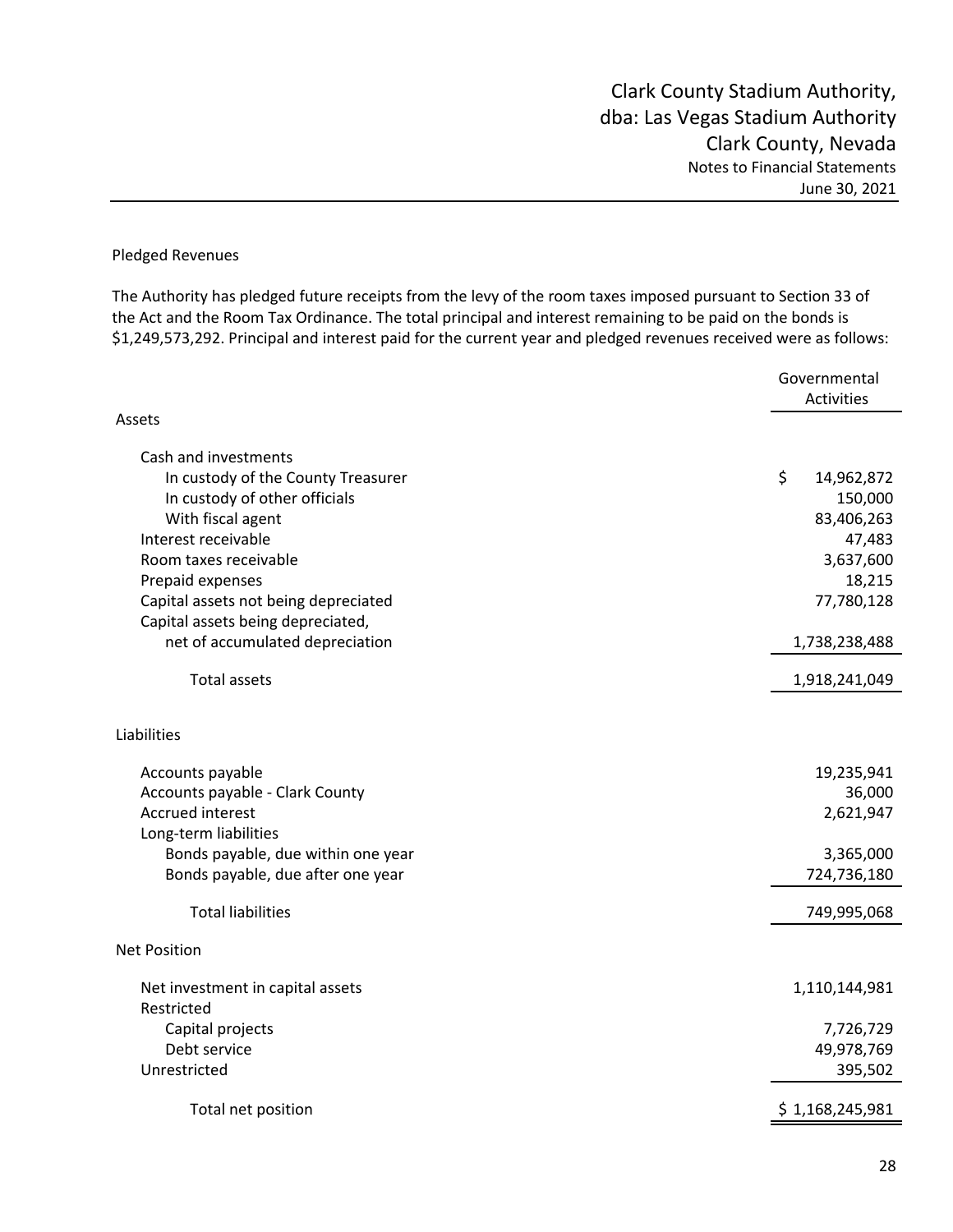Changes in Long-Term Liabilities:

|                                                                       | <b>Beginning</b><br>Balance | <b>Additions</b> |                | Reductions                 | Ending<br>Balance         | Due Within<br>One Year |
|-----------------------------------------------------------------------|-----------------------------|------------------|----------------|----------------------------|---------------------------|------------------------|
| Bonds payable:<br>General obligation bonds<br>Plus: issuance premiums | \$642,300,000<br>91,638,584 | \$               |                | (2,545,000)<br>(3,292,404) | 639,755,000<br>88,346,180 | 3,365,000<br>S.        |
| Total long-term liabilities                                           | \$733,938,584               | Ś                | $\blacksquare$ | (5,837,404)                | 728,101,180               | 3,365,000              |

# **Note 7 - Commitments**

In March 2018, the Authority approved a series of documents related to the construction and operation of the Authority project. These agreements are primarily between the Clark County Stadium Authority and LV Stadium Events Company LLC ("StadCo"), the developer and operator of the stadium, as well as other entities. The agreements include, but are not limited to, the following: the Stadium Development Agreement, generally relating to the funding and construction of the stadium project; the Stadium Lease Agreement, generally relating to the operation of the stadium upon completion; the Construction Funds Trust Agreement and the Stadium Disbursing Agreement, generally relating to the management and disbursement of project funds; the Authority PSL Account Agreement, the PSL Sales and Marketing Agreement and the Purchase and Sale Agreement, generally relating to the marketing, sales and revenues of personal seat licenses; and other legal agreements related to various aspects of the project.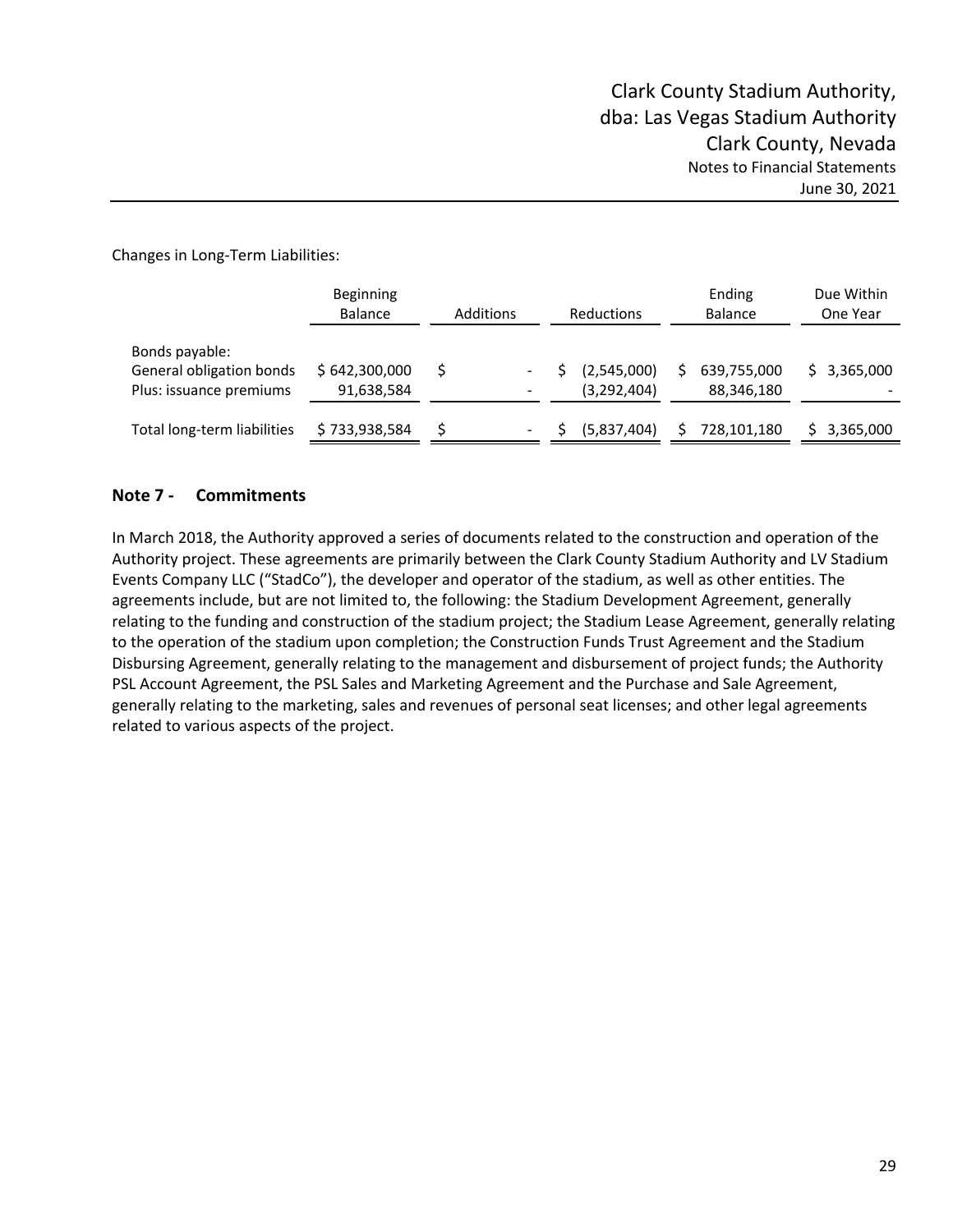Required Supplementary Information June 30, 2021 Clark County Stadium Authority, dba: Las Vegas Stadium Authority Clark County, Nevada

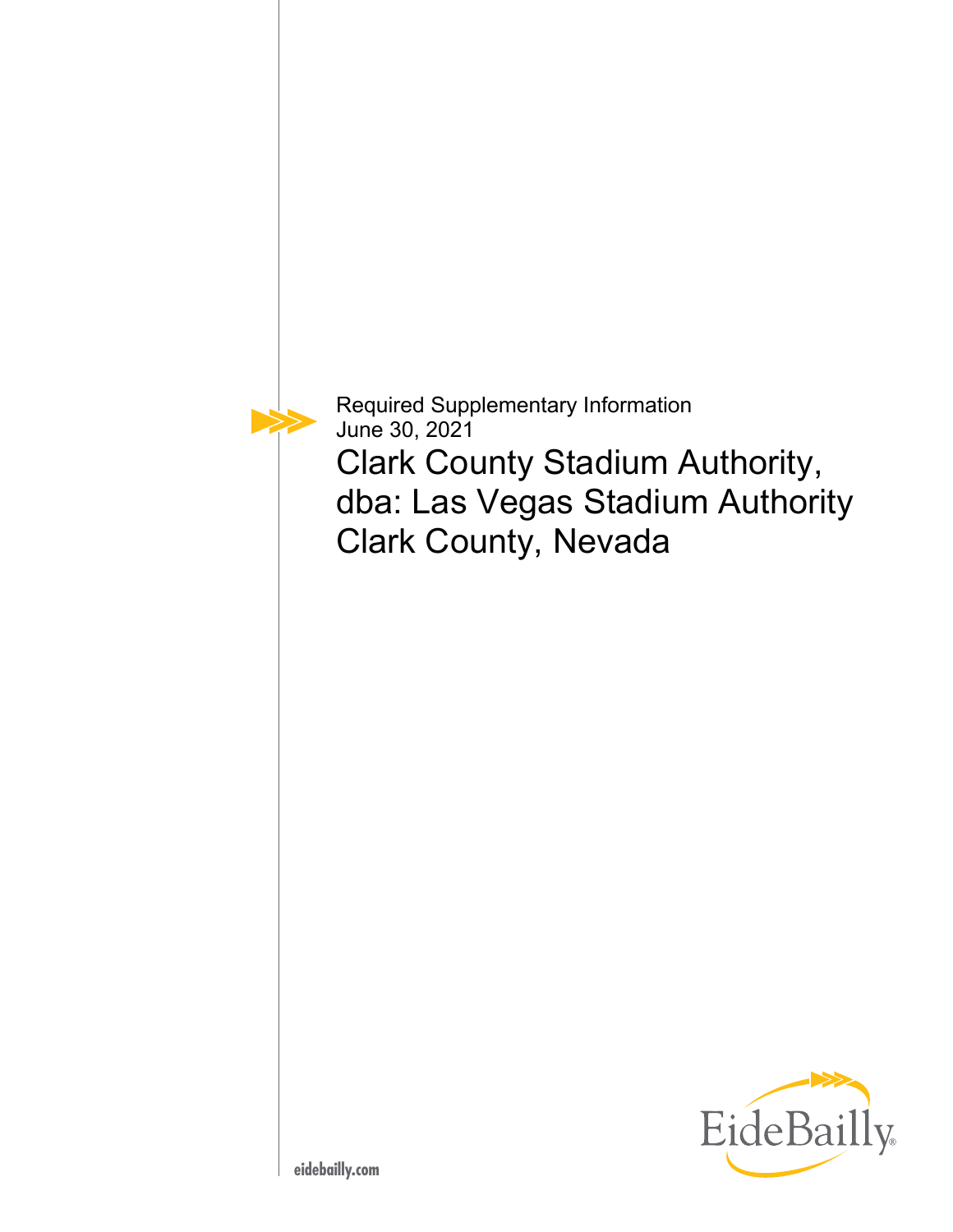# Clark County Stadium Authority, dba: Las Vegas Stadium Authority Clark County, Nevada General Fund (Stadium Authority Fund) Schedule of Revenues, Expenditures and Changes in Fund Balances – Budget and Actual For the year ended June 30, 2021

|                                                         | 2021                       |                            |                                |                               |  |  |  |  |
|---------------------------------------------------------|----------------------------|----------------------------|--------------------------------|-------------------------------|--|--|--|--|
|                                                         | <b>Original Budget</b>     | <b>Final Budget</b>        | Actual                         | Variance                      |  |  |  |  |
| Revenues<br>Intergovernmental Revenue                   |                            |                            |                                |                               |  |  |  |  |
| Room taxes<br><b>Investment Earnings</b>                | \$<br>17,898,675<br>50,000 | 18,662,000<br>S.<br>75,000 | 21,044,062<br>S.<br>(135, 187) | \$<br>2,382,062<br>(210, 187) |  |  |  |  |
| Total revenues                                          | 17,948,675                 | 18,737,000                 | 20,908,875                     | 2,171,875                     |  |  |  |  |
| Expenditures<br>Current<br>Service and supplies         | 2,224,966                  | 700,000                    | 592,268                        | (107, 732)                    |  |  |  |  |
| <b>Other Financing Uses</b><br>Transfers to other funds | 15,723,709                 | 29,007,682                 | 29,108,377                     | 100,695                       |  |  |  |  |
| Total expenditures and<br>other financing uses          | 17,948,675                 | 29,707,682                 | 29,700,645                     | (7,037)                       |  |  |  |  |
| Net change in fund balance                              |                            | (10, 970, 682)             | (8,791,770)                    | 2,178,912                     |  |  |  |  |
| Fund Balances - Beginning                               |                            | 10,970,682                 | 10,970,683                     | 1                             |  |  |  |  |
| <b>Fund Balances - Ending</b>                           |                            |                            | 2,178,913                      | 2,178,913<br>\$               |  |  |  |  |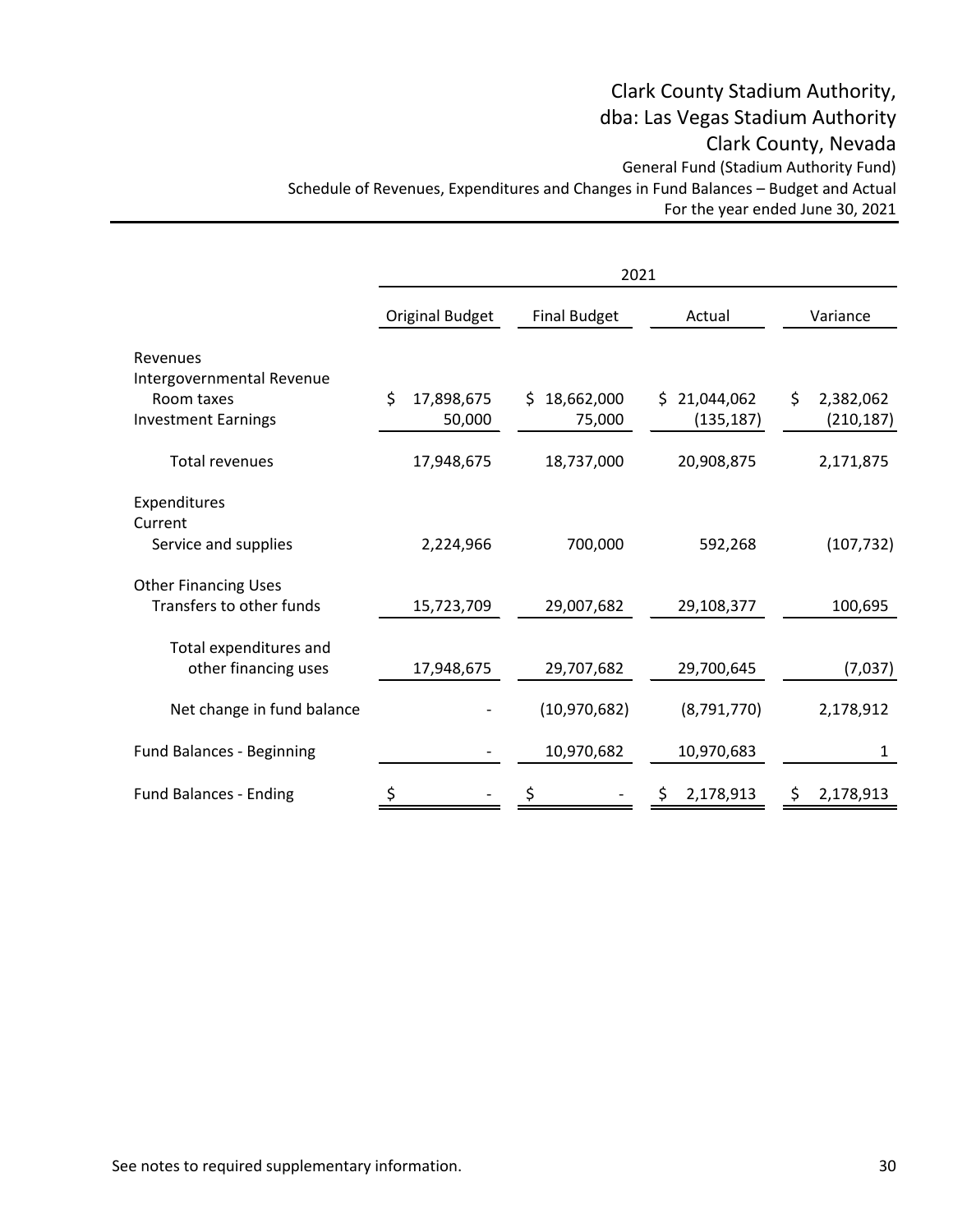# Clark County Stadium Authority, dba: Las Vegas Stadium Authority Clark County, Nevada Reconciliation of General Fund Budgetary Information to General Fund GAAP Information For the year ended June 30, 2021

|                                                                                   |                                               |                                                               |                | <b>General Fund</b><br>as reported on<br>statement of<br>revenues, |
|-----------------------------------------------------------------------------------|-----------------------------------------------|---------------------------------------------------------------|----------------|--------------------------------------------------------------------|
|                                                                                   | <b>General Fund</b><br><b>Budgetary Basis</b> | Waterfall<br><b>Residual Fund</b><br>(Internally<br>Reported) | Eliminations   | expenditures and<br>changes in fund<br>balances<br>(GAAP Basis)    |
| Revenues<br>Intergovernmental Revenue<br>Room taxes<br><b>Investment Earnings</b> | 21,044,062<br>Ś<br>(135, 187)                 | \$<br>22,616                                                  | \$             | \$<br>21,044,062<br>(112, 571)                                     |
| <b>Total revenues</b>                                                             | 20,908,875                                    | 22,616                                                        |                | 20,931,491                                                         |
| <b>Other Financing Sources</b><br>Transfers from other funds                      |                                               | 10,335,621                                                    | (10, 335, 621) |                                                                    |
| Total revenues and other<br>financing sources                                     | 20,908,875                                    | 10,358,237                                                    | (10, 335, 621) | 20,931,491                                                         |
| Expenditures<br>Current                                                           |                                               |                                                               |                |                                                                    |
| Service and supplies                                                              | 592,268                                       |                                                               |                | 592,268                                                            |
| <b>Other Financing Uses</b><br>Transfers to other funds                           | 29,108,377                                    | 9,000,000                                                     | (10, 335, 621) | 27,772,756                                                         |
| Total expenditures and<br>other financing uses                                    | 29,700,645                                    | 9,000,000                                                     | (10, 335, 621) | 28,365,024                                                         |
| Net change in fund balance                                                        | (8,791,770)                                   | 1,358,237                                                     |                | (7,433,533)                                                        |
| Fund Balances - Beginning                                                         | 10,970,683                                    | 6,368,493                                                     |                | 17,339,176                                                         |
| <b>Fund Balances - Ending</b>                                                     | 2,178,913<br>\$,                              | 7,726,730<br>Ş                                                | \$             | 9,905,643                                                          |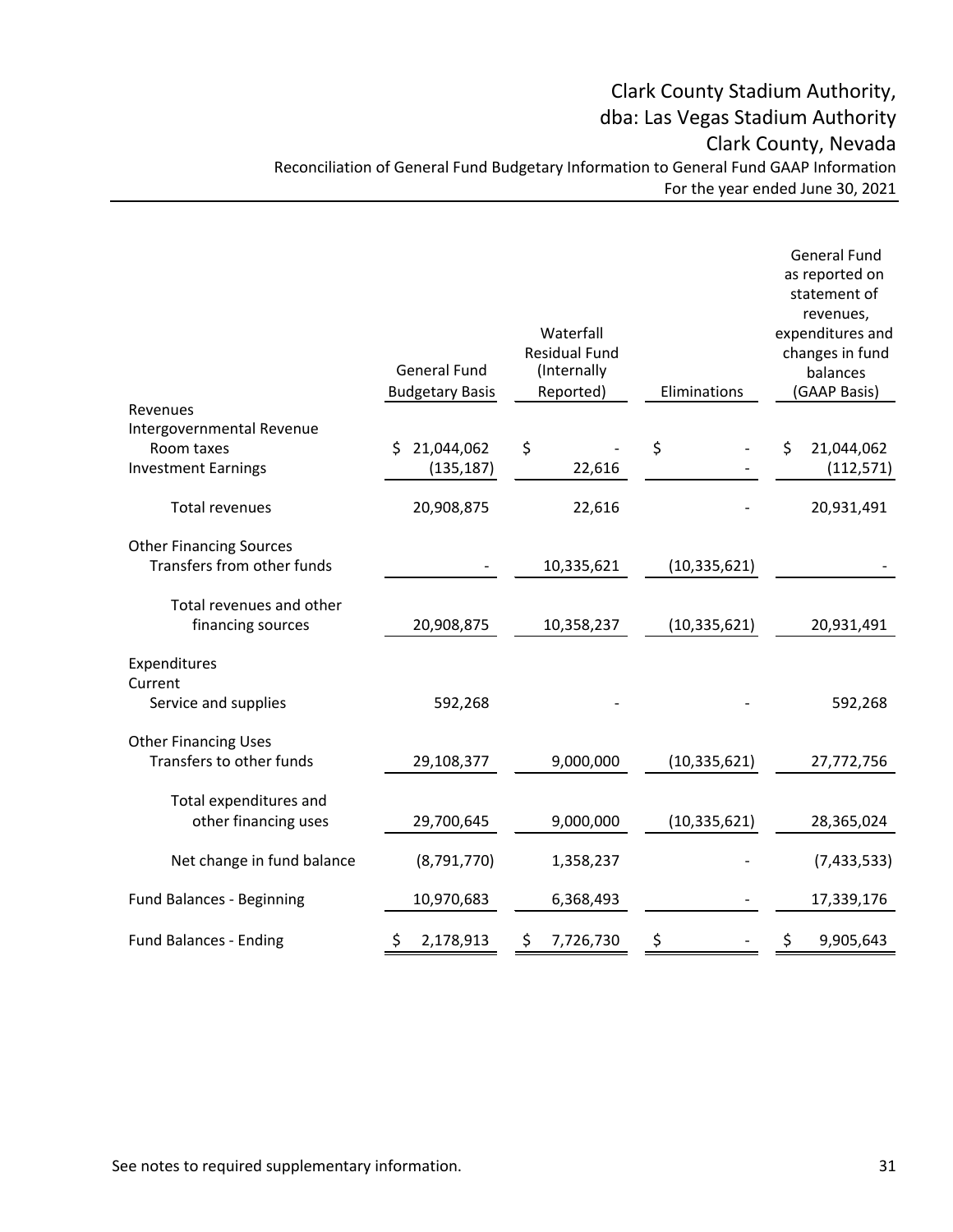# **Note 1 - Budgetary Information**

The Authority uses the following procedures to establish, modify, and control the budgetary data presented in the financial statements:

- a. Prior to April 15, the Authority Board submits to the Nevada State Department of Taxation the tentative budget for the next fiscal year, commencing on July 1. The budget as submitted contains the proposed expenditures and means of financing them.
- b. The Nevada State Department of Taxation notifies the Authority of its acceptance of the budget.
- c. Public hearings are conducted no sooner than the third Monday in May and no later than the last day in May.
- d. After all changes have been noted and hearings closed, the Authority adopts the budget on or before June 1.
- e. The Authority's administrative contractor is authorized to transfer budgeted amounts within functions or funds, and any other transfers must be approved by the Authority Board.
- f. Increases to a fund's budget (augmentations) other than by transfers are accomplished through formal Authority Board action.
- g. Statutory regulations require budget control to be exercised at the function level within the Stadium Authority fund, which serves as the Authority's general fund. The Authority administratively exercises control at the budgeted item level within a department.
- h. All appropriations lapse at the end of the fiscal year. Encumbrances are re-appropriated in the ensuing fiscal year up to the amount of available opening fund balance.
- i. Budgeted amounts as originally adopted for the year ended June 30, 2021, were augmented for grants and other Board actions.
- j. Budgets are adopted on a basis consistent with the method used to report on governmental funds, which are prepared in accordance with the accounting principles generally accepted in the United States of America.

## **Note 2 - Reconciliation of General Fund Budgetary Information to General Fund GAAP Information**

This statement reconciles the general fund as presented for budget purposes to the presentation required under the modified accrual basis of accounting.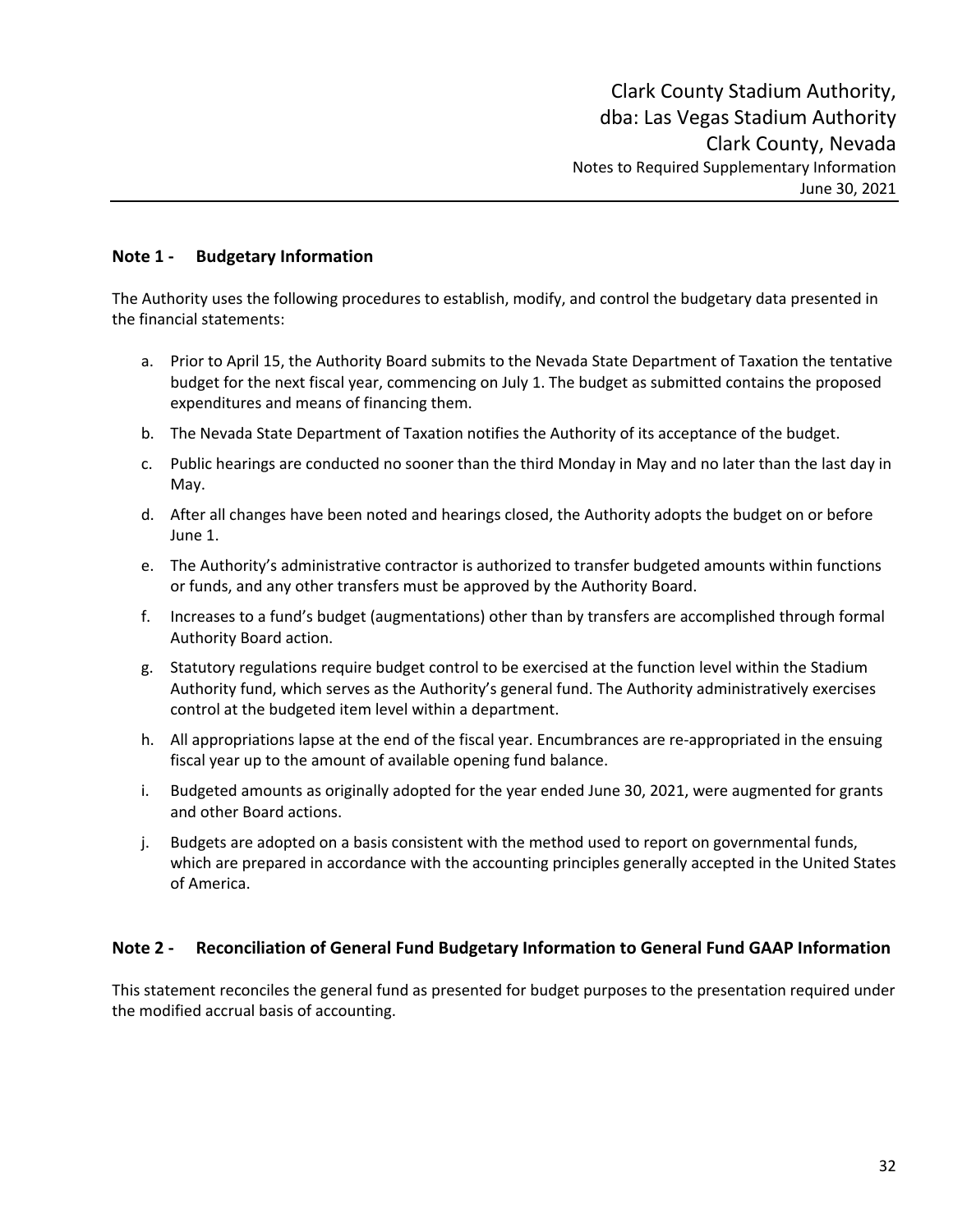Supplementary Information June 30, 2021 Clark County Stadium Authority, dba: Las Vegas Stadium Authority Clark County, Nevada

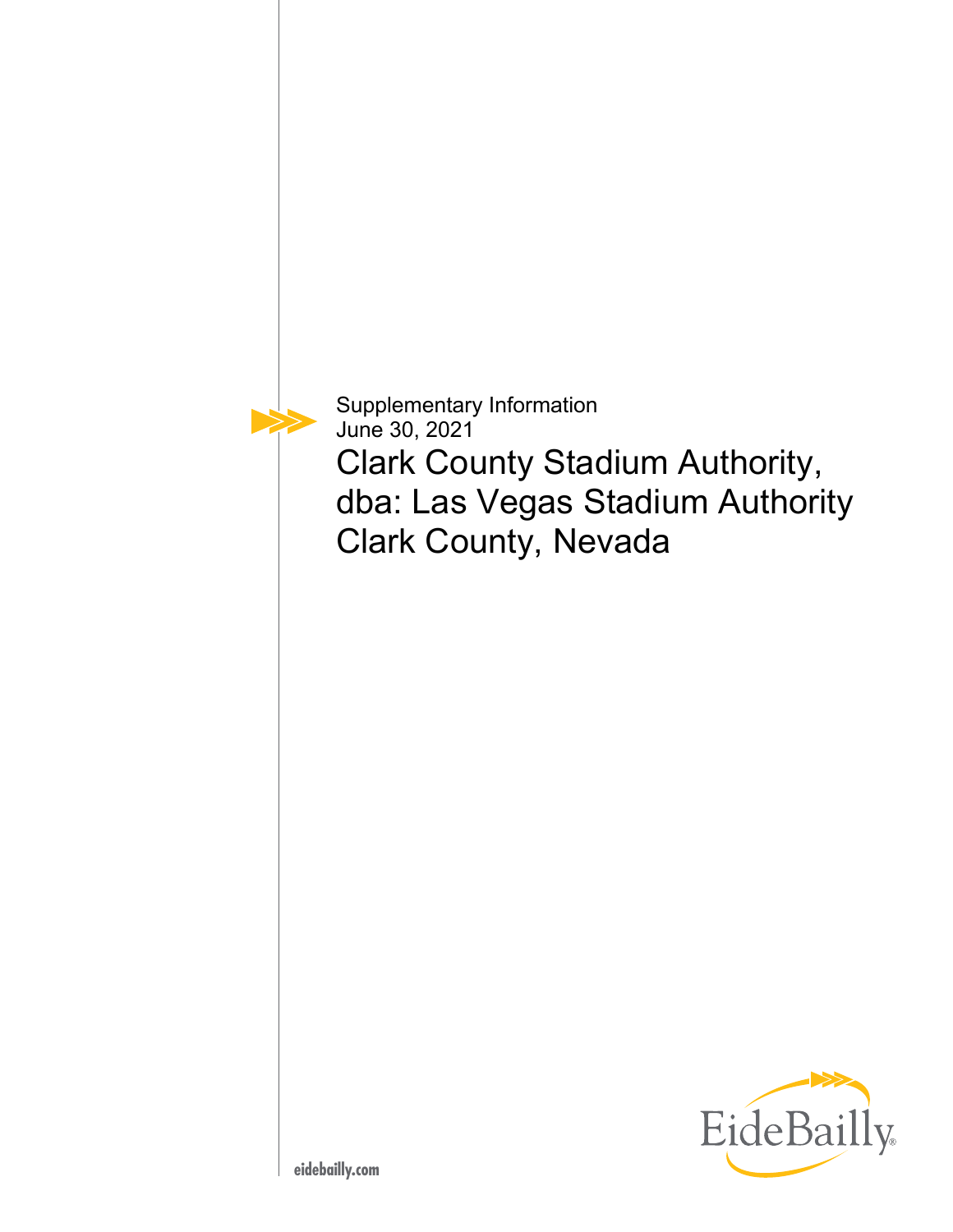# Clark County Stadium Authority, dba: Las Vegas Stadium Authority Clark County, Nevada Waterfall Reserve Fund Schedule of Revenues, Expenditures and Changes in Fund Balances – Budget and Actual For the year ended June 30, 2021

|                                                              | 2021 |                 |                     |            |        |            |    |               |
|--------------------------------------------------------------|------|-----------------|---------------------|------------|--------|------------|----|---------------|
|                                                              |      | Original Budget | <b>Final Budget</b> |            | Actual |            |    | Variance      |
| Revenues                                                     |      |                 |                     |            |        |            |    |               |
| <b>Investment Earnings</b>                                   | \$   | 30,900          | \$                  | 30,900     | \$     | 22,616     | \$ | (8, 284)      |
| <b>Other Financing Sources</b><br>Transfers from other funds |      |                 |                     | 12,495,648 |        | 10,335,621 |    | (2, 160, 027) |
| Total revenues and other<br>financing sources                |      | 30,900          |                     | 12,526,548 |        | 10,358,237 |    | (2, 168, 311) |
| Expenditures<br>Capital outlay                               |      |                 |                     |            |        |            |    |               |
| <b>Other Financing Uses</b><br>Transfers to other funds      |      | 8,157,180       |                     | 9,000,000  |        | 9,000,000  |    |               |
| Total expenditures and<br>other financing uses               |      | 8,157,180       |                     | 9,000,000  |        | 9,000,000  |    |               |
| Net change in fund balance                                   |      | (8, 126, 280)   |                     | 3,526,548  |        | 1,358,237  |    | (2, 168, 311) |
| Fund Balances - Beginning                                    |      | 8,126,280       |                     | 8,126,280  |        | 6,368,493  |    | (1,757,787)   |
| Fund Balances - Ending                                       |      |                 |                     | 11,652,828 | S      | 7,726,730  | S  | (3,926,098)   |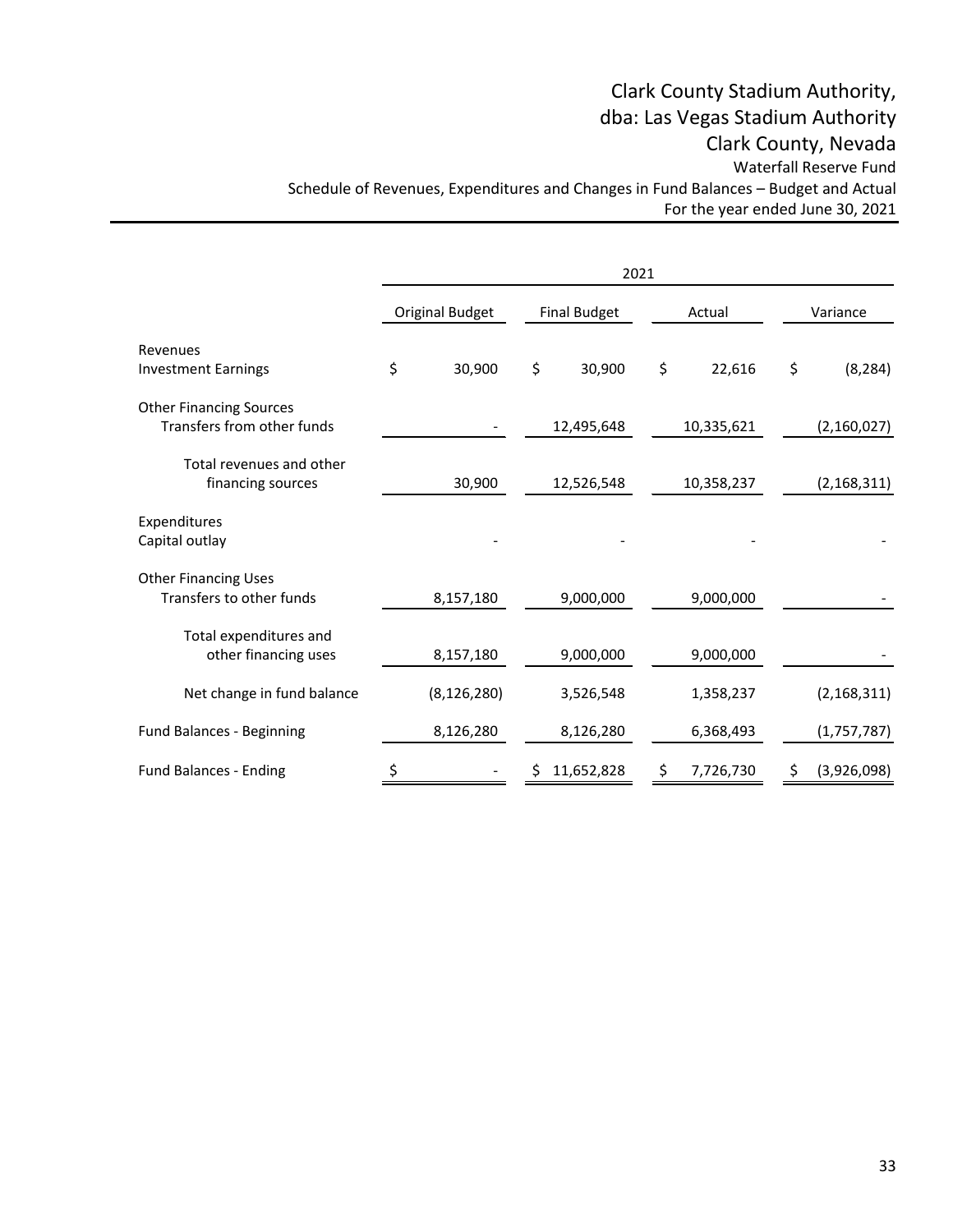# Clark County Stadium Authority, dba: Las Vegas Stadium Authority Clark County, Nevada Debt Service Fund Schedule of Revenues, Expenditures and Changes in Fund Balances – Budget and Actual For the year ended June 30, 2021

|                                                                | 2021 |                                  |    |                                  |    |                                |    |               |  |
|----------------------------------------------------------------|------|----------------------------------|----|----------------------------------|----|--------------------------------|----|---------------|--|
|                                                                |      | Original Budget                  |    | <b>Final Budget</b>              |    | Actual                         |    | Variance      |  |
| Revenues<br><b>Investment Earnings</b>                         | \$   | 685,200                          | \$ | 685,200                          | \$ | 196,277                        | \$ | (488, 923)    |  |
| <b>Other Financing Sources</b><br>Transfers from other funds   |      | 15,837,609                       |    | 15,837,609                       |    | 27,926,417                     |    | 12,088,808    |  |
| Total revenues and other<br>financing sources                  |      | 16,522,809                       |    | 16,522,809                       |    | 28,122,694                     |    | 11,599,885    |  |
| Expenditures<br>Services and Supplies<br>Principal<br>Interest |      | 1.000<br>2,545,000<br>32,115,000 |    | 1,000<br>2,545,000<br>32,115,000 |    | 250<br>2,545,000<br>32,115,000 |    | (750)         |  |
| Total expenditures                                             |      | 34,661,000                       |    | 34,661,000                       |    | 34,660,250                     |    | (750)         |  |
| Net change in fund balance                                     |      | (18, 138, 191)                   |    | (18, 138, 191)                   |    | (6, 537, 556)                  |    | 11,600,635    |  |
| Fund Balances - Beginning                                      |      | 76,157,396                       |    | 76,157,396                       |    | 69,740,036                     |    | (6, 417, 360) |  |
| <b>Fund Balances - Ending</b>                                  |      | 58,019,205                       | S  | 58,019,205                       | S  | 63,202,480                     | S  | 5,183,275     |  |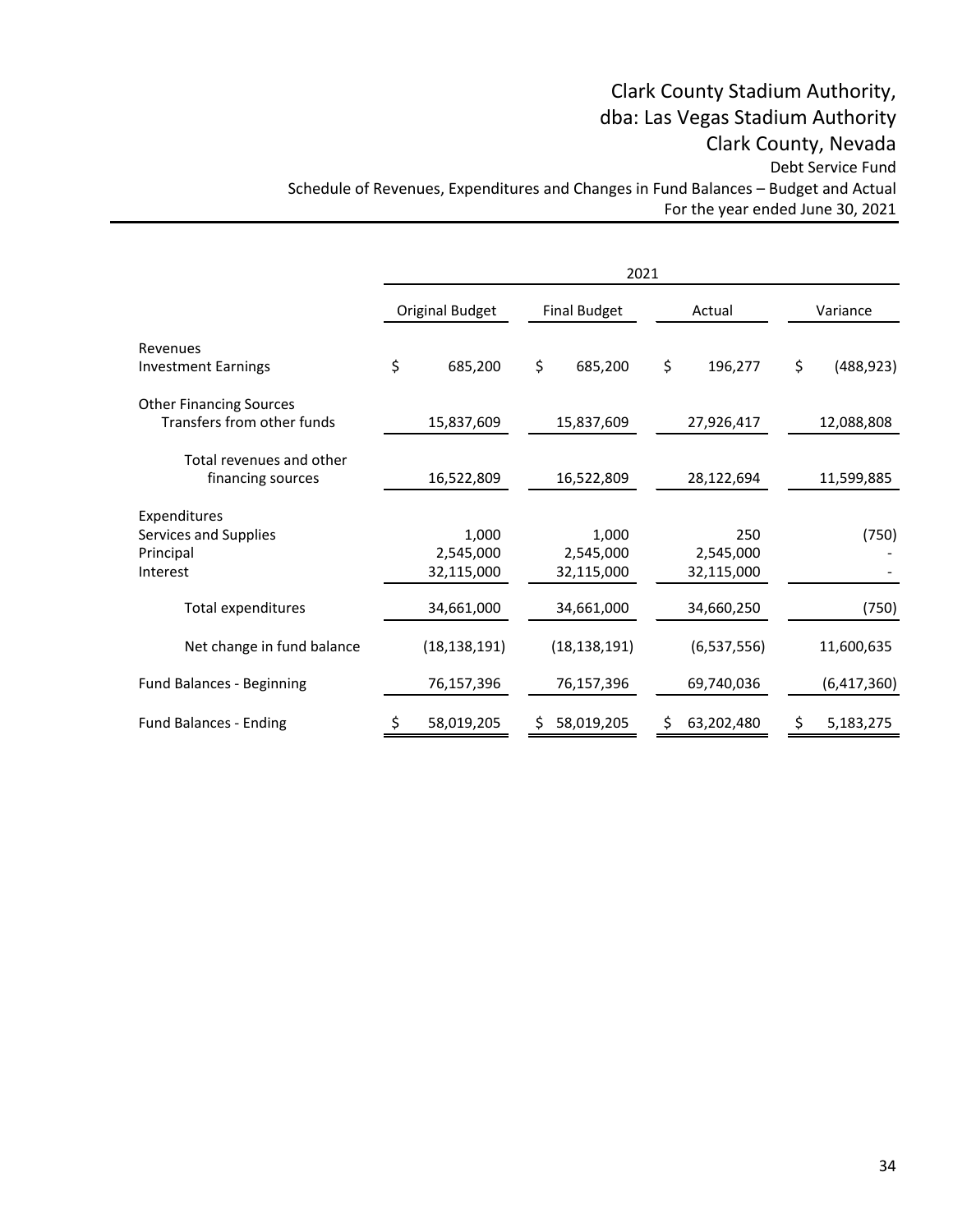# Clark County Stadium Authority, dba: Las Vegas Stadium Authority Clark County, Nevada Capital Projects Fund Schedule of Revenues, Expenditures and Changes in Fund Balances – Budget and Actual For the year ended June 30, 2021

|                               | 2021            |                     |                 |                 |  |  |  |  |
|-------------------------------|-----------------|---------------------|-----------------|-----------------|--|--|--|--|
|                               | Original Budget | <b>Final Budget</b> | Actual          | Variance        |  |  |  |  |
| Revenues                      |                 |                     |                 |                 |  |  |  |  |
| <b>Investment Earnings</b>    | \$<br>113,900   | \$<br>113,900       | \$<br>10,831    | \$<br>(103,069) |  |  |  |  |
| Personal Seat License         | 500,000,000     | 500,000,000         | 550,535,713     | 50,535,713      |  |  |  |  |
| Total revenues                | 500,113,900     | 500,113,900         | 550,546,544     | 50,432,644      |  |  |  |  |
| Expenditures                  |                 |                     |                 |                 |  |  |  |  |
| Capital Outlay                | 254,446,111     | 254,446,111         | 26,524,671      | (227, 921, 440) |  |  |  |  |
| <b>Other Financing Uses</b>   |                 |                     |                 |                 |  |  |  |  |
| Transfers to other funds      | 113,900         | 113,900             | 153,661         | 39,761          |  |  |  |  |
| Total expenditures and other  |                 |                     |                 |                 |  |  |  |  |
| financing uses                | 254,560,011     | 254,560,011         | 26,678,332      | (227,881,679)   |  |  |  |  |
| Net change in fund balance    | 245,553,889     | 245,553,889         | 523,868,212     | 278,314,323     |  |  |  |  |
| Fund Balances - Beginning     | (245,553,889)   | (245, 553, 889)     | (514, 025, 843) | (268,471,954)   |  |  |  |  |
| <b>Fund Balances - Ending</b> |                 |                     | 9,842,369       | \$<br>9,842,369 |  |  |  |  |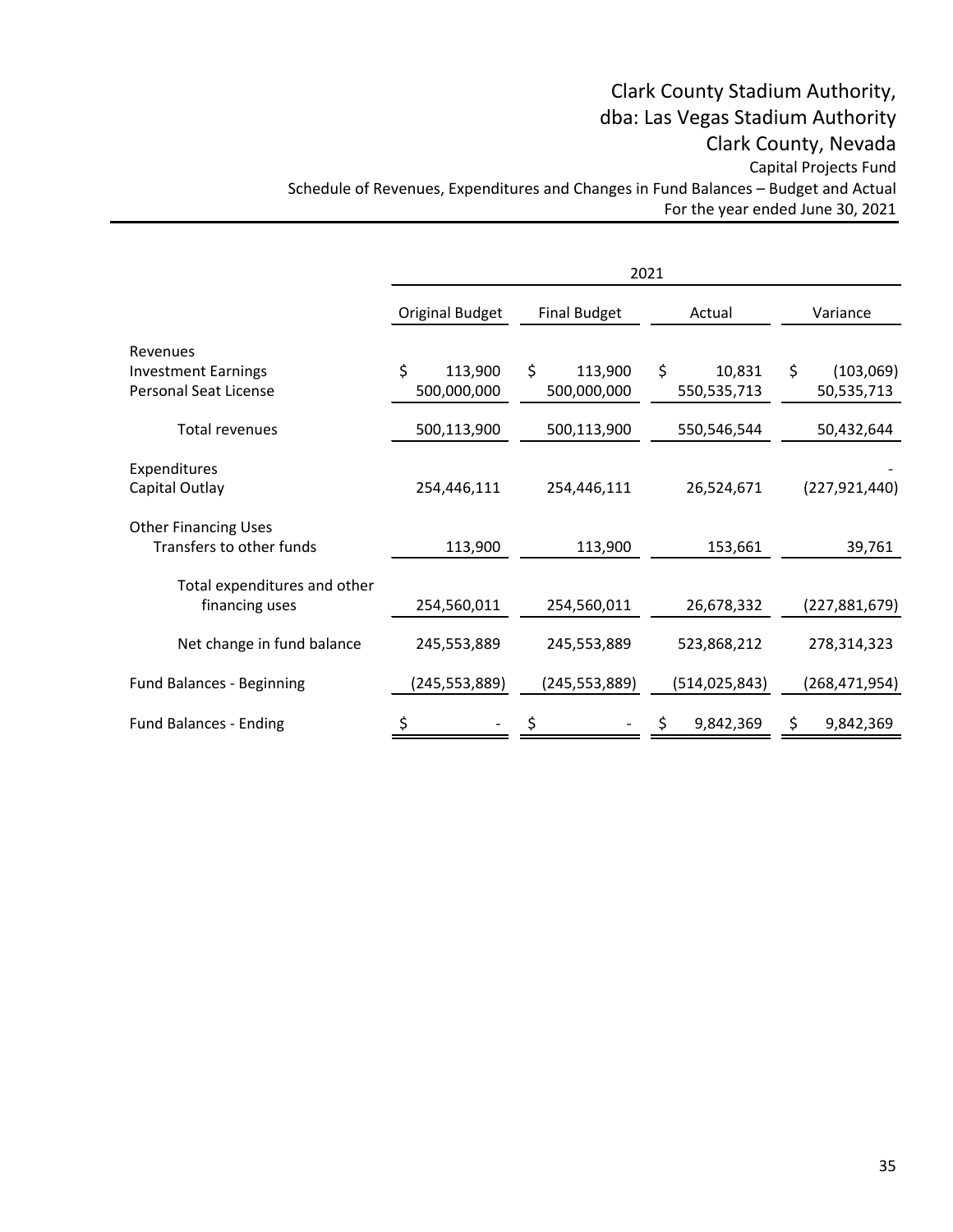Comments of Independent Auditors June 30, 2021 Clark County Stadium Authority, dba: Las Vegas Stadium Authority Clark County, Nevada

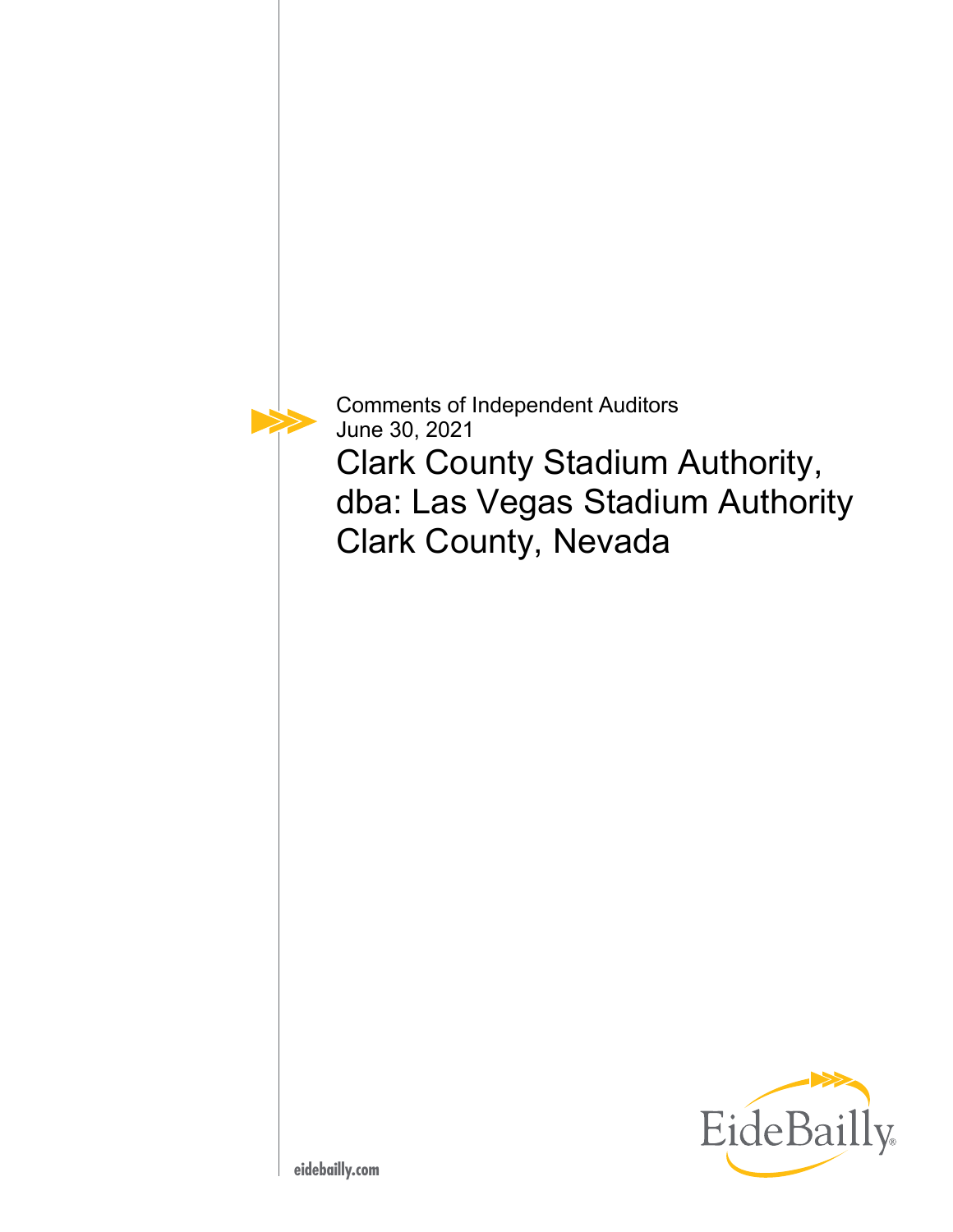

**CPAs & BUSINESS ADVISORS** 

# **Independent Auditor's Report on Internal Control Over Financial Reporting and on Compliance and Other Matters Based on an Audit of Financial Statements Performed in Accordance with** *Government Auditing Standards*

To the Honorable Clark County Stadium Authority, dba: Las Vegas Stadium Authority Board of Directors and the Honorable Board of County Commissioners Clark County, Nevada

We have audited, in accordance with the auditing standards generally accepted in the United States of America and the standards applicable to financial audits contained in *Government Auditing Standards* issued by the Comptroller General of the United States, the financial statements of the governmental activities of the Clark County Stadium Authority, dba: Las Vegas Stadium Authority, Clark County, Nevada (the "Authority"), a component unit of Clark County, Nevada, as of and for the year ended June 30, 2021, which collectively comprise the Authority's basic financial statements and have issued our report thereon dated January 6, 2022.

#### **Internal Control Over Financial Reporting**

In planning and performing our audit, we considered the Authority's internal control over financial reporting (internal control) as a basis for designing audit procedures that are appropriate in the circumstances for the purpose of expressing our opinions on the financial statements, but not for the purpose of expressing an opinion on the effectiveness of the Authority's internal control. Accordingly, we do not express an opinion on the effectiveness of the Authority's internal control.

A *deficiency in internal control* exists when the design or operation of a control does not allow management or employees, in the normal course of performing their assigned functions, to prevent, or detect and correct misstatements on a timely basis. A *material weakness* is a deficiency, or combination of deficiencies, in internal control, such that there is a reasonable possibility that a material misstatement of the entity's financial statements will not be prevented, or detected and corrected on a timely basis. A *significant deficiency* is a deficiency, or a combination of deficiencies, in internal control that is less severe than a material weakness, yet important enough to merit attention by those charged with governance.

Our consideration of internal control over financial reporting was for the limited purpose described in the first paragraph of this section and was not designed to identify all deficiencies in internal control that might be material weaknesses or significant deficiencies. Given these limitations, during our audit we did not identify any deficiencies in internal control that we consider to be material weaknesses. However, material weaknesses may exist that have not been identified.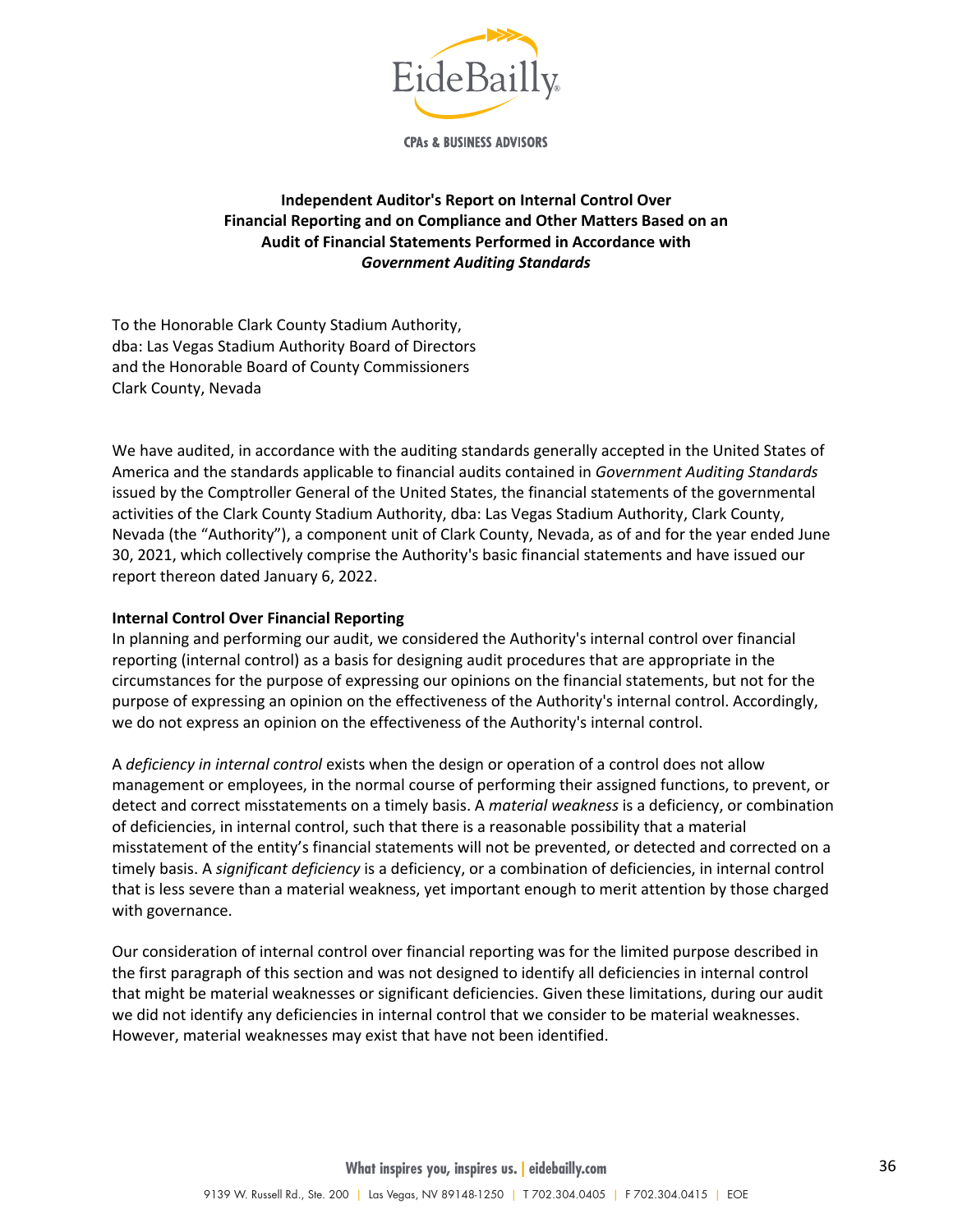#### **Compliance and Other Matters**

As part of obtaining reasonable assurance about whether the Authority's financial statements are free of material misstatement, we performed tests of its compliance with certain provisions of laws, regulations and contracts, noncompliance with which could have a direct and material effect on the financial statements. However, providing an opinion on compliance with those provisions was not an objective of our audit and, accordingly, we do not express such an opinion. The results of our tests disclosed no instances of noncompliance or other matters that are required to be reported under *Government Auditing Standards*.

## **Purpose of this Report**

The purpose of this report is solely to describe the scope of our testing of internal control and compliance and the results of that testing, and not to provide an opinion on the effectiveness of the entity's internal control or on compliance. This report is an integral part of an audit performed in accordance with *Government Auditing Standards* in considering the entity's internal control and compliance. Accordingly, this communication is not suitable for any other purpose.

Eade Sailly LLP

Las Vegas, Nevada January 6, 2022